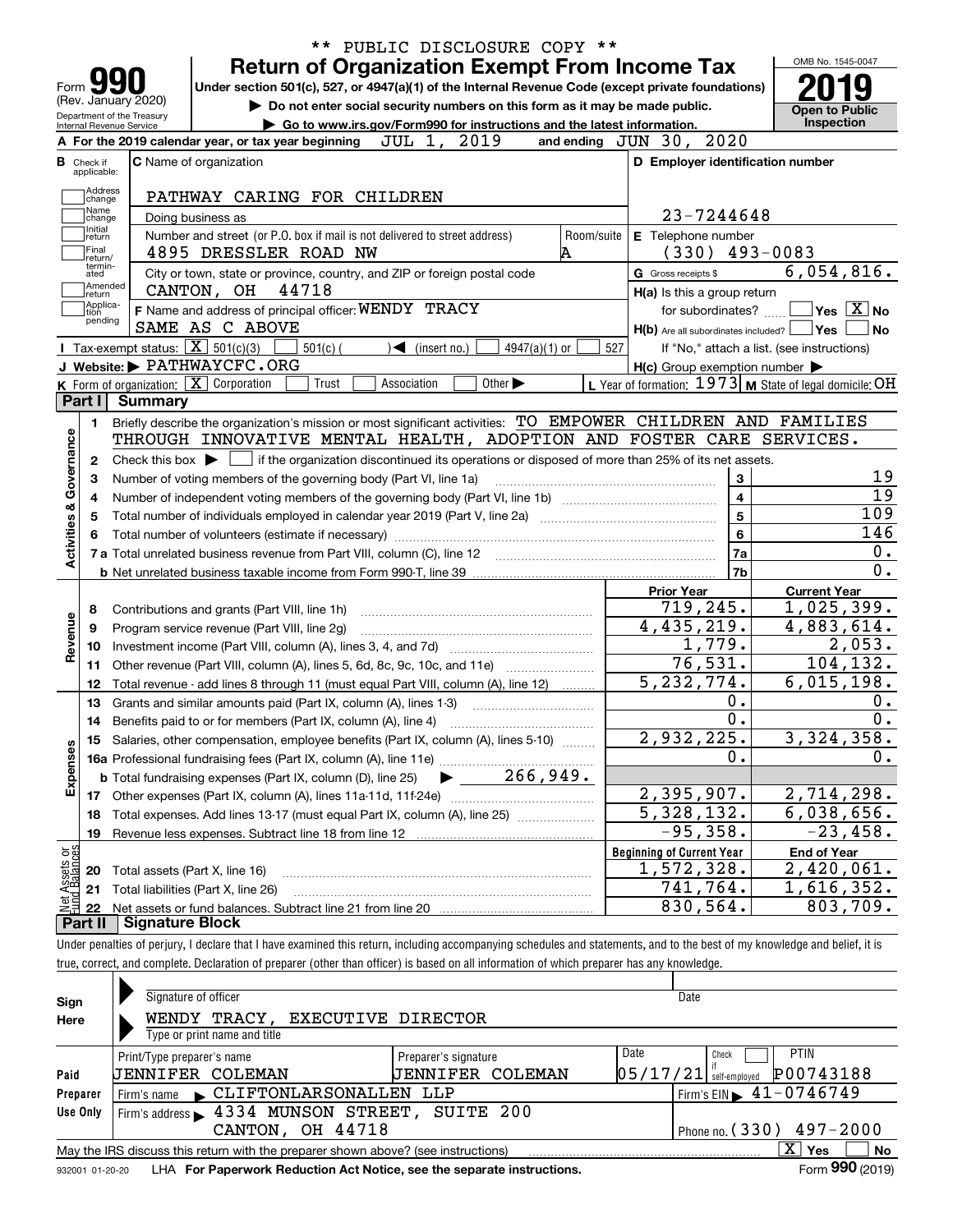|              | PATHWAY CARING FOR CHILDREN<br>Form 990 (2019)<br><b>Part III   Statement of Program Service Accomplishments</b>                             | 23-7244648<br>Page <sup>2</sup>          |
|--------------|----------------------------------------------------------------------------------------------------------------------------------------------|------------------------------------------|
|              | Check if Schedule O contains a response or note to any line in this Part III                                                                 | $\overline{\mathbf{x}}$                  |
| 1.           | Briefly describe the organization's mission:                                                                                                 |                                          |
|              | PATHWAY CARING FOR CHILDREN MISSION IS TO EMPOWER CHILDREN AND                                                                               |                                          |
|              | FAMILIES TO REALIZE THEIR POTENTIAL AND ACHIEVE THE POSSIBILITIES OF                                                                         |                                          |
|              |                                                                                                                                              |                                          |
|              | THEIR LIVES THROUGH INNOVATIVE MENTAL HEALTH, ADOPTION AND FOSTER CARE                                                                       |                                          |
|              | SERVICES. WE SERVE OVER 900 MENTAL HEALTH CLIENTS, INCLUDING COMMUNITY                                                                       |                                          |
| $\mathbf{2}$ | Did the organization undertake any significant program services during the year which were not listed on the                                 |                                          |
|              | prior Form 990 or 990-EZ?                                                                                                                    | $\sqrt{}$ Yes $\sqrt{X}$ No              |
|              | If "Yes," describe these new services on Schedule O.                                                                                         |                                          |
| 3            | Did the organization cease conducting, or make significant changes in how it conducts, any program services?                                 | $\blacksquare$ Yes $\boxed{\text{X}}$ No |
|              | If "Yes," describe these changes on Schedule O.                                                                                              |                                          |
| 4            | Describe the organization's program service accomplishments for each of its three largest program services, as measured by expenses.         |                                          |
|              |                                                                                                                                              |                                          |
|              | Section 501(c)(3) and 501(c)(4) organizations are required to report the amount of grants and allocations to others, the total expenses, and |                                          |
|              | revenue, if any, for each program service reported.                                                                                          |                                          |
| 4a           | 2, 176, 910. including grants of \$<br>) (Revenue \$<br>(Code:<br>(Expenses \$                                                               | 2, 203, 462.                             |
|              | PATHWAY CARING FOR CHILDREN'S HIGHLY TRAINED AND COMMITTED STAFF                                                                             |                                          |
|              | RECRUIT, TRAIN, AND SUPPORT FAMILY AND TREATMENT FOSTER PARENTS IN                                                                           |                                          |
|              | STARK, CUYAHOGA, SUMMIT, CARROLL, COLUMBIANA, MEDINA, PORTAGE,                                                                               |                                          |
|              | TUSCARAWAS, WAYNE, AND SURROUNDING COUNTIES. WE CURRENTLY RECEIVE OVER                                                                       |                                          |
|              | 100 REFERRALS A MONTH OF CHILDREN WHO NEED A FOSTER HOME BECAUSE OF                                                                          |                                          |
|              | FAMILY DISRUPTION AND/OR BECAUSE OF EMOTIONAL AND BEHAVIORAL PROBLEMS.                                                                       |                                          |
|              | DUE TO THE ADDICTION EPIDEMIC, WE ARE RECEIVING REFERRALS FOR INFANTS,                                                                       |                                          |
|              | OFTEN BORN INTO CARE, AND YOUNG SIBLING GROUPS.<br><b>OUR DEVOTED STAFF</b>                                                                  |                                          |
|              | CAREFULLY MATCH CHILDREN IN NEED WITH FAMILIES WHO WILL CARE FOR AND                                                                         |                                          |
|              | SUPPORT THEM FOR AS LONG AS NEEDED. WE PLACED A TOTAL OF 84 CHILDREN IN                                                                      |                                          |
|              |                                                                                                                                              |                                          |
|              | THE LAST FISCAL YEAR AND SERVICED A TOTAL OF 173 CHILDREN IN OUR FOSTER                                                                      |                                          |
|              | NETWORK. RESPITE FOSTER PARENTS ARE FULLY TRAINED AND LICENSED TO                                                                            |                                          |
| 4b           | 2, 287, 291. including grants of \$<br>) (Revenue \$<br>(Code:<br>(Expenses \$                                                               | 1,991,072.                               |
|              | PATHWAY CARING FOR CHILDREN'S MENTAL HEALTH SERVICES ARE PROVIDED BY                                                                         |                                          |
|              | OUR SKILLED AND DEDICATED TRAUMA COMPETENT THERAPISTS AND CASE                                                                               |                                          |
|              | MANAGERS. SERVICES ARE AVAILABLE THROUGHOUT NE OHIO WITH LOCATIONS                                                                           |                                          |
|              | BASED IN STARK, CUYAHOGA AND MAHONING COUNTIES. WE PROVIDE FAMILY                                                                            |                                          |
|              | CENTERED AND STRENGTHS-BASED TREATMENT FOCUSED ON BUILDING PROTECTIVE                                                                        |                                          |
|              | FACTORS AND HEALTHY RELATIONSHIPS. PATHWAY OFFERS INDIVIDUAL, FAMILY                                                                         |                                          |
|              | AND GROUP THERAPY AS WELL AS CASE MANAGEMENT IN OUTPATIENT, SCHOOL AND                                                                       |                                          |
|              | COMMUNITY SETTINGS TO ADDRESS EMOTIONAL AND MENTAL HEALTH DISORDERS.                                                                         |                                          |
|              | PATHWAY EMPLOYS VARIOUS EVIDENCED BASED TREATMENT MODALITIES INCLUDING                                                                       |                                          |
|              | TBRI, TF-CBT, DBT, EMDR, CBT-SP, ETC. WHILE MAINTAINING RESPECT FOR                                                                          |                                          |
|              | SOCIO-CULTURAL VALUES, PERSONAL GOALS, LIFESTYLE CHOICES, AND COMPLEX                                                                        |                                          |
|              | FAMILY INTERACTIONS. PATHWAY PROMOTES THE FREEDOM OF CHOICE AMONG                                                                            |                                          |
|              | $618, 866$ . including grants of \$                                                                                                          | 596, 135.                                |
|              | $\overline{4c}$ (Code: ) (Expenses \$<br>$\sqrt{2}$ (Revenue \$                                                                              |                                          |
|              | PATHWAY PROVIDES SERVICES AVAILABLE THROUGH BRIDGES, A                                                                                       |                                          |
|              | POST-EMANCIPATION SUPPORT PROGRAM IN OHIO THAT EXTENDS HOUSING AND                                                                           |                                          |
|              | OTHER SUPPORTIVE SERVICES PROGRAM TO ELIGIBLE FORMER FOSTER YOUTH.                                                                           |                                          |
|              | THESE YOUNG ADULTS ARE ELIGIBLE TO APPLY AND PARTICIPATE AT THE AGE OF                                                                       |                                          |
|              | 18 UNTIL THEY REACH THE AGE OF 21.                                                                                                           |                                          |
|              |                                                                                                                                              |                                          |
|              |                                                                                                                                              |                                          |
|              |                                                                                                                                              |                                          |
|              |                                                                                                                                              |                                          |
|              |                                                                                                                                              |                                          |
|              |                                                                                                                                              |                                          |
|              |                                                                                                                                              |                                          |
|              |                                                                                                                                              |                                          |
|              | 4d Other program services (Describe on Schedule O.)                                                                                          | 174,810.                                 |
|              | 84,502. including grants of \$<br>(Expenses \$<br>(Revenue \$<br>5, 167, 569.                                                                |                                          |
|              | 4e Total program service expenses                                                                                                            |                                          |
|              |                                                                                                                                              |                                          |
|              |                                                                                                                                              | Form 990 (2019)                          |
|              | SEE SCHEDULE O FOR CONTINUATION(S)<br>932002 01-20-20<br>2                                                                                   |                                          |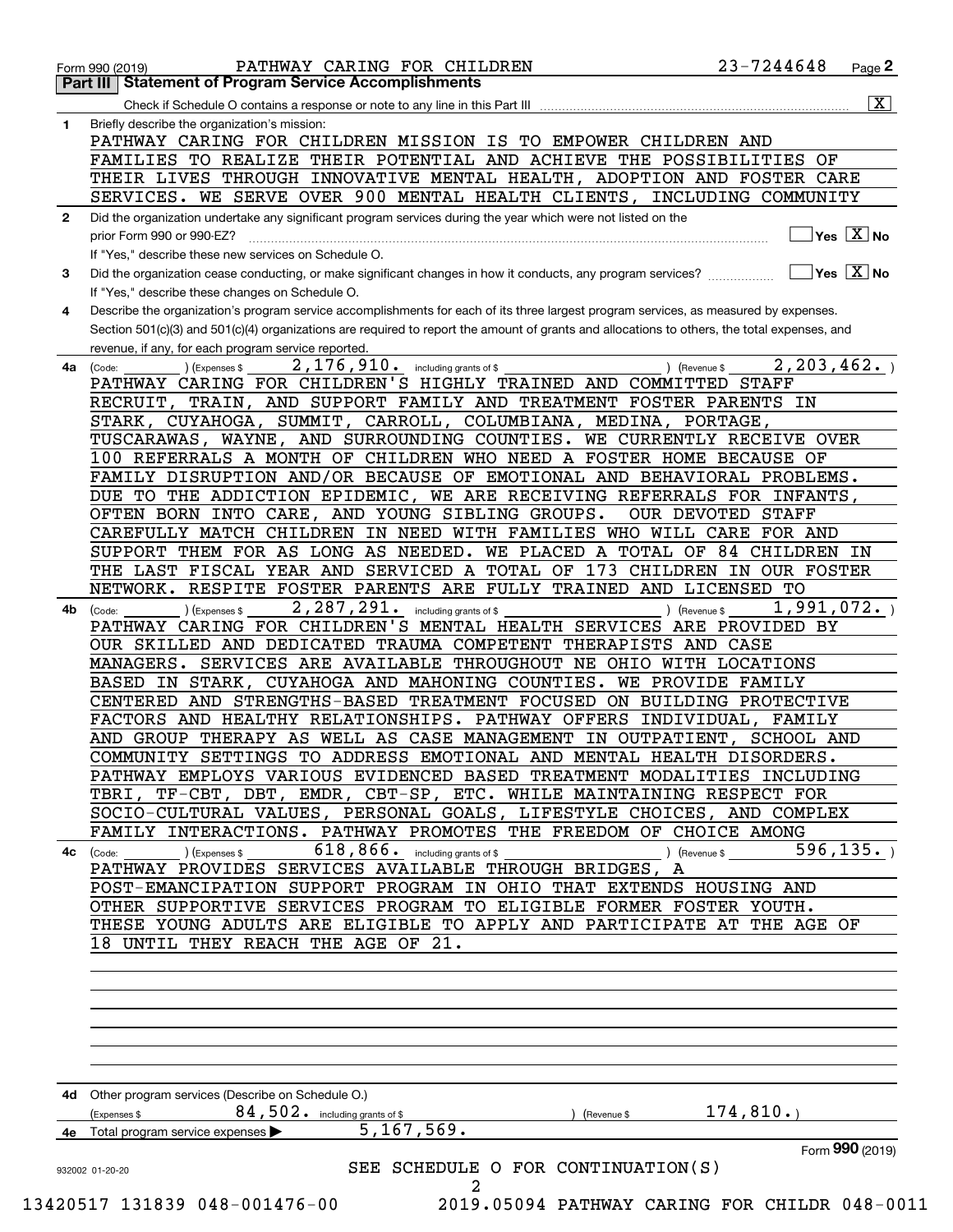| Form 990 (2019) |  |  |
|-----------------|--|--|

Form 990 (2019) Page **3Part IV Checklist of Required Schedules** PATHWAY CARING FOR CHILDREN 23-7244648

|     |                                                                                                                                                                                                                                                    |                 | Yes                     | No              |
|-----|----------------------------------------------------------------------------------------------------------------------------------------------------------------------------------------------------------------------------------------------------|-----------------|-------------------------|-----------------|
| 1.  | Is the organization described in section $501(c)(3)$ or $4947(a)(1)$ (other than a private foundation)?                                                                                                                                            |                 |                         |                 |
|     |                                                                                                                                                                                                                                                    | 1               | X                       |                 |
| 2   |                                                                                                                                                                                                                                                    | $\overline{2}$  | $\overline{\mathbf{x}}$ |                 |
| 3   | Did the organization engage in direct or indirect political campaign activities on behalf of or in opposition to candidates for                                                                                                                    |                 |                         |                 |
|     |                                                                                                                                                                                                                                                    | 3               |                         | x               |
| 4   | Section 501(c)(3) organizations. Did the organization engage in lobbying activities, or have a section 501(h) election in effect                                                                                                                   |                 |                         |                 |
|     |                                                                                                                                                                                                                                                    | 4               |                         | x               |
| 5   | Is the organization a section 501(c)(4), 501(c)(5), or 501(c)(6) organization that receives membership dues, assessments, or                                                                                                                       |                 |                         | x               |
|     |                                                                                                                                                                                                                                                    | 5               |                         |                 |
| 6   | Did the organization maintain any donor advised funds or any similar funds or accounts for which donors have the right to                                                                                                                          | 6               |                         | x               |
| 7   | provide advice on the distribution or investment of amounts in such funds or accounts? If "Yes," complete Schedule D, Part I<br>Did the organization receive or hold a conservation easement, including easements to preserve open space,          |                 |                         |                 |
|     |                                                                                                                                                                                                                                                    | $\overline{7}$  |                         | x               |
| 8   | Did the organization maintain collections of works of art, historical treasures, or other similar assets? If "Yes," complete                                                                                                                       |                 |                         |                 |
|     |                                                                                                                                                                                                                                                    | 8               |                         | x               |
| 9   | Did the organization report an amount in Part X, line 21, for escrow or custodial account liability, serve as a custodian for                                                                                                                      |                 |                         |                 |
|     | amounts not listed in Part X; or provide credit counseling, debt management, credit repair, or debt negotiation services?                                                                                                                          |                 |                         |                 |
|     |                                                                                                                                                                                                                                                    | 9               |                         | x               |
| 10  | Did the organization, directly or through a related organization, hold assets in donor-restricted endowments                                                                                                                                       |                 |                         |                 |
|     |                                                                                                                                                                                                                                                    | 10              | Х                       |                 |
| 11  | If the organization's answer to any of the following questions is "Yes," then complete Schedule D, Parts VI, VII, VIII, IX, or X                                                                                                                   |                 |                         |                 |
|     | as applicable.                                                                                                                                                                                                                                     |                 |                         |                 |
|     | a Did the organization report an amount for land, buildings, and equipment in Part X, line 10? If "Yes," complete Schedule D,                                                                                                                      |                 |                         |                 |
|     |                                                                                                                                                                                                                                                    | 11a             | Х                       |                 |
|     | <b>b</b> Did the organization report an amount for investments - other securities in Part X, line 12, that is 5% or more of its total                                                                                                              |                 |                         |                 |
|     |                                                                                                                                                                                                                                                    | 11 <sub>b</sub> |                         | x               |
|     | c Did the organization report an amount for investments - program related in Part X, line 13, that is 5% or more of its total                                                                                                                      |                 |                         |                 |
|     |                                                                                                                                                                                                                                                    | 11c             |                         | X.              |
|     | d Did the organization report an amount for other assets in Part X, line 15, that is 5% or more of its total assets reported in                                                                                                                    |                 | х                       |                 |
|     |                                                                                                                                                                                                                                                    | 11d<br>11e      | X                       |                 |
| f   | e Did the organization report an amount for other liabilities in Part X, line 25? If "Yes," complete Schedule D, Part X<br>Did the organization's separate or consolidated financial statements for the tax year include a footnote that addresses |                 |                         |                 |
|     | the organization's liability for uncertain tax positions under FIN 48 (ASC 740)? If "Yes," complete Schedule D, Part X                                                                                                                             | 11f             |                         | X.              |
|     | 12a Did the organization obtain separate, independent audited financial statements for the tax year? If "Yes," complete                                                                                                                            |                 |                         |                 |
|     |                                                                                                                                                                                                                                                    | 12a             | Х                       |                 |
|     | <b>b</b> Was the organization included in consolidated, independent audited financial statements for the tax year?                                                                                                                                 |                 |                         |                 |
|     | If "Yes," and if the organization answered "No" to line 12a, then completing Schedule D, Parts XI and XII is optional                                                                                                                              | 12b             |                         | A               |
| 13  |                                                                                                                                                                                                                                                    | 13              |                         | $\mathbf X$     |
| 14a | Did the organization maintain an office, employees, or agents outside of the United States?                                                                                                                                                        | 14a             |                         | X               |
|     | <b>b</b> Did the organization have aggregate revenues or expenses of more than \$10,000 from grantmaking, fundraising, business,                                                                                                                   |                 |                         |                 |
|     | investment, and program service activities outside the United States, or aggregate foreign investments valued at \$100,000                                                                                                                         |                 |                         |                 |
|     |                                                                                                                                                                                                                                                    | 14b             |                         | X.              |
| 15  | Did the organization report on Part IX, column (A), line 3, more than \$5,000 of grants or other assistance to or for any                                                                                                                          |                 |                         |                 |
|     |                                                                                                                                                                                                                                                    | 15              |                         | x               |
| 16  | Did the organization report on Part IX, column (A), line 3, more than \$5,000 of aggregate grants or other assistance to                                                                                                                           |                 |                         |                 |
|     |                                                                                                                                                                                                                                                    | 16              |                         | x               |
| 17  | Did the organization report a total of more than \$15,000 of expenses for professional fundraising services on Part IX,                                                                                                                            | 17              |                         | x               |
| 18  | Did the organization report more than \$15,000 total of fundraising event gross income and contributions on Part VIII, lines                                                                                                                       |                 |                         |                 |
|     |                                                                                                                                                                                                                                                    | 18              | х                       |                 |
| 19  | Did the organization report more than \$15,000 of gross income from gaming activities on Part VIII, line 9a? If "Yes."                                                                                                                             |                 |                         |                 |
|     |                                                                                                                                                                                                                                                    | 19              |                         | X.              |
|     |                                                                                                                                                                                                                                                    | 20a             |                         | X               |
|     | b If "Yes" to line 20a, did the organization attach a copy of its audited financial statements to this return?                                                                                                                                     | 20 <sub>b</sub> |                         |                 |
| 21  | Did the organization report more than \$5,000 of grants or other assistance to any domestic organization or                                                                                                                                        |                 |                         |                 |
|     |                                                                                                                                                                                                                                                    | 21              |                         | x               |
|     | 932003 01-20-20                                                                                                                                                                                                                                    |                 |                         | Form 990 (2019) |

932003 01-20-20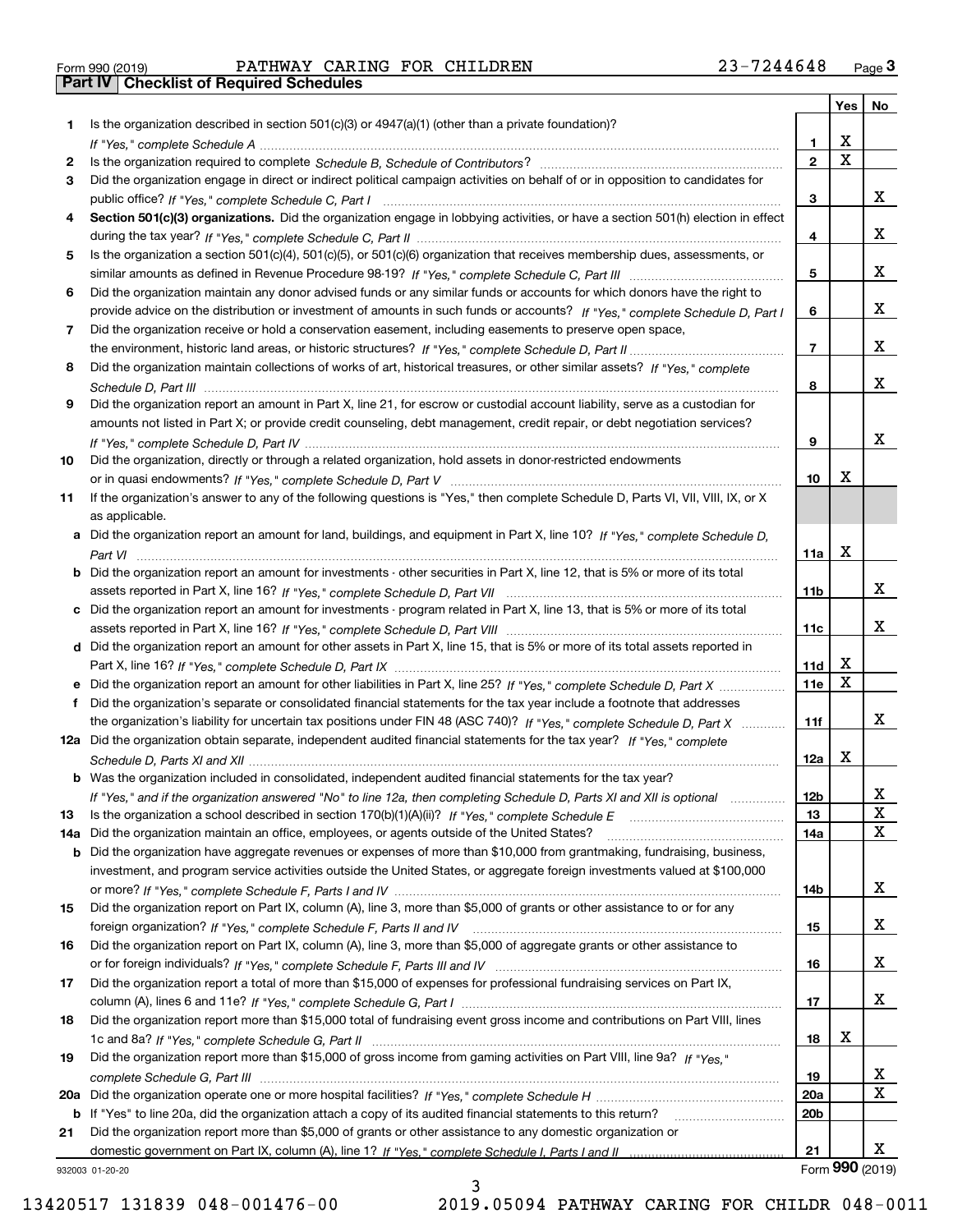|  | Form 990 (2019) |  |
|--|-----------------|--|
|  |                 |  |

Form 990 (2019) Page **4Part IV Checklist of Required Schedules** PATHWAY CARING FOR CHILDREN 23-7244648

*(continued)*

|               |                                                                                                                                    |                 | Yes | No              |
|---------------|------------------------------------------------------------------------------------------------------------------------------------|-----------------|-----|-----------------|
| 22            | Did the organization report more than \$5,000 of grants or other assistance to or for domestic individuals on                      |                 |     |                 |
|               |                                                                                                                                    | 22              |     | x               |
| 23            | Did the organization answer "Yes" to Part VII, Section A, line 3, 4, or 5 about compensation of the organization's current         |                 |     |                 |
|               | and former officers, directors, trustees, key employees, and highest compensated employees? If "Yes," complete                     |                 |     |                 |
|               |                                                                                                                                    | 23              |     | х               |
|               | 24a Did the organization have a tax-exempt bond issue with an outstanding principal amount of more than \$100,000 as of the        |                 |     |                 |
|               | last day of the year, that was issued after December 31, 2002? If "Yes," answer lines 24b through 24d and complete                 |                 |     |                 |
|               |                                                                                                                                    | 24a             |     | x.              |
|               | <b>b</b> Did the organization invest any proceeds of tax-exempt bonds beyond a temporary period exception?                         | 24 <sub>b</sub> |     |                 |
|               | c Did the organization maintain an escrow account other than a refunding escrow at any time during the year to defease             |                 |     |                 |
|               | any tax-exempt bonds?                                                                                                              | 24c             |     |                 |
|               | d Did the organization act as an "on behalf of" issuer for bonds outstanding at any time during the year?                          | 24d             |     |                 |
|               | 25a Section 501(c)(3), 501(c)(4), and 501(c)(29) organizations. Did the organization engage in an excess benefit                   |                 |     |                 |
|               |                                                                                                                                    | 25a             |     | x               |
|               | b Is the organization aware that it engaged in an excess benefit transaction with a disqualified person in a prior year, and       |                 |     |                 |
|               | that the transaction has not been reported on any of the organization's prior Forms 990 or 990-EZ? If "Yes," complete              |                 |     |                 |
|               | Schedule L, Part I                                                                                                                 | 25b             |     | x               |
| 26            | Did the organization report any amount on Part X, line 5 or 22, for receivables from or payables to any current                    |                 |     |                 |
|               | or former officer, director, trustee, key employee, creator or founder, substantial contributor, or 35%                            |                 |     |                 |
|               |                                                                                                                                    | 26              |     | х               |
| 27            | Did the organization provide a grant or other assistance to any current or former officer, director, trustee, key employee,        |                 |     |                 |
|               | creator or founder, substantial contributor or employee thereof, a grant selection committee member, or to a 35% controlled        |                 |     |                 |
|               | entity (including an employee thereof) or family member of any of these persons? If "Yes," complete Schedule L, Part III           | 27              |     | x               |
| 28            | Was the organization a party to a business transaction with one of the following parties (see Schedule L, Part IV                  |                 |     |                 |
|               | instructions, for applicable filing thresholds, conditions, and exceptions):                                                       |                 |     |                 |
|               | a A current or former officer, director, trustee, key employee, creator or founder, or substantial contributor? If                 |                 |     |                 |
|               |                                                                                                                                    | 28a             |     | х               |
|               |                                                                                                                                    | 28 <sub>b</sub> |     | Χ               |
|               | c A 35% controlled entity of one or more individuals and/or organizations described in lines 28a or 28b? If                        |                 |     |                 |
|               |                                                                                                                                    | 28c             |     | х               |
| 29            |                                                                                                                                    | 29              |     | $\mathbf X$     |
| 30            | Did the organization receive contributions of art, historical treasures, or other similar assets, or qualified conservation        |                 |     |                 |
|               |                                                                                                                                    | 30              |     | x               |
| 31            | Did the organization liquidate, terminate, or dissolve and cease operations? If "Yes," complete Schedule N, Part I                 | 31              |     | $\mathbf X$     |
| 32            | Did the organization sell, exchange, dispose of, or transfer more than 25% of its net assets? If "Yes," complete                   |                 |     |                 |
|               |                                                                                                                                    | 32              |     | х               |
| 33            | Did the organization own 100% of an entity disregarded as separate from the organization under Regulations                         |                 |     |                 |
|               |                                                                                                                                    | 33              |     | х               |
| 34            | Was the organization related to any tax-exempt or taxable entity? If "Yes," complete Schedule R, Part II, III, or IV, and          |                 |     |                 |
|               |                                                                                                                                    | 34              |     | x               |
|               | 35a Did the organization have a controlled entity within the meaning of section 512(b)(13)?                                        | 35a             |     | Χ               |
|               | <b>b</b> If "Yes" to line 35a, did the organization receive any payment from or engage in any transaction with a controlled entity |                 |     |                 |
|               |                                                                                                                                    | 35b             |     |                 |
| 36            | Section 501(c)(3) organizations. Did the organization make any transfers to an exempt non-charitable related organization?         |                 |     |                 |
|               |                                                                                                                                    | 36              |     | х               |
| 37            | Did the organization conduct more than 5% of its activities through an entity that is not a related organization                   |                 |     |                 |
|               |                                                                                                                                    | 37              |     | х               |
| 38            | Did the organization complete Schedule O and provide explanations in Schedule O for Part VI, lines 11b and 19?                     |                 |     |                 |
|               | Note: All Form 990 filers are required to complete Schedule O                                                                      | 38              | х   |                 |
| <b>Part V</b> | <b>Statements Regarding Other IRS Filings and Tax Compliance</b>                                                                   |                 |     |                 |
|               | Check if Schedule O contains a response or note to any line in this Part V                                                         |                 |     |                 |
|               |                                                                                                                                    |                 | Yes | No              |
|               | 20<br>1a                                                                                                                           |                 |     |                 |
|               | 0<br><b>b</b> Enter the number of Forms W-2G included in line 1a. Enter -0- if not applicable<br>1b                                |                 |     |                 |
|               | c Did the organization comply with backup withholding rules for reportable payments to vendors and reportable gaming               |                 |     |                 |
|               | (gambling) winnings to prize winners?                                                                                              | 1c              |     |                 |
|               | 932004 01-20-20                                                                                                                    |                 |     | Form 990 (2019) |
|               | 4                                                                                                                                  |                 |     |                 |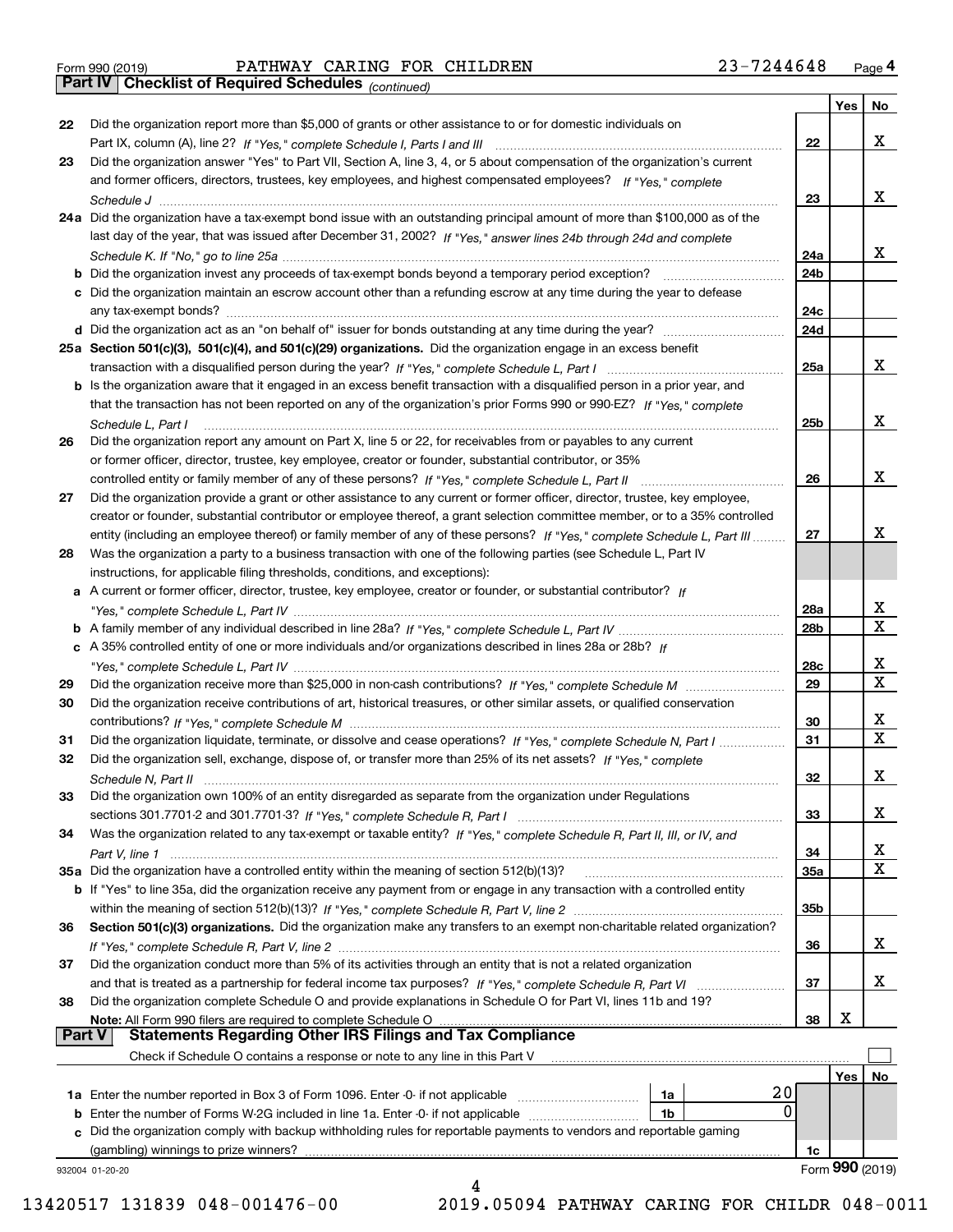|               | PATHWAY CARING FOR CHILDREN<br>Form 990 (2019)                                                                                                                             | 23-7244648     |     | $_{\text{Page}}$ 5  |  |  |  |  |  |  |  |
|---------------|----------------------------------------------------------------------------------------------------------------------------------------------------------------------------|----------------|-----|---------------------|--|--|--|--|--|--|--|
| <b>Part V</b> | Statements Regarding Other IRS Filings and Tax Compliance (continued)                                                                                                      |                |     |                     |  |  |  |  |  |  |  |
|               |                                                                                                                                                                            |                | Yes | No                  |  |  |  |  |  |  |  |
|               | 2a Enter the number of employees reported on Form W-3, Transmittal of Wage and Tax Statements,                                                                             |                |     |                     |  |  |  |  |  |  |  |
|               | filed for the calendar year ending with or within the year covered by this return<br>2a                                                                                    | 109            |     |                     |  |  |  |  |  |  |  |
|               |                                                                                                                                                                            |                |     |                     |  |  |  |  |  |  |  |
|               |                                                                                                                                                                            |                |     |                     |  |  |  |  |  |  |  |
| За            | Did the organization have unrelated business gross income of \$1,000 or more during the year?                                                                              |                |     |                     |  |  |  |  |  |  |  |
|               |                                                                                                                                                                            | 3a<br>3b       |     |                     |  |  |  |  |  |  |  |
|               | 4a At any time during the calendar year, did the organization have an interest in, or a signature or other authority over, a                                               |                |     |                     |  |  |  |  |  |  |  |
|               |                                                                                                                                                                            | 4a             |     | х                   |  |  |  |  |  |  |  |
|               | <b>b</b> If "Yes," enter the name of the foreign country $\blacktriangleright$                                                                                             |                |     |                     |  |  |  |  |  |  |  |
|               | See instructions for filing requirements for FinCEN Form 114, Report of Foreign Bank and Financial Accounts (FBAR).                                                        |                |     |                     |  |  |  |  |  |  |  |
| 5a            | Was the organization a party to a prohibited tax shelter transaction at any time during the tax year?                                                                      | 5a             |     | х                   |  |  |  |  |  |  |  |
| b             |                                                                                                                                                                            | 5 <sub>b</sub> |     | X                   |  |  |  |  |  |  |  |
|               |                                                                                                                                                                            | 5c             |     |                     |  |  |  |  |  |  |  |
| с             | 6a Does the organization have annual gross receipts that are normally greater than \$100,000, and did the organization solicit                                             |                |     |                     |  |  |  |  |  |  |  |
|               |                                                                                                                                                                            |                |     | x                   |  |  |  |  |  |  |  |
|               | any contributions that were not tax deductible as charitable contributions?                                                                                                | 6a             |     |                     |  |  |  |  |  |  |  |
|               | <b>b</b> If "Yes," did the organization include with every solicitation an express statement that such contributions or gifts                                              |                |     |                     |  |  |  |  |  |  |  |
|               | were not tax deductible?                                                                                                                                                   | 6b             |     |                     |  |  |  |  |  |  |  |
| 7             | Organizations that may receive deductible contributions under section 170(c).                                                                                              |                |     |                     |  |  |  |  |  |  |  |
| а             | Did the organization receive a payment in excess of \$75 made partly as a contribution and partly for goods and services provided to the payor?                            | 7a             |     | x                   |  |  |  |  |  |  |  |
| b             | If "Yes," did the organization notify the donor of the value of the goods or services provided?                                                                            | 7b             |     |                     |  |  |  |  |  |  |  |
| с             | Did the organization sell, exchange, or otherwise dispose of tangible personal property for which it was required                                                          |                |     |                     |  |  |  |  |  |  |  |
|               |                                                                                                                                                                            | 7c             |     | х                   |  |  |  |  |  |  |  |
|               | 7d<br>d If "Yes," indicate the number of Forms 8282 filed during the year [11,111] The set response to the number of Forms 8282 filed during the year                      |                |     |                     |  |  |  |  |  |  |  |
| е             |                                                                                                                                                                            | 7e             |     | х                   |  |  |  |  |  |  |  |
| f             | Did the organization, during the year, pay premiums, directly or indirectly, on a personal benefit contract?                                                               | 7f             |     | X                   |  |  |  |  |  |  |  |
| g             | If the organization received a contribution of qualified intellectual property, did the organization file Form 8899 as required?                                           | 7g             |     |                     |  |  |  |  |  |  |  |
| h             | If the organization received a contribution of cars, boats, airplanes, or other vehicles, did the organization file a Form 1098-C?                                         | 7h             |     |                     |  |  |  |  |  |  |  |
| 8             | Sponsoring organizations maintaining donor advised funds. Did a donor advised fund maintained by the                                                                       |                |     |                     |  |  |  |  |  |  |  |
|               | sponsoring organization have excess business holdings at any time during the year?                                                                                         | 8              |     |                     |  |  |  |  |  |  |  |
| 9             | Sponsoring organizations maintaining donor advised funds.                                                                                                                  |                |     |                     |  |  |  |  |  |  |  |
| а             | Did the sponsoring organization make any taxable distributions under section 4966?                                                                                         | 9а             |     |                     |  |  |  |  |  |  |  |
| b             | Did the sponsoring organization make a distribution to a donor, donor advisor, or related person?                                                                          | 9b             |     |                     |  |  |  |  |  |  |  |
| 10            | Section 501(c)(7) organizations. Enter:                                                                                                                                    |                |     |                     |  |  |  |  |  |  |  |
|               | 10a<br>a Initiation fees and capital contributions included on Part VIII, line 12 [111] [11] [11] Initiation fees and capital contributions included on Part VIII, line 12 |                |     |                     |  |  |  |  |  |  |  |
|               | 10 <sub>b</sub><br>Gross receipts, included on Form 990, Part VIII, line 12, for public use of club facilities                                                             |                |     |                     |  |  |  |  |  |  |  |
| 11            | Section 501(c)(12) organizations. Enter:                                                                                                                                   |                |     |                     |  |  |  |  |  |  |  |
| a             | Gross income from members or shareholders<br>11a                                                                                                                           |                |     |                     |  |  |  |  |  |  |  |
| b             | Gross income from other sources (Do not net amounts due or paid to other sources against                                                                                   |                |     |                     |  |  |  |  |  |  |  |
|               | 11b                                                                                                                                                                        |                |     |                     |  |  |  |  |  |  |  |
|               | 12a Section 4947(a)(1) non-exempt charitable trusts. Is the organization filing Form 990 in lieu of Form 1041?                                                             | 12a            |     |                     |  |  |  |  |  |  |  |
|               | 12 <sub>b</sub><br><b>b</b> If "Yes," enter the amount of tax-exempt interest received or accrued during the year                                                          |                |     |                     |  |  |  |  |  |  |  |
| 13            | Section 501(c)(29) qualified nonprofit health insurance issuers.                                                                                                           |                |     |                     |  |  |  |  |  |  |  |
| a             | Is the organization licensed to issue qualified health plans in more than one state?                                                                                       | 13a            |     |                     |  |  |  |  |  |  |  |
|               | Note: See the instructions for additional information the organization must report on Schedule O.                                                                          |                |     |                     |  |  |  |  |  |  |  |
| b             | Enter the amount of reserves the organization is required to maintain by the states in which the                                                                           |                |     |                     |  |  |  |  |  |  |  |
|               | 13 <sub>b</sub>                                                                                                                                                            |                |     |                     |  |  |  |  |  |  |  |
|               | 13c                                                                                                                                                                        |                |     |                     |  |  |  |  |  |  |  |
| 14a           | Did the organization receive any payments for indoor tanning services during the tax year?                                                                                 | 14a            |     | x                   |  |  |  |  |  |  |  |
|               | <b>b</b> If "Yes," has it filed a Form 720 to report these payments? If "No," provide an explanation on Schedule O                                                         | 14b            |     |                     |  |  |  |  |  |  |  |
| 15            | Is the organization subject to the section 4960 tax on payment(s) of more than \$1,000,000 in remuneration or                                                              |                |     |                     |  |  |  |  |  |  |  |
|               |                                                                                                                                                                            | 15             |     | х                   |  |  |  |  |  |  |  |
|               | If "Yes," see instructions and file Form 4720, Schedule N.                                                                                                                 |                |     |                     |  |  |  |  |  |  |  |
| 16            | Is the organization an educational institution subject to the section 4968 excise tax on net investment income?                                                            | 16             |     | х                   |  |  |  |  |  |  |  |
|               | If "Yes," complete Form 4720, Schedule O.                                                                                                                                  |                |     |                     |  |  |  |  |  |  |  |
|               |                                                                                                                                                                            |                |     | $000 \text{ hours}$ |  |  |  |  |  |  |  |

Form (2019) **990**

932005 01-20-20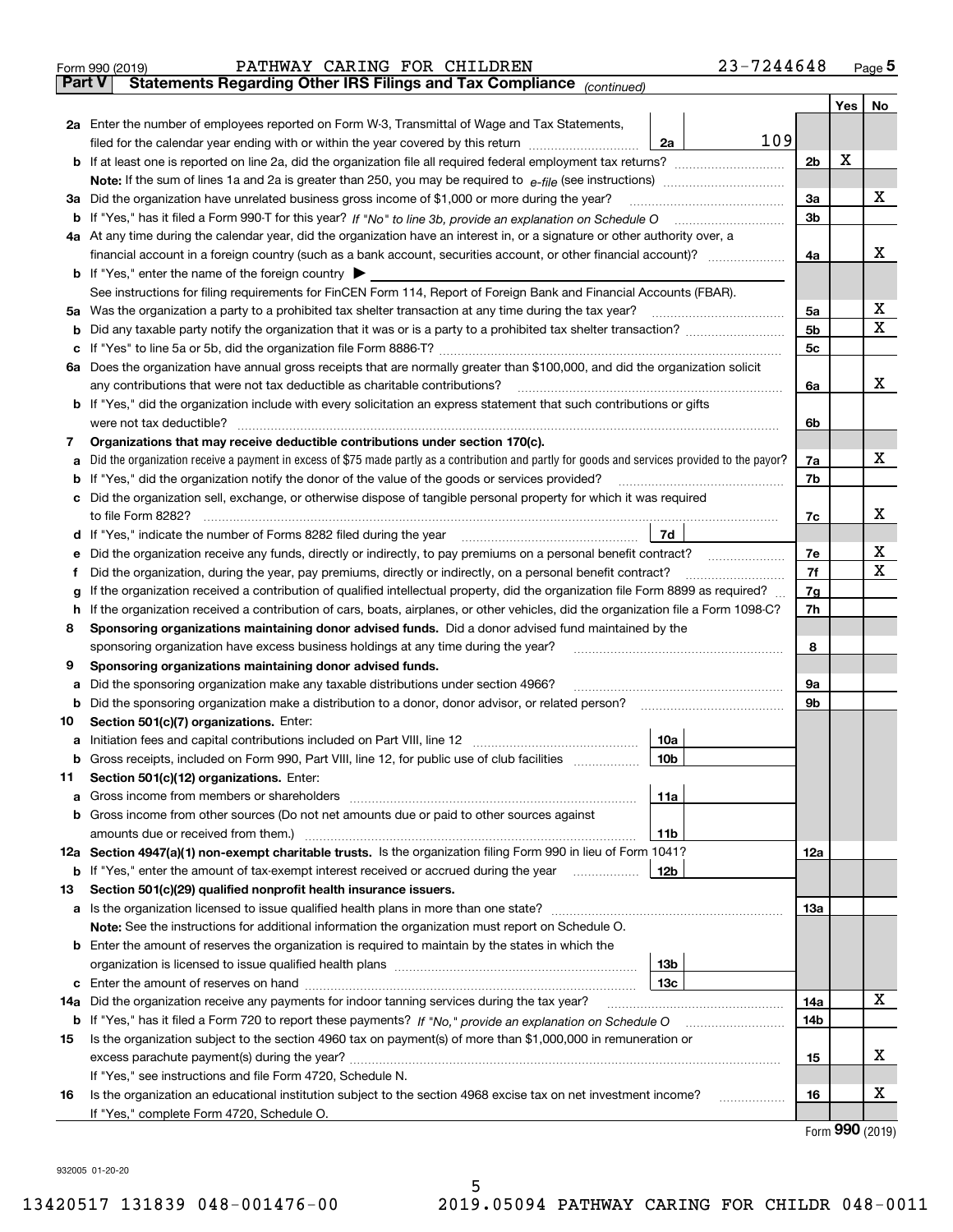| Form 990 (2019) |  |  |
|-----------------|--|--|
|                 |  |  |

# PATHWAY CARING FOR CHILDREN 23-7244648

*For each "Yes" response to lines 2 through 7b below, and for a "No" response to line 8a, 8b, or 10b below, describe the circumstances, processes, or changes on Schedule O. See instructions.* Form 990 (2019) **CONTERT PATHWAY CARING FOR CHILDREN Page 6**<br>**Part VI Governance, Management, and Disclosure** For each "Yes" response to lines 2 through 7b below, and for a "No" response

|    |                                                                                                                                                                         |    |                 | Yes <sub>1</sub> | No                      |
|----|-------------------------------------------------------------------------------------------------------------------------------------------------------------------------|----|-----------------|------------------|-------------------------|
|    | <b>1a</b> Enter the number of voting members of the governing body at the end of the tax year                                                                           | 1a | 19              |                  |                         |
|    | If there are material differences in voting rights among members of the governing body, or if the governing                                                             |    |                 |                  |                         |
|    | body delegated broad authority to an executive committee or similar committee, explain on Schedule O.                                                                   |    |                 |                  |                         |
| b  | Enter the number of voting members included on line 1a, above, who are independent                                                                                      | 1b | 19              |                  |                         |
| 2  | Did any officer, director, trustee, or key employee have a family relationship or a business relationship with any other                                                |    |                 |                  |                         |
|    | officer, director, trustee, or key employee?                                                                                                                            |    | $\mathbf{2}$    | X                |                         |
| 3  | Did the organization delegate control over management duties customarily performed by or under the direct supervision                                                   |    |                 |                  |                         |
|    |                                                                                                                                                                         |    | 3               |                  | X                       |
| 4  | Did the organization make any significant changes to its governing documents since the prior Form 990 was filed?                                                        |    | 4               |                  | $\overline{\texttt{x}}$ |
| 5  |                                                                                                                                                                         |    | 5               |                  | $\overline{\mathbf{x}}$ |
| 6  | Did the organization have members or stockholders?                                                                                                                      |    | 6               |                  | $\overline{\mathbf{x}}$ |
| 7a | Did the organization have members, stockholders, or other persons who had the power to elect or appoint one or                                                          |    |                 |                  |                         |
|    |                                                                                                                                                                         |    | 7a              |                  | X                       |
|    | <b>b</b> Are any governance decisions of the organization reserved to (or subject to approval by) members, stockholders, or                                             |    |                 |                  |                         |
|    | persons other than the governing body?                                                                                                                                  |    | 7b              |                  | X                       |
| 8  | Did the organization contemporaneously document the meetings held or written actions undertaken during the year by the following:                                       |    |                 |                  |                         |
| a  |                                                                                                                                                                         |    | 8а              | X                |                         |
|    |                                                                                                                                                                         |    | 8b              | X                |                         |
| 9  | Is there any officer, director, trustee, or key employee listed in Part VII, Section A, who cannot be reached at the                                                    |    |                 |                  |                         |
|    |                                                                                                                                                                         |    | 9               |                  | X                       |
|    | Section B. Policies <sub>(This</sub> Section B requests information about policies not required by the Internal Revenue Code.)                                          |    |                 |                  |                         |
|    |                                                                                                                                                                         |    |                 | Yes              | No                      |
|    |                                                                                                                                                                         |    | 10a             |                  | X                       |
|    | <b>b</b> If "Yes," did the organization have written policies and procedures governing the activities of such chapters, affiliates,                                     |    |                 |                  |                         |
|    |                                                                                                                                                                         |    | 10 <sub>b</sub> |                  |                         |
|    | 11a Has the organization provided a complete copy of this Form 990 to all members of its governing body before filing the form?                                         |    | 11a             | X                |                         |
|    | <b>b</b> Describe in Schedule O the process, if any, used by the organization to review this Form 990.                                                                  |    |                 |                  |                         |
|    |                                                                                                                                                                         |    | 12a             | X                |                         |
| b  |                                                                                                                                                                         |    | 12 <sub>b</sub> | X                |                         |
|    | c Did the organization regularly and consistently monitor and enforce compliance with the policy? If "Yes," describe                                                    |    |                 |                  |                         |
|    | in Schedule O how this was done encourance and continuum control to the state of the state of the state of the                                                          |    | 12c             | X                |                         |
| 13 |                                                                                                                                                                         |    | 13              | $\mathbf x$      |                         |
| 14 |                                                                                                                                                                         |    | 14              | X                |                         |
| 15 | Did the process for determining compensation of the following persons include a review and approval by independent                                                      |    |                 |                  |                         |
|    | persons, comparability data, and contemporaneous substantiation of the deliberation and decision?                                                                       |    |                 |                  |                         |
|    | a The organization's CEO, Executive Director, or top management official manufactured content of the organization's CEO, Executive Director, or top management official |    | 15a             | х                |                         |
|    |                                                                                                                                                                         |    | 15 <sub>b</sub> | X                |                         |
|    | If "Yes" to line 15a or 15b, describe the process in Schedule O (see instructions).                                                                                     |    |                 |                  |                         |
|    | 16a Did the organization invest in, contribute assets to, or participate in a joint venture or similar arrangement with a                                               |    |                 |                  |                         |
|    | taxable entity during the year?                                                                                                                                         |    | 16a             |                  | X                       |
|    | <b>b</b> If "Yes," did the organization follow a written policy or procedure requiring the organization to evaluate its participation                                   |    |                 |                  |                         |
|    | in joint venture arrangements under applicable federal tax law, and take steps to safeguard the organization's                                                          |    |                 |                  |                         |
|    | exempt status with respect to such arrangements?                                                                                                                        |    | 16b             |                  |                         |
|    | <b>Section C. Disclosure</b>                                                                                                                                            |    |                 |                  |                         |
| 17 | List the states with which a copy of this Form 990 is required to be filed $\blacktriangleright$ OH                                                                     |    |                 |                  |                         |
| 18 | Section 6104 requires an organization to make its Forms 1023 (1024 or 1024-A, if applicable), 990, and 990-T (Section 501(c)(3)s only) available                        |    |                 |                  |                         |
|    | for public inspection. Indicate how you made these available. Check all that apply.                                                                                     |    |                 |                  |                         |
|    | $\lfloor x \rfloor$ Upon request<br>$ X $ Own website<br>$ X $ Another's website<br>Other (explain on Schedule O)                                                       |    |                 |                  |                         |
| 19 | Describe on Schedule O whether (and if so, how) the organization made its governing documents, conflict of interest policy, and financial                               |    |                 |                  |                         |
|    | statements available to the public during the tax year.                                                                                                                 |    |                 |                  |                         |
|    |                                                                                                                                                                         |    |                 |                  |                         |
| 20 | State the name, address, and telephone number of the person who possesses the organization's books and records<br>LADONNA JACKSON - 330-493-0083                        |    |                 |                  |                         |
|    | 44718<br>4895 DRESSLER ROAD NW, CANTON,<br>OH                                                                                                                           |    |                 |                  |                         |
|    |                                                                                                                                                                         |    |                 |                  | Form 990 (2019)         |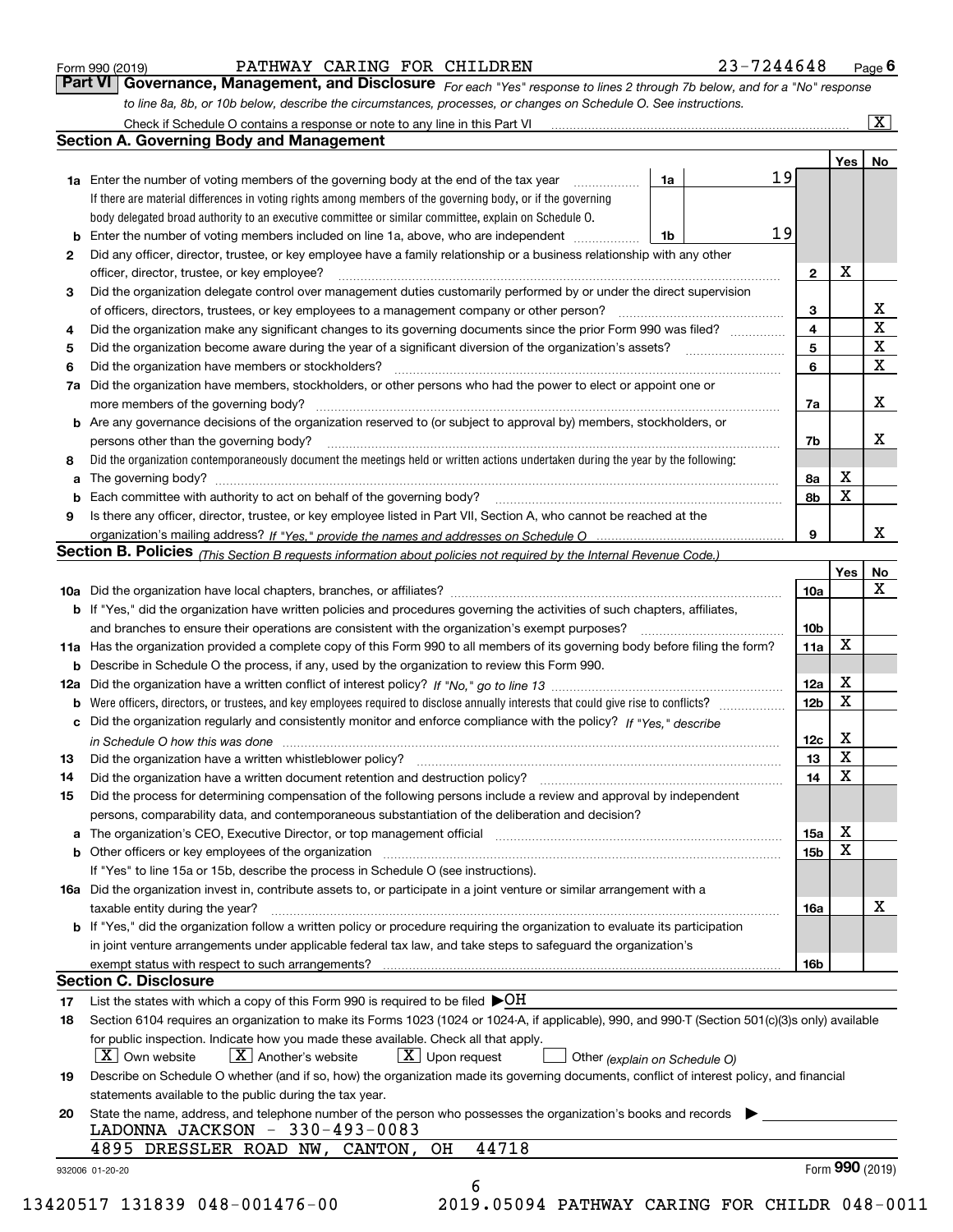$\mathcal{L}^{\text{max}}$ 

# **7Part VII Compensation of Officers, Directors, Trustees, Key Employees, Highest Compensated Employees, and Independent Contractors**

Check if Schedule O contains a response or note to any line in this Part VII

**Section A. Officers, Directors, Trustees, Key Employees, and Highest Compensated Employees**

**1a**  Complete this table for all persons required to be listed. Report compensation for the calendar year ending with or within the organization's tax year. **•** List all of the organization's current officers, directors, trustees (whether individuals or organizations), regardless of amount of compensation.

Enter -0- in columns (D), (E), and (F) if no compensation was paid.

 $\bullet$  List all of the organization's  $\,$ current key employees, if any. See instructions for definition of "key employee."

**•** List the organization's five current highest compensated employees (other than an officer, director, trustee, or key employee) who received reportable compensation (Box 5 of Form W-2 and/or Box 7 of Form 1099-MISC) of more than \$100,000 from the organization and any related organizations.

**•** List all of the organization's former officers, key employees, and highest compensated employees who received more than \$100,000 of reportable compensation from the organization and any related organizations.

**former directors or trustees**  ¥ List all of the organization's that received, in the capacity as a former director or trustee of the organization, more than \$10,000 of reportable compensation from the organization and any related organizations.

See instructions for the order in which to list the persons above.

Check this box if neither the organization nor any related organization compensated any current officer, director, or trustee.  $\mathcal{L}^{\text{max}}$ 

| (A)                         | (B)                                                | (C)                            |                                                                  |         |              |                                  |        | (D)                | (E)             | (F)                         |
|-----------------------------|----------------------------------------------------|--------------------------------|------------------------------------------------------------------|---------|--------------|----------------------------------|--------|--------------------|-----------------|-----------------------------|
| Name and title              | Position<br>Average<br>(do not check more than one |                                |                                                                  |         |              |                                  |        | Reportable         | Reportable      | Estimated                   |
|                             | hours per                                          |                                | box, unless person is both an<br>officer and a director/trustee) |         |              |                                  |        | compensation       | compensation    | amount of                   |
|                             | week                                               |                                |                                                                  |         |              |                                  |        | from               | from related    | other                       |
|                             | (list any                                          |                                |                                                                  |         |              |                                  |        | the                | organizations   | compensation                |
|                             | hours for                                          |                                |                                                                  |         |              |                                  |        | organization       | (W-2/1099-MISC) | from the                    |
|                             | related<br>organizations                           |                                |                                                                  |         |              |                                  |        | (W-2/1099-MISC)    |                 | organization<br>and related |
|                             | below                                              |                                |                                                                  |         |              |                                  |        |                    |                 | organizations               |
|                             | line)                                              | Individual trustee or director | Institutional trustee                                            | Officer | Key employee | Highest compensated<br> employee | Former |                    |                 |                             |
| LUKE VINCER<br>(1)          | $\overline{2.00}$                                  |                                |                                                                  |         |              |                                  |        |                    |                 |                             |
| PRESIDENT                   | 0.00                                               | X                              |                                                                  | X       |              |                                  |        | 0.                 | 0.              | 0.                          |
| DIANE SCHULTZ<br>(2)        | $\overline{2.00}$                                  |                                |                                                                  |         |              |                                  |        |                    |                 |                             |
| VICE PRESIDENT              | 0.00                                               | $\mathbf X$                    |                                                                  | X       |              |                                  |        | 0.                 | 0.              | $\mathbf 0$ .               |
| (3)<br>JENNIFER MCNEMAR     | $\overline{2.00}$                                  |                                |                                                                  |         |              |                                  |        |                    |                 |                             |
| <b>TREASURER</b>            | 0.00                                               | $\mathbf X$                    |                                                                  | X       |              |                                  |        | 0.                 | 0.              | $\mathbf 0$ .               |
| KIMBERLY BRICKER<br>(4)     | $\overline{2.00}$                                  |                                |                                                                  |         |              |                                  |        |                    |                 |                             |
| <b>DIRECTOR</b>             | 0.00                                               | X                              |                                                                  |         |              |                                  |        | 0.                 | 0.              | $\mathbf 0$ .               |
| <b>KYLE BROWN</b><br>(5)    | $\overline{2.00}$                                  |                                |                                                                  |         |              |                                  |        |                    |                 |                             |
| <b>DIRECTOR</b>             | 0.00                                               | X                              |                                                                  |         |              |                                  |        | 0.                 | 0.              | $\mathbf 0$ .               |
| <b>GREG GOEHRING</b><br>(6) | $\overline{2.00}$                                  |                                |                                                                  |         |              |                                  |        |                    |                 |                             |
| <b>DIRECTOR</b>             | 0.00                                               | X                              |                                                                  |         |              |                                  |        | 0.                 | 0.              | $\mathbf 0$ .               |
| KARL HENLEY<br>(7)          | $\overline{2.00}$                                  |                                |                                                                  |         |              |                                  |        |                    |                 |                             |
| <b>DIRECTOR</b>             | 0.00                                               | X                              |                                                                  |         |              |                                  |        | 0.                 | 0.              | $\mathbf 0$ .               |
| KYLE JOHNSON<br>(8)         | $\overline{2.00}$                                  |                                |                                                                  |         |              |                                  |        |                    |                 |                             |
| <b>DIRECTOR</b>             | 0.00                                               | X                              |                                                                  |         |              |                                  |        | 0.                 | 0.              | $0$ .                       |
| SARAH LAMBOS<br>(9)         | $\overline{2.00}$                                  |                                |                                                                  |         |              |                                  |        |                    |                 |                             |
| <b>DIRECTOR</b>             | 0.00                                               | X                              |                                                                  |         |              |                                  |        | 0.                 | 0.              | $0$ .                       |
| (10) AUTOMN LOWE            | $\overline{2.00}$                                  |                                |                                                                  |         |              |                                  |        |                    |                 |                             |
| <b>DIRECTOR</b>             | 0.00                                               | X                              |                                                                  |         |              |                                  |        | 0.                 | 0.              | $0$ .                       |
| (11) ANDY MOOCK             | $\overline{2.00}$                                  |                                |                                                                  |         |              |                                  |        |                    |                 |                             |
| <b>DIRECTOR</b>             | 0.00                                               | X                              |                                                                  |         |              |                                  |        | 0.                 | 0.              | $\mathbf 0$ .               |
| (12) ANDREA PERRY           | $\overline{2.00}$                                  |                                |                                                                  |         |              |                                  |        |                    |                 |                             |
| <b>DIRECTOR</b>             | 0.00                                               | X                              |                                                                  |         |              |                                  |        | 0.                 | $\mathbf 0$ .   | $\mathbf 0$ .               |
| (13) RENEE POWELL           | $\overline{2.00}$                                  |                                |                                                                  |         |              |                                  |        |                    |                 |                             |
| <b>DIRECTOR</b>             | 0.00                                               | X                              |                                                                  |         |              |                                  |        | 0.                 | $\mathbf 0$ .   | $0$ .                       |
| (14) PATRICK RENNER         | $\overline{2.00}$                                  |                                |                                                                  |         |              |                                  |        |                    |                 |                             |
| <b>DIRECTOR</b>             | 0.00                                               | $\mathbf X$                    |                                                                  |         |              |                                  |        | 0.                 | $\mathbf 0$ .   | 0.                          |
| (15) GERHARD SCHMIDT        | 2.00                                               |                                |                                                                  |         |              |                                  |        |                    |                 |                             |
| <b>DIRECTOR</b>             | $0.00 \,   X$                                      |                                |                                                                  |         |              |                                  |        | $\boldsymbol{0}$ . | $\mathbf 0$ .   | 0.                          |
| (16) FAITH SHEAFFER-POLEN   | 2.00                                               |                                |                                                                  |         |              |                                  |        |                    |                 |                             |
| <b>DIRECTOR</b>             | 0.00                                               | X                              |                                                                  |         |              |                                  |        | 0.                 | 0.              | 0.                          |
| (17) BRIAN STRUNCK          | 2.00                                               |                                |                                                                  |         |              |                                  |        |                    |                 |                             |
| <b>DIRECTOR</b>             | 0.00                                               | X                              |                                                                  |         |              |                                  |        | $\mathbf 0$ .      | 0.              | $0_{.}$                     |
| 932007 01-20-20             |                                                    |                                |                                                                  |         |              |                                  |        |                    |                 | Form 990 (2019)             |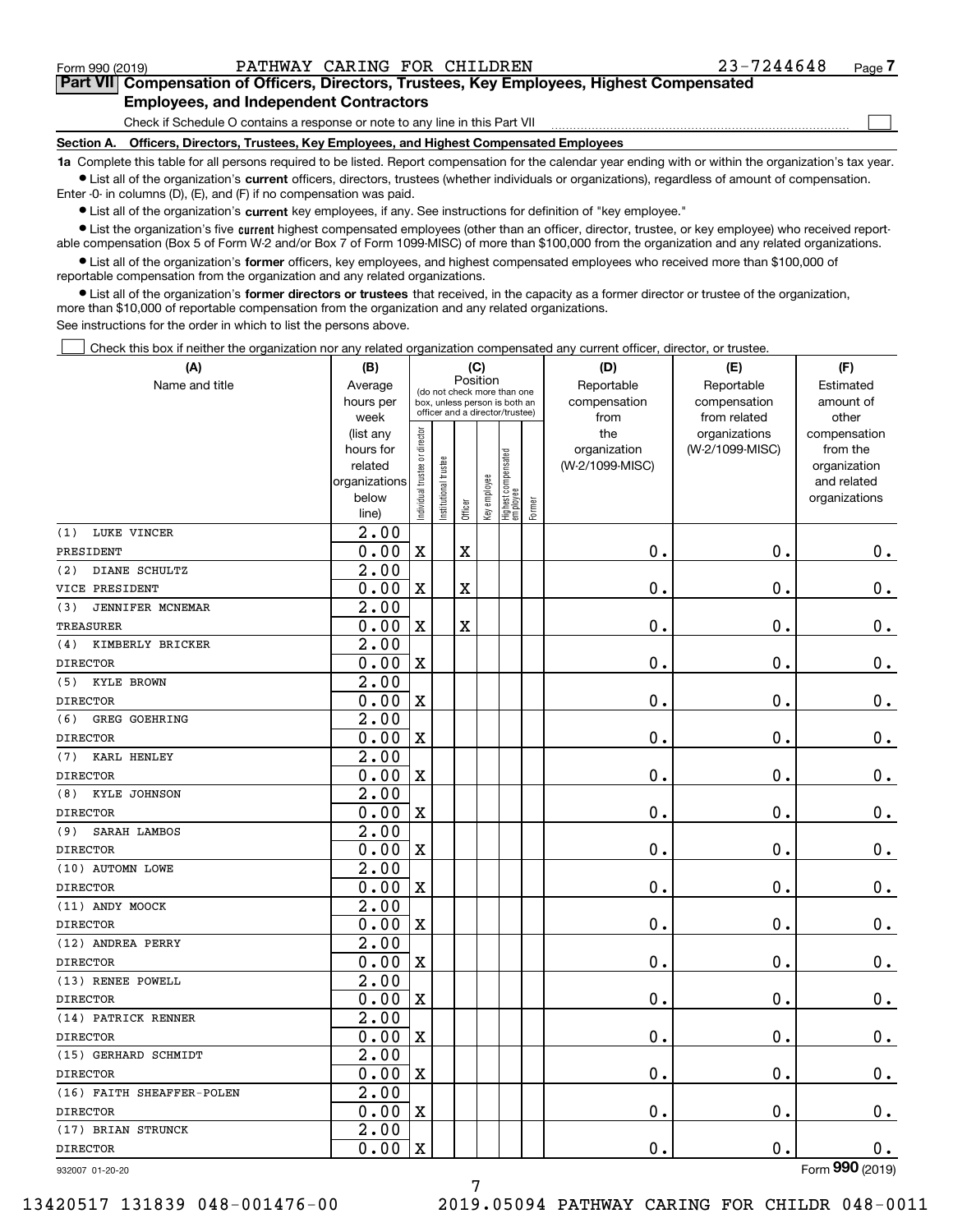| PATHWAY CARING FOR CHILDREN<br>Form 990 (2019)                                                                                            |                        |                                |                       |         |                 |                                                              |        |                            | 23-7244648                 |                                      |              | Page 8                 |
|-------------------------------------------------------------------------------------------------------------------------------------------|------------------------|--------------------------------|-----------------------|---------|-----------------|--------------------------------------------------------------|--------|----------------------------|----------------------------|--------------------------------------|--------------|------------------------|
| Part VII <br>Section A. Officers, Directors, Trustees, Key Employees, and Highest Compensated Employees (continued)                       |                        |                                |                       |         |                 |                                                              |        |                            |                            |                                      |              |                        |
| (A)                                                                                                                                       | (B)                    |                                |                       |         | (C)<br>Position |                                                              |        | (D)                        | (E)                        |                                      |              | (F)                    |
| Name and title                                                                                                                            | Average<br>hours per   |                                |                       |         |                 | (do not check more than one<br>box, unless person is both an |        | Reportable<br>compensation | Reportable<br>compensation |                                      |              | Estimated<br>amount of |
|                                                                                                                                           | week                   |                                |                       |         |                 | officer and a director/trustee)                              |        | from                       | from related               |                                      |              | other                  |
|                                                                                                                                           | (list any              |                                |                       |         |                 |                                                              |        | the                        | organizations              |                                      |              | compensation           |
|                                                                                                                                           | hours for              |                                |                       |         |                 |                                                              |        | organization               | (W-2/1099-MISC)            |                                      |              | from the               |
|                                                                                                                                           | related                |                                |                       |         |                 |                                                              |        | (W-2/1099-MISC)            |                            |                                      |              | organization           |
|                                                                                                                                           | organizations<br>below |                                |                       |         |                 |                                                              |        |                            |                            |                                      |              | and related            |
|                                                                                                                                           | line)                  | Individual trustee or director | Institutional trustee | Officer | Key employee    | Highest compensated<br>employee                              | Former |                            |                            |                                      |              | organizations          |
| (18) PAULA THOMAS                                                                                                                         | 2.00                   |                                |                       |         |                 |                                                              |        |                            |                            |                                      |              |                        |
| <b>DIRECTOR</b>                                                                                                                           | 0.00                   | $\mathbf X$                    |                       |         |                 |                                                              |        | 0.                         |                            | 0.                                   |              | 0.                     |
| (19) MARK WAGNER                                                                                                                          | 2.00                   |                                |                       |         |                 |                                                              |        |                            |                            |                                      |              |                        |
| <b>DIRECTOR</b>                                                                                                                           | 0.00                   | $\mathbf X$                    |                       |         |                 |                                                              |        | 0.                         |                            | 0.                                   |              | 0.                     |
| (20) WENDY TRACY                                                                                                                          | 40.00                  |                                |                       |         |                 |                                                              |        |                            |                            |                                      |              |                        |
| EXECUTIVE DIRECTOR                                                                                                                        | 0.00                   |                                |                       | X       |                 |                                                              |        | 83,707.                    |                            | 0.                                   |              | 1,256.                 |
|                                                                                                                                           |                        |                                |                       |         |                 |                                                              |        |                            |                            |                                      |              |                        |
|                                                                                                                                           |                        |                                |                       |         |                 |                                                              |        |                            |                            |                                      |              |                        |
|                                                                                                                                           |                        |                                |                       |         |                 |                                                              |        |                            |                            |                                      |              |                        |
|                                                                                                                                           |                        |                                |                       |         |                 |                                                              |        |                            |                            |                                      |              |                        |
|                                                                                                                                           |                        |                                |                       |         |                 |                                                              |        |                            |                            |                                      |              |                        |
|                                                                                                                                           |                        |                                |                       |         |                 |                                                              |        |                            |                            |                                      |              |                        |
|                                                                                                                                           |                        |                                |                       |         |                 |                                                              |        |                            |                            |                                      |              |                        |
|                                                                                                                                           |                        |                                |                       |         |                 |                                                              |        |                            |                            |                                      |              |                        |
|                                                                                                                                           |                        |                                |                       |         |                 |                                                              |        |                            |                            |                                      |              |                        |
|                                                                                                                                           |                        |                                |                       |         |                 |                                                              |        |                            |                            |                                      |              |                        |
| 1b Subtotal                                                                                                                               |                        |                                |                       |         |                 |                                                              |        | 83,707.                    |                            | 0.                                   |              | 1,256.                 |
| c Total from continuation sheets to Part VII, Section A [111] [12] Total from continuation sheets to Part VII, Section A                  |                        |                                |                       |         |                 |                                                              |        | $\mathbf 0$ .<br>83,707.   |                            | $\overline{0}$ .<br>$\overline{0}$ . |              | 0.<br>1,256.           |
| Total number of individuals (including but not limited to those listed above) who received more than \$100,000 of reportable<br>2         |                        |                                |                       |         |                 |                                                              |        |                            |                            |                                      |              |                        |
| compensation from the organization $\blacktriangleright$                                                                                  |                        |                                |                       |         |                 |                                                              |        |                            |                            |                                      |              | 0                      |
|                                                                                                                                           |                        |                                |                       |         |                 |                                                              |        |                            |                            |                                      |              | No<br>Yes              |
| Did the organization list any former officer, director, trustee, key employee, or highest compensated employee on<br>3                    |                        |                                |                       |         |                 |                                                              |        |                            |                            |                                      |              |                        |
| line 1a? If "Yes," complete Schedule J for such individual material content in the content of the Schedule J for such individual          |                        |                                |                       |         |                 |                                                              |        |                            |                            |                                      | З            | X                      |
| For any individual listed on line 1a, is the sum of reportable compensation and other compensation from the organization<br>4             |                        |                                |                       |         |                 |                                                              |        |                            |                            |                                      |              |                        |
|                                                                                                                                           |                        |                                |                       |         |                 |                                                              |        |                            |                            |                                      | 4            | х                      |
| Did any person listed on line 1a receive or accrue compensation from any unrelated organization or individual for services<br>5           |                        |                                |                       |         |                 |                                                              |        |                            |                            |                                      | 5            | X                      |
| <b>Section B. Independent Contractors</b>                                                                                                 |                        |                                |                       |         |                 |                                                              |        |                            |                            |                                      |              |                        |
| Complete this table for your five highest compensated independent contractors that received more than \$100,000 of compensation from<br>1 |                        |                                |                       |         |                 |                                                              |        |                            |                            |                                      |              |                        |
| the organization. Report compensation for the calendar year ending with or within the organization's tax year.                            |                        |                                |                       |         |                 |                                                              |        |                            |                            |                                      |              |                        |
| (A)                                                                                                                                       |                        |                                |                       |         |                 |                                                              |        | (B)                        |                            |                                      | (C)          |                        |
| Name and business address<br>FREEDOM INVESTMENTS INC                                                                                      |                        |                                |                       |         |                 |                                                              |        | Description of services    |                            |                                      | Compensation |                        |
| PO BOX 35112, CANTON, OH 44735                                                                                                            |                        |                                |                       |         |                 |                                                              |        | RENT                       |                            |                                      |              | 202,705.               |
|                                                                                                                                           |                        |                                |                       |         |                 |                                                              |        |                            |                            |                                      |              |                        |
|                                                                                                                                           |                        |                                |                       |         |                 |                                                              |        |                            |                            |                                      |              |                        |
|                                                                                                                                           |                        |                                |                       |         |                 |                                                              |        |                            |                            |                                      |              |                        |
|                                                                                                                                           |                        |                                |                       |         |                 |                                                              |        |                            |                            |                                      |              |                        |
|                                                                                                                                           |                        |                                |                       |         |                 |                                                              |        |                            |                            |                                      |              |                        |
|                                                                                                                                           |                        |                                |                       |         |                 |                                                              |        |                            |                            |                                      |              |                        |
|                                                                                                                                           |                        |                                |                       |         |                 |                                                              |        |                            |                            |                                      |              |                        |
| Total number of independent contractors (including but not limited to those listed above) who received more than<br>2                     |                        |                                |                       |         | ı               |                                                              |        |                            |                            |                                      |              |                        |
| \$100,000 of compensation from the organization                                                                                           |                        |                                |                       |         |                 |                                                              |        |                            |                            |                                      |              | Form 990 (2019)        |

932008 01-20-20

**P** (2019)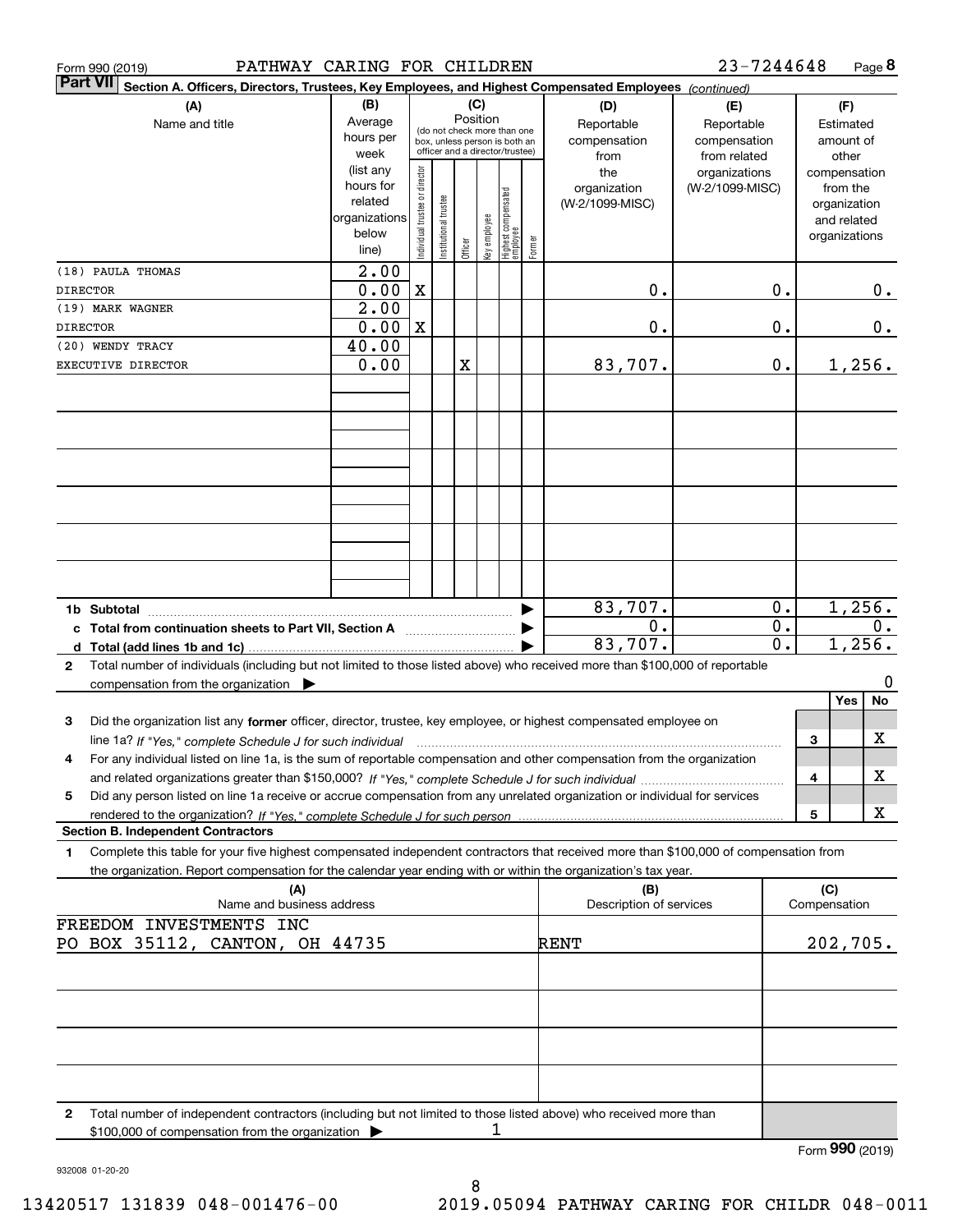|                                                           | <b>Part VIII</b> | <b>Statement of Revenue</b>                                                   |                            |                      |                                  |                          |                             |                         |
|-----------------------------------------------------------|------------------|-------------------------------------------------------------------------------|----------------------------|----------------------|----------------------------------|--------------------------|-----------------------------|-------------------------|
|                                                           |                  | Check if Schedule O contains a response or note to any line in this Part VIII |                            |                      |                                  |                          |                             |                         |
|                                                           |                  |                                                                               |                            |                      | (A)                              | (B)<br>Related or exempt | $\overline{C}$<br>Unrelated | (D)<br>Revenue excluded |
|                                                           |                  |                                                                               |                            |                      | Total revenue                    | function revenue         | business revenue            | from tax under          |
|                                                           |                  |                                                                               |                            |                      |                                  |                          |                             | sections 512 - 514      |
|                                                           |                  | 1 a Federated campaigns                                                       | 1a                         | 13,121.              |                                  |                          |                             |                         |
|                                                           |                  | <b>b</b> Membership dues                                                      | 1 <sub>b</sub>             |                      |                                  |                          |                             |                         |
|                                                           | c                | Fundraising events                                                            | 1 <sub>c</sub>             | 457,919.             |                                  |                          |                             |                         |
|                                                           | d                | Related organizations                                                         | 1 <sub>d</sub>             |                      |                                  |                          |                             |                         |
|                                                           | е                | Government grants (contributions)                                             | 1e                         |                      |                                  |                          |                             |                         |
|                                                           | f                | All other contributions, gifts, grants, and                                   |                            |                      |                                  |                          |                             |                         |
|                                                           |                  | similar amounts not included above                                            | 1f                         | 554, 359.            |                                  |                          |                             |                         |
| Contributions, Gifts, Grants<br>and Other Similar Amounts |                  | Noncash contributions included in lines 1a-1f                                 | $1g$ \$                    | 19,720.              |                                  |                          |                             |                         |
|                                                           | h.               |                                                                               |                            |                      | 1,025,399.                       |                          |                             |                         |
|                                                           |                  |                                                                               |                            | <b>Business Code</b> |                                  |                          |                             |                         |
|                                                           | 2a               | PLACEMENT AGENCIES                                                            |                            | 624100               | $2, 203, 462.$ $2, 203, 462.$    |                          |                             |                         |
|                                                           | b                | MENTAL HEALTH                                                                 |                            | 624100               | 1,991,072.1,991,072.             |                          |                             |                         |
|                                                           | c.               | BRIDGES YOUTH ASSISTAN                                                        |                            | 624100               | 596, 135.                        | 596, 135.                |                             |                         |
|                                                           | d                | TRAINING & MISCELLANEO                                                        |                            | 624100               | 92,945.                          | 92,945.                  |                             |                         |
| Program Service<br>Revenue                                | е                |                                                                               |                            |                      |                                  |                          |                             |                         |
|                                                           | f                | All other program service revenue                                             |                            |                      |                                  |                          |                             |                         |
|                                                           |                  |                                                                               |                            |                      | $\blacktriangleright$ 4,883,614. |                          |                             |                         |
|                                                           | 3                | Investment income (including dividends, interest, and                         |                            |                      |                                  |                          |                             |                         |
|                                                           |                  |                                                                               |                            |                      | 2,053.                           |                          |                             | 2,053.                  |
|                                                           | 4                | Income from investment of tax-exempt bond proceeds                            |                            |                      |                                  |                          |                             |                         |
|                                                           | 5                |                                                                               | (i) Real                   |                      |                                  |                          |                             |                         |
|                                                           |                  |                                                                               | 5,525.                     | (ii) Personal        |                                  |                          |                             |                         |
|                                                           | 6а               | Gross rents<br>.                                                              | 6a<br>0.                   |                      |                                  |                          |                             |                         |
|                                                           | b                | Less: rental expenses                                                         | 6b<br>$\overline{5,525}$ . |                      |                                  |                          |                             |                         |
|                                                           | c                | Rental income or (loss)                                                       | 6c                         |                      | 5,525.                           |                          |                             | 5,525.                  |
|                                                           |                  | d Net rental income or (loss)                                                 | (i) Securities             | (ii) Other           |                                  |                          |                             |                         |
|                                                           |                  | 7 a Gross amount from sales of                                                |                            |                      |                                  |                          |                             |                         |
|                                                           |                  | assets other than inventory<br><b>b</b> Less: cost or other basis             | 7a                         |                      |                                  |                          |                             |                         |
|                                                           |                  |                                                                               | 7b                         |                      |                                  |                          |                             |                         |
| Revenue                                                   |                  | and sales expenses<br>c Gain or (loss)                                        | <b>7c</b>                  |                      |                                  |                          |                             |                         |
|                                                           |                  |                                                                               |                            | ▶                    |                                  |                          |                             |                         |
|                                                           |                  | 8 a Gross income from fundraising events (not                                 |                            |                      |                                  |                          |                             |                         |
| Othe                                                      |                  | $\mathtt{457}$ ,919. $_\mathrm{of}$<br>including \$                           |                            |                      |                                  |                          |                             |                         |
|                                                           |                  | contributions reported on line 1c). See                                       |                            |                      |                                  |                          |                             |                         |
|                                                           |                  |                                                                               | 8a                         | 56,360.              |                                  |                          |                             |                         |
|                                                           |                  | <b>b</b> Less: direct expenses                                                | 8 <sub>b</sub>             | 39,618.              |                                  |                          |                             |                         |
|                                                           |                  | c Net income or (loss) from fundraising events                                |                            | ▶                    | 16,742.                          |                          |                             | 16,742.                 |
|                                                           |                  | 9 a Gross income from gaming activities. See                                  |                            |                      |                                  |                          |                             |                         |
|                                                           |                  |                                                                               | 9a                         |                      |                                  |                          |                             |                         |
|                                                           |                  | <b>b</b> Less: direct expenses <b>manually</b>                                | 9 <sub>b</sub>             |                      |                                  |                          |                             |                         |
|                                                           |                  | c Net income or (loss) from gaming activities                                 |                            |                      |                                  |                          |                             |                         |
|                                                           |                  | 10 a Gross sales of inventory, less returns                                   |                            |                      |                                  |                          |                             |                         |
|                                                           |                  |                                                                               | 10a                        |                      |                                  |                          |                             |                         |
|                                                           |                  | <b>b</b> Less: cost of goods sold                                             | 10b                        |                      |                                  |                          |                             |                         |
|                                                           |                  | c Net income or (loss) from sales of inventory                                |                            |                      |                                  |                          |                             |                         |
|                                                           |                  |                                                                               |                            | <b>Business Code</b> |                                  |                          |                             |                         |
|                                                           |                  | 11 a OHIO BWC REBATE                                                          |                            | 900099               | 44,669.                          | 44,669.                  |                             |                         |
|                                                           |                  | <b>b MISCELLANEOUS INCOME</b>                                                 |                            | 900099               | 24,977.                          | 24,977.                  |                             |                         |
|                                                           |                  | c ADOPTION REGISTRATION                                                       |                            | 900099               | 6, 134.                          | 6, 134.                  |                             |                         |
| Miscellaneous<br>Revenue                                  |                  |                                                                               |                            | 900099               | 6,085.                           | 6,085.                   |                             |                         |
|                                                           |                  |                                                                               |                            |                      | 81,865.                          |                          |                             |                         |
|                                                           | 12               |                                                                               |                            |                      | 6,015,198.4,965,479.             |                          | $0$ .                       | 24,320.                 |
|                                                           | 932009 01-20-20  |                                                                               |                            |                      |                                  |                          |                             | Form 990 (2019)         |

Form 990 (2019) PA'I'HWAY CARING F'OR CHILDREN 2 3-7 2 4 4 6 4 8 Page

PATHWAY CARING FOR CHILDREN 23-7244648

**9**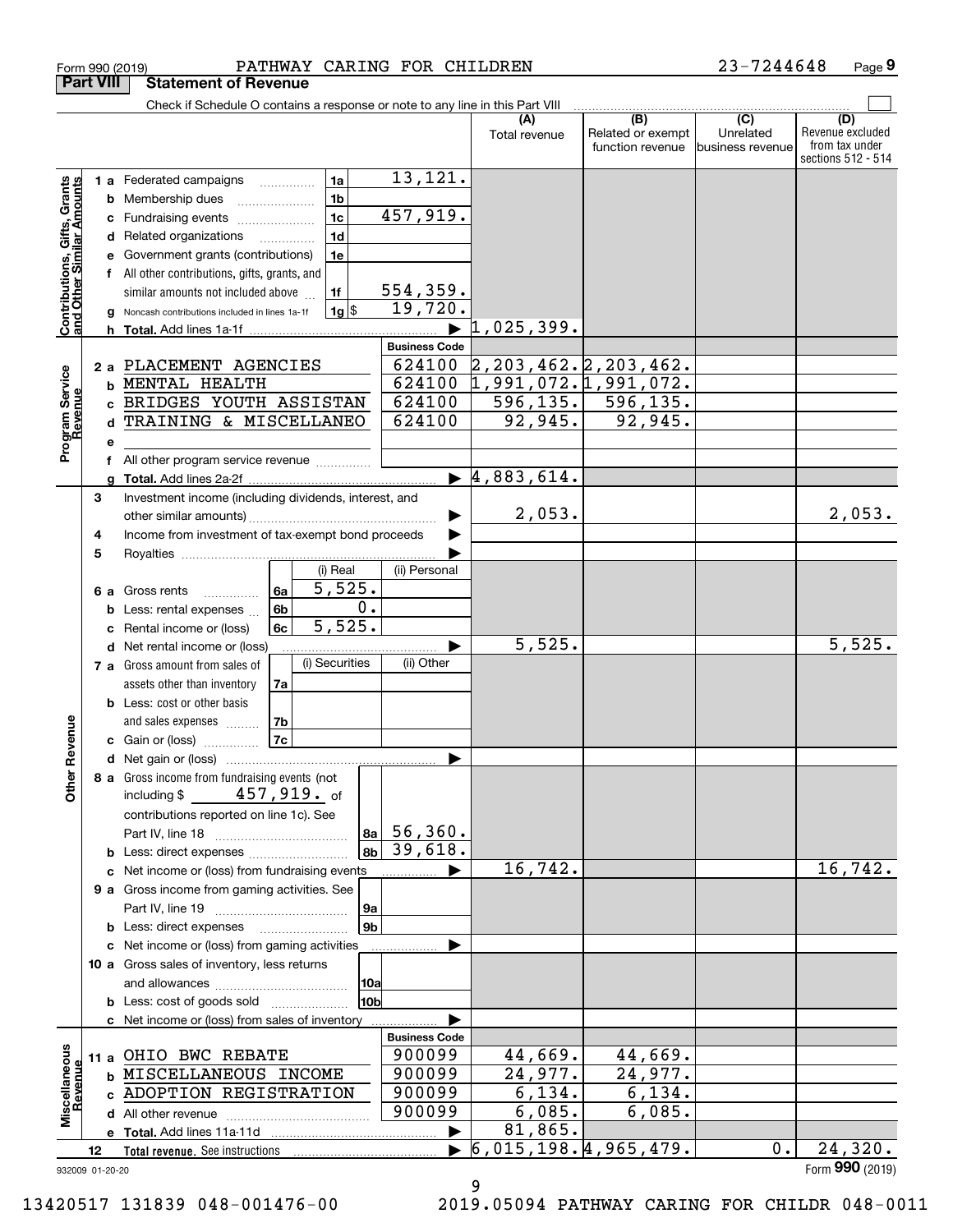Form 990 (2019) PATHWAY CARING FOR CHILDREN 2 3-7 2 4 4 6 4 8 Page **Part IX Statement of Functional Expenses**

*Section 501(c)(3) and 501(c)(4) organizations must complete all columns. All other organizations must complete column (A).*

|              | Do not include amounts reported on lines 6b,<br>7b, 8b, 9b, and 10b of Part VIII.                                                                          | (A)<br>Total expenses | (B)<br>Program service<br>expenses | (C)<br>Management and<br>general expenses | (D)<br>Fundraising<br>expenses |
|--------------|------------------------------------------------------------------------------------------------------------------------------------------------------------|-----------------------|------------------------------------|-------------------------------------------|--------------------------------|
| 1.           | Grants and other assistance to domestic organizations                                                                                                      |                       |                                    |                                           |                                |
|              | and domestic governments. See Part IV, line 21                                                                                                             |                       |                                    |                                           |                                |
| $\mathbf{2}$ | Grants and other assistance to domestic                                                                                                                    |                       |                                    |                                           |                                |
|              | individuals. See Part IV, line 22                                                                                                                          |                       |                                    |                                           |                                |
| 3            | Grants and other assistance to foreign                                                                                                                     |                       |                                    |                                           |                                |
|              | organizations, foreign governments, and foreign                                                                                                            |                       |                                    |                                           |                                |
|              | individuals. See Part IV, lines 15 and 16                                                                                                                  |                       |                                    |                                           |                                |
| 4            | Benefits paid to or for members                                                                                                                            |                       |                                    |                                           |                                |
| 5            | Compensation of current officers, directors,                                                                                                               |                       |                                    |                                           |                                |
|              | trustees, and key employees                                                                                                                                | 87,188.               | 43,594.                            | 21,797.                                   | 21,797.                        |
| 6            | Compensation not included above to disqualified                                                                                                            |                       |                                    |                                           |                                |
|              | persons (as defined under section 4958(f)(1)) and                                                                                                          |                       |                                    |                                           |                                |
|              | persons described in section 4958(c)(3)(B)                                                                                                                 |                       |                                    |                                           |                                |
| 7            | Other salaries and wages                                                                                                                                   | 2,553,222.            | 2,055,682.                         | 338,699.                                  | 158,841.                       |
| 8            | Pension plan accruals and contributions (include                                                                                                           | 20,945.               | 17,364.                            | 2,358.                                    |                                |
|              | section 401(k) and 403(b) employer contributions)                                                                                                          | 431, 127.             | 358,039.                           | 48,278.                                   | $\frac{1,223}{24,810}$         |
| 9            |                                                                                                                                                            | 231,876.              | 185, 737.                          | 30,613.                                   | 15,526.                        |
| 10<br>11     | Fees for services (nonemployees):                                                                                                                          |                       |                                    |                                           |                                |
| a            |                                                                                                                                                            |                       |                                    |                                           |                                |
| b            |                                                                                                                                                            | 18,383.               |                                    | 18,383.                                   |                                |
| c            |                                                                                                                                                            | 31,682.               |                                    | 31,682.                                   |                                |
| d            |                                                                                                                                                            |                       |                                    |                                           |                                |
| е            | Professional fundraising services. See Part IV, line 17                                                                                                    |                       |                                    |                                           |                                |
| f            | Investment management fees                                                                                                                                 | 2,464.                |                                    | 2,464.                                    |                                |
| g            | Other. (If line 11g amount exceeds 10% of line 25,                                                                                                         |                       |                                    |                                           |                                |
|              | column (A) amount, list line 11g expenses on Sch O.)                                                                                                       | 88,048.               | 84,853.                            | 26.                                       | 3,169.                         |
| 12           |                                                                                                                                                            | 24,444.               | 22,697.                            | 1,747.                                    |                                |
| 13           |                                                                                                                                                            | 23,878.               | 15,844.                            | 1,713.                                    | 6,321.                         |
| 14           |                                                                                                                                                            |                       |                                    |                                           |                                |
| 15           |                                                                                                                                                            |                       |                                    |                                           |                                |
| 16           |                                                                                                                                                            | 358,399.              | 310,400.                           | 47,550.                                   | 449.                           |
| 17           | Travel                                                                                                                                                     | 133,463.              | 118,285.                           | 5,831.                                    | 9,347.                         |
| 18           | Payments of travel or entertainment expenses                                                                                                               |                       |                                    |                                           |                                |
|              | for any federal, state, or local public officials                                                                                                          |                       |                                    |                                           |                                |
| 19           | Conferences, conventions, and meetings                                                                                                                     | 39, 133.              | 39, 133.                           |                                           |                                |
| 20           | Interest                                                                                                                                                   | 1,823.                | 1,510.                             | 215.                                      | 98.                            |
| 21           |                                                                                                                                                            | 131,415.              | 112,417.                           | 12,957.                                   | 6,041.                         |
| 22           | Depreciation, depletion, and amortization                                                                                                                  | 72,749.               | 60, 560.                           | 8,331.                                    | 3,858.                         |
| 23<br>24     | Insurance<br>Other expenses. Itemize expenses not covered                                                                                                  |                       |                                    |                                           |                                |
|              | above (List miscellaneous expenses on line 24e. If<br>line 24e amount exceeds 10% of line 25, column (A)<br>amount, list line 24e expenses on Schedule O.) |                       |                                    |                                           |                                |
| a            | FOSTER CARE GIVER EXPEN                                                                                                                                    | 970,898.              | 970,898.                           |                                           |                                |
| b            | YOUTH NEEDS                                                                                                                                                | 464,210.              | 464,197.                           | $\overline{10}$ .                         | 3.                             |
| C.           | OTHER EXPENSES                                                                                                                                             | 162,131.              | 160,224.                           | 1,907.                                    |                                |
| d            | EQUIPMENT LEASES & MAIN                                                                                                                                    | 91,334.               | 70, 535.                           | 20,799.                                   | 0.                             |
|              | e All other expenses                                                                                                                                       | 99,844.               | $\overline{75}$ , 600.             | 8,778.                                    | 15,466.                        |
| 25           | Total functional expenses. Add lines 1 through 24e                                                                                                         | 6,038,656.            | 5, 167, 569.                       | 604,138.                                  | 266,949.                       |
| 26           | Joint costs. Complete this line only if the organization                                                                                                   |                       |                                    |                                           |                                |
|              | reported in column (B) joint costs from a combined                                                                                                         |                       |                                    |                                           |                                |
|              | educational campaign and fundraising solicitation.                                                                                                         |                       |                                    |                                           |                                |
|              | Check here $\blacktriangleright$<br>if following SOP 98-2 (ASC 958-720)                                                                                    |                       |                                    |                                           |                                |
|              | 932010 01-20-20                                                                                                                                            |                       |                                    |                                           | Form 990 (2019)                |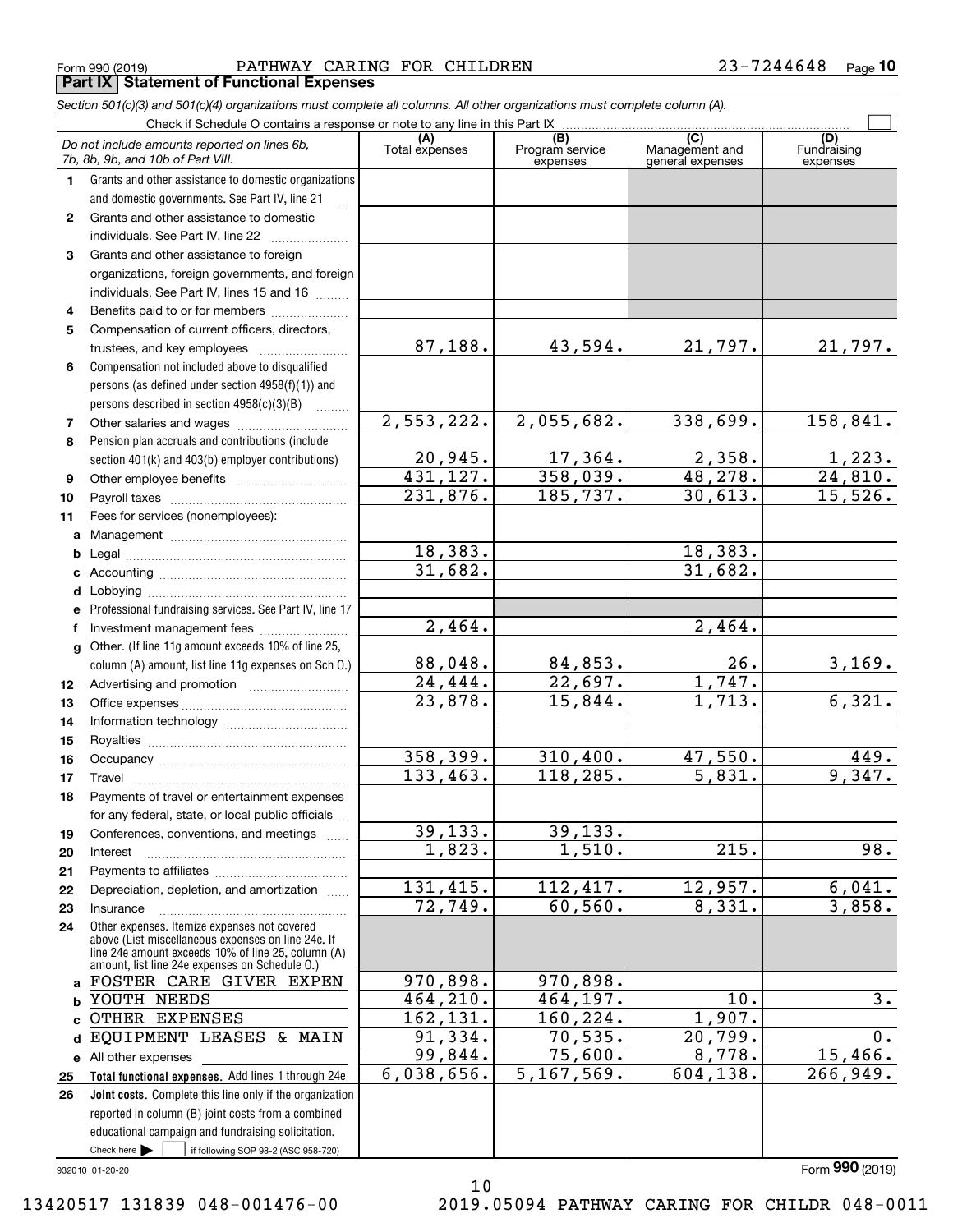|                             |    |                                                                                                                     |                        | (A)                     |                         | (B)                    |
|-----------------------------|----|---------------------------------------------------------------------------------------------------------------------|------------------------|-------------------------|-------------------------|------------------------|
|                             |    |                                                                                                                     |                        | Beginning of year       |                         | End of year            |
|                             | 1. |                                                                                                                     |                        | 524.                    | $\mathbf{1}$            | 1,017,009.             |
|                             | 2  |                                                                                                                     | 32,653.                | $\mathbf{2}$            | 33,708.                 |                        |
|                             | з  |                                                                                                                     | $\overline{28}$ , 618. | 3                       | 13,914.                 |                        |
|                             | 4  |                                                                                                                     |                        | 682,511.                | $\overline{\mathbf{4}}$ | $\overline{562,264}$ . |
|                             | 5  | Loans and other receivables from any current or former officer, director,                                           |                        |                         |                         |                        |
|                             |    | trustee, key employee, creator or founder, substantial contributor, or 35%                                          |                        |                         |                         |                        |
|                             |    | controlled entity or family member of any of these persons                                                          |                        | 5                       |                         |                        |
|                             | 6  | Loans and other receivables from other disqualified persons (as defined                                             |                        |                         |                         |                        |
|                             |    | under section 4958(f)(1)), and persons described in section 4958(c)(3)(B)                                           | $\ldots$               |                         | 6                       |                        |
|                             | 7  |                                                                                                                     |                        |                         | $\overline{7}$          |                        |
| Assets                      | 8  |                                                                                                                     |                        |                         | 8                       |                        |
|                             | 9  | Prepaid expenses and deferred charges                                                                               |                        | 64,738.                 | 9                       | 55,091.                |
|                             |    | <b>10a</b> Land, buildings, and equipment: cost or other                                                            |                        |                         |                         |                        |
|                             |    |                                                                                                                     |                        |                         |                         |                        |
|                             |    | basis. Complete Part VI of Schedule D  10a 1, 124, 897.<br>$\boxed{10b}$<br><b>b</b> Less: accumulated depreciation |                        | 402, 197.               | 10 <sub>c</sub>         | 385,592.               |
|                             | 11 |                                                                                                                     |                        |                         | 11                      |                        |
|                             | 12 |                                                                                                                     |                        |                         | 12                      |                        |
|                             | 13 | Investments - program-related. See Part IV, line 11                                                                 |                        |                         | 13                      |                        |
|                             | 14 |                                                                                                                     |                        |                         | 14                      |                        |
|                             | 15 |                                                                                                                     | 361,087.               | 15                      | 352,483.                |                        |
|                             | 16 |                                                                                                                     |                        | 1,572,328.              | 16                      | 2,420,061.             |
|                             | 17 |                                                                                                                     |                        | 225,506.                | 17                      | 373,516.               |
|                             | 18 |                                                                                                                     |                        |                         | 18                      |                        |
|                             | 19 |                                                                                                                     |                        | 335,615.                | 19                      | 528, 643.              |
|                             | 20 |                                                                                                                     |                        |                         | 20                      |                        |
|                             | 21 | Escrow or custodial account liability. Complete Part IV of Schedule D                                               | .                      |                         | 21                      |                        |
|                             | 22 | Loans and other payables to any current or former officer, director,                                                |                        |                         |                         |                        |
|                             |    | trustee, key employee, creator or founder, substantial contributor, or 35%                                          |                        |                         |                         |                        |
| Liabilities                 |    | controlled entity or family member of any of these persons                                                          |                        |                         | 22                      |                        |
|                             | 23 | Secured mortgages and notes payable to unrelated third parties                                                      |                        |                         | 23                      |                        |
|                             | 24 | Unsecured notes and loans payable to unrelated third parties                                                        |                        |                         | 24                      | 706,027.               |
|                             | 25 | Other liabilities (including federal income tax, payables to related third                                          |                        |                         |                         |                        |
|                             |    | parties, and other liabilities not included on lines 17-24). Complete Part X                                        |                        |                         |                         |                        |
|                             |    | of Schedule D                                                                                                       |                        | 180,643.                | 25                      | 8,166.                 |
|                             | 26 | Total liabilities. Add lines 17 through 25                                                                          |                        | 741,764.                | 26                      | 1,616,352.             |
|                             |    | Organizations that follow FASB ASC 958, check here $\blacktriangleright \boxed{X}$                                  |                        |                         |                         |                        |
|                             |    | and complete lines 27, 28, 32, and 33.                                                                              |                        |                         |                         |                        |
|                             | 27 | Net assets without donor restrictions                                                                               | 603,039.               | 27                      | <u>353,534.</u>         |                        |
|                             | 28 |                                                                                                                     |                        | 227,525.                | 28                      | 450, 175.              |
|                             |    | Organizations that do not follow FASB ASC 958, check here $\blacktriangleright$                                     |                        |                         |                         |                        |
|                             |    | and complete lines 29 through 33.                                                                                   |                        |                         |                         |                        |
|                             | 29 |                                                                                                                     |                        |                         | 29                      |                        |
|                             | 30 | Paid-in or capital surplus, or land, building, or equipment fund                                                    |                        |                         | 30                      |                        |
| Net Assets or Fund Balances | 31 | Retained earnings, endowment, accumulated income, or other funds                                                    | .                      |                         | 31                      |                        |
|                             | 32 |                                                                                                                     |                        | $\overline{830}$ , 564. | 32                      | 803,709.               |
|                             | 33 |                                                                                                                     |                        | 1,572,328.              | 33                      | 2,420,061.             |

Form (2019) **990**

**Part X Balance Sheet**<br>**Part X Balance Sheet**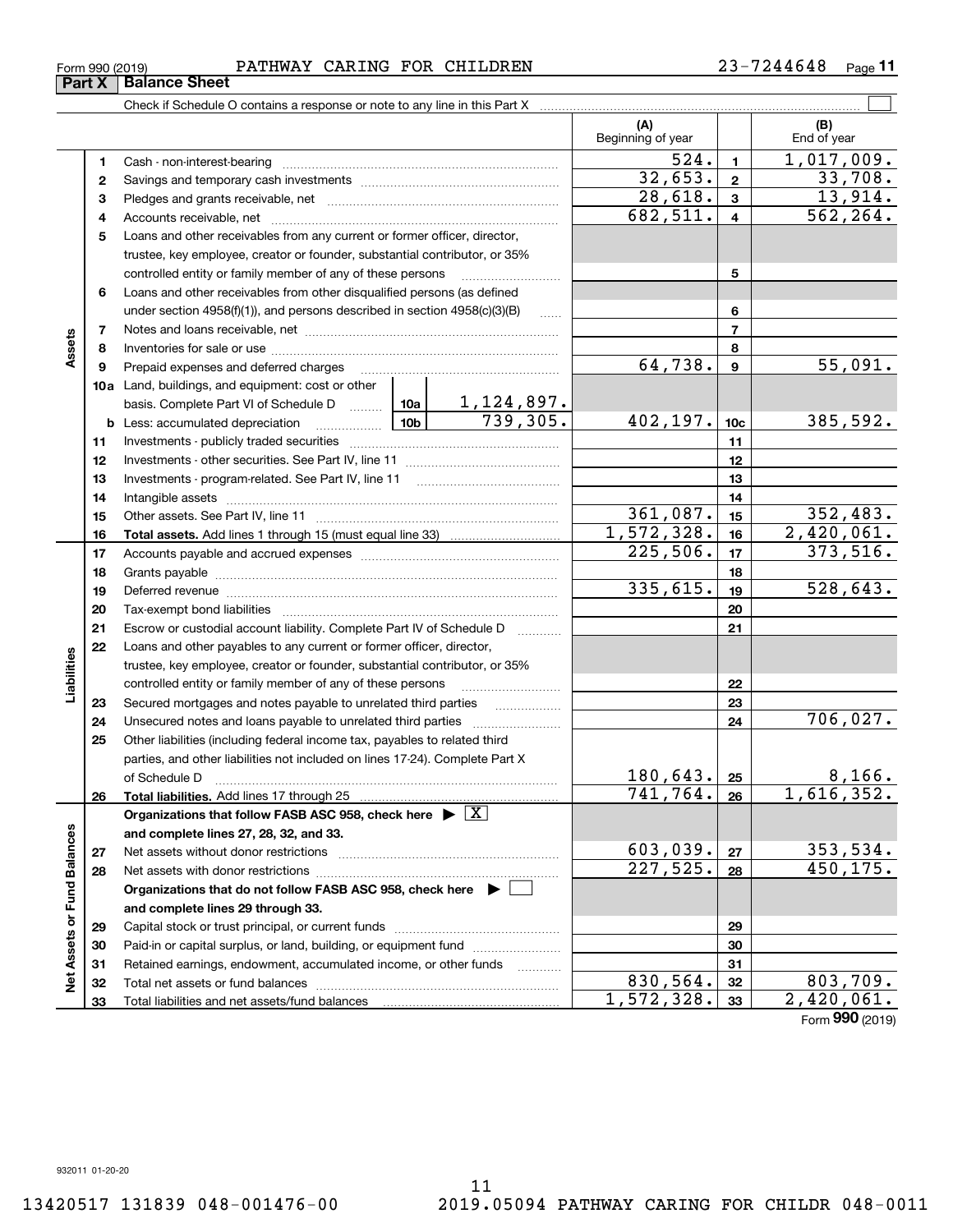|    | PATHWAY CARING FOR CHILDREN<br>Form 990 (2019)                                                                                       |                | 23-7244648     |     | Page 12   |
|----|--------------------------------------------------------------------------------------------------------------------------------------|----------------|----------------|-----|-----------|
|    | Part XI<br><b>Reconciliation of Net Assets</b>                                                                                       |                |                |     |           |
|    |                                                                                                                                      |                |                |     |           |
|    |                                                                                                                                      |                |                |     |           |
| 1  |                                                                                                                                      | 1.             | 6,015,198.     |     |           |
| 2  | Total expenses (must equal Part IX, column (A), line 25)                                                                             | $\mathbf{2}$   | 6,038,656.     |     |           |
| 3  | Revenue less expenses. Subtract line 2 from line 1                                                                                   | 3              | $-23,458.$     |     |           |
| 4  |                                                                                                                                      | $\overline{4}$ | 830,564.       |     |           |
| 5  | Net unrealized gains (losses) on investments                                                                                         | 5              |                |     | $-3,397.$ |
| 6  |                                                                                                                                      | 6              |                |     |           |
| 7  | Investment expenses                                                                                                                  | $\overline{7}$ |                |     |           |
| 8  | Prior period adjustments                                                                                                             | 8              |                |     |           |
| 9  | Other changes in net assets or fund balances (explain on Schedule O)                                                                 | $\mathbf{9}$   |                |     | 0.        |
| 10 | Net assets or fund balances at end of year. Combine lines 3 through 9 (must equal Part X, line 32,                                   |                |                |     |           |
|    |                                                                                                                                      | 10             | 803,709.       |     |           |
|    | Part XII Financial Statements and Reporting                                                                                          |                |                |     |           |
|    |                                                                                                                                      |                |                |     |           |
|    |                                                                                                                                      |                |                | Yes | No        |
| 1  | $\boxed{\text{X}}$ Accrual<br>Accounting method used to prepare the Form 990: [139] Cash<br>Other                                    |                |                |     |           |
|    | If the organization changed its method of accounting from a prior year or checked "Other," explain in Schedule O.                    |                |                |     |           |
|    | 2a Were the organization's financial statements compiled or reviewed by an independent accountant?                                   |                | 2a             |     | X         |
|    | If "Yes," check a box below to indicate whether the financial statements for the year were compiled or reviewed on a                 |                |                |     |           |
|    | separate basis, consolidated basis, or both:                                                                                         |                |                |     |           |
|    | Both consolidated and separate basis<br>Separate basis<br>Consolidated basis                                                         |                |                |     |           |
|    | <b>b</b> Were the organization's financial statements audited by an independent accountant?                                          |                | 2 <sub>b</sub> | х   |           |
|    | If "Yes," check a box below to indicate whether the financial statements for the year were audited on a separate basis,              |                |                |     |           |
|    | consolidated basis, or both:                                                                                                         |                |                |     |           |
|    | $\lfloor x \rfloor$ Separate basis<br><b>Consolidated basis</b><br>Both consolidated and separate basis                              |                |                |     |           |
|    | c If "Yes" to line 2a or 2b, does the organization have a committee that assumes responsibility for oversight of the audit,          |                |                |     |           |
|    |                                                                                                                                      |                | 2c             | x   |           |
|    | If the organization changed either its oversight process or selection process during the tax year, explain on Schedule O.            |                |                |     |           |
|    | 3a As a result of a federal award, was the organization required to undergo an audit or audits as set forth in the Single Audit      |                |                |     |           |
|    |                                                                                                                                      |                | 3a             |     | Χ         |
|    | <b>b</b> If "Yes," did the organization undergo the required audit or audits? If the organization did not undergo the required audit |                |                |     |           |
|    |                                                                                                                                      |                | 3b             |     |           |

Form (2019) **990**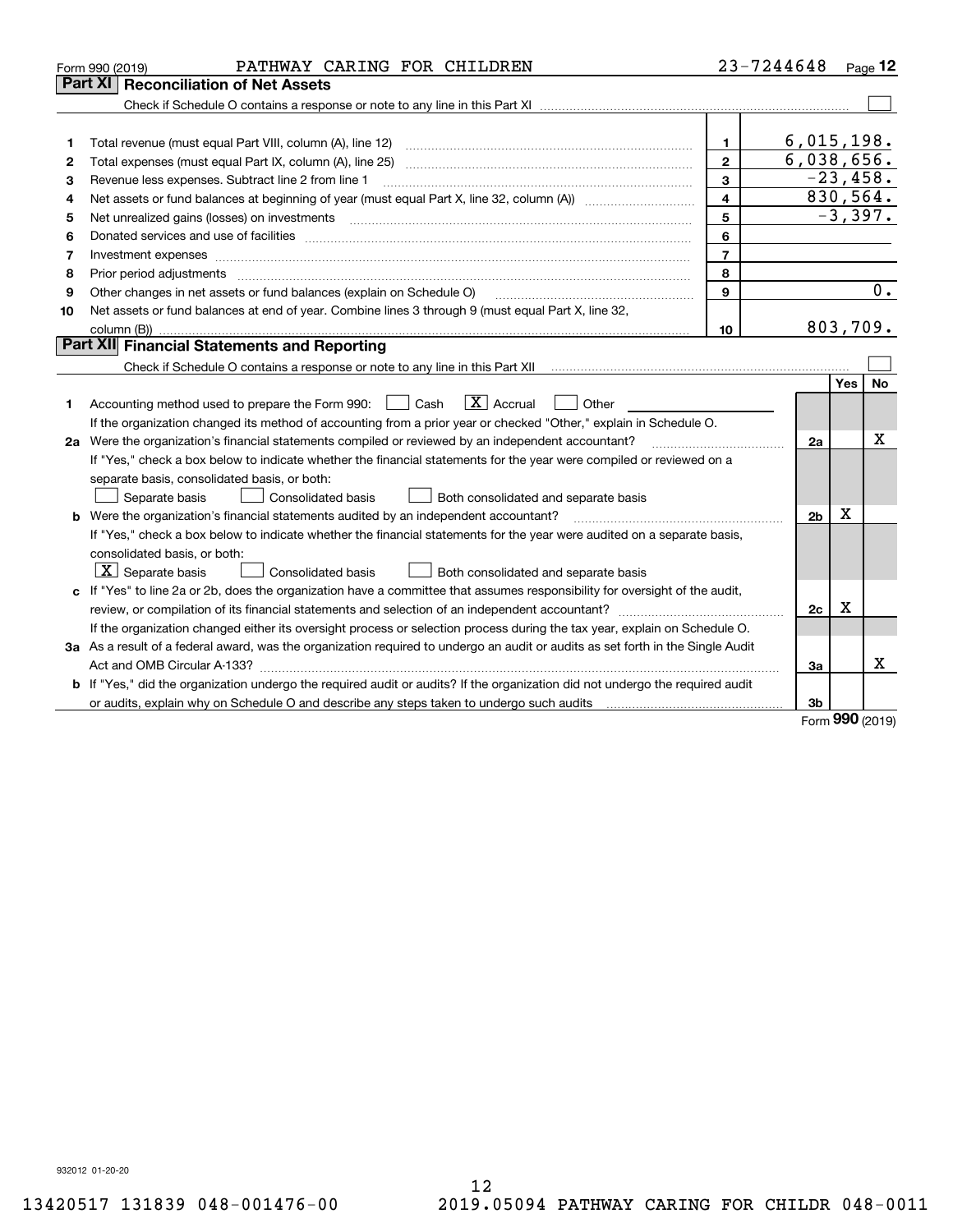| <b>SCHEDULE A</b> |
|-------------------|
|-------------------|

Department of the Treasury Internal Revenue Service

**(Form 990 or 990-EZ)**

# **Public Charity Status and Public Support**

**Complete if the organization is a section 501(c)(3) organization or a section 4947(a)(1) nonexempt charitable trust.**

**| Attach to Form 990 or Form 990-EZ.** 

**| Go to www.irs.gov/Form990 for instructions and the latest information.**

| OMB No 1545-0047                    |
|-------------------------------------|
| 2019                                |
| <b>Open to Public</b><br>Inspection |

|  | Name of the organization |
|--|--------------------------|
|--|--------------------------|

|                           | Name of the organization                                                                                                                      |          |                             |                                                                |    |                            |  | <b>Employer identification number</b> |  |  |  |
|---------------------------|-----------------------------------------------------------------------------------------------------------------------------------------------|----------|-----------------------------|----------------------------------------------------------------|----|----------------------------|--|---------------------------------------|--|--|--|
|                           |                                                                                                                                               |          | PATHWAY CARING FOR CHILDREN |                                                                |    |                            |  | 23-7244648                            |  |  |  |
| Part I                    | Reason for Public Charity Status (All organizations must complete this part.) See instructions.                                               |          |                             |                                                                |    |                            |  |                                       |  |  |  |
|                           | The organization is not a private foundation because it is: (For lines 1 through 12, check only one box.)                                     |          |                             |                                                                |    |                            |  |                                       |  |  |  |
| 1                         | A church, convention of churches, or association of churches described in section 170(b)(1)(A)(i).                                            |          |                             |                                                                |    |                            |  |                                       |  |  |  |
| 2                         | A school described in section 170(b)(1)(A)(ii). (Attach Schedule E (Form 990 or 990-EZ).)                                                     |          |                             |                                                                |    |                            |  |                                       |  |  |  |
| з                         | A hospital or a cooperative hospital service organization described in section 170(b)(1)(A)(iii).                                             |          |                             |                                                                |    |                            |  |                                       |  |  |  |
| 4                         | A medical research organization operated in conjunction with a hospital described in section 170(b)(1)(A)(iii). Enter the hospital's name,    |          |                             |                                                                |    |                            |  |                                       |  |  |  |
|                           | city, and state:                                                                                                                              |          |                             |                                                                |    |                            |  |                                       |  |  |  |
| 5                         | An organization operated for the benefit of a college or university owned or operated by a governmental unit described in                     |          |                             |                                                                |    |                            |  |                                       |  |  |  |
|                           | section 170(b)(1)(A)(iv). (Complete Part II.)                                                                                                 |          |                             |                                                                |    |                            |  |                                       |  |  |  |
| 6                         | A federal, state, or local government or governmental unit described in section 170(b)(1)(A)(v).                                              |          |                             |                                                                |    |                            |  |                                       |  |  |  |
| 7                         | An organization that normally receives a substantial part of its support from a governmental unit or from the general public described in     |          |                             |                                                                |    |                            |  |                                       |  |  |  |
|                           | section 170(b)(1)(A)(vi). (Complete Part II.)                                                                                                 |          |                             |                                                                |    |                            |  |                                       |  |  |  |
| 8                         | A community trust described in section 170(b)(1)(A)(vi). (Complete Part II.)                                                                  |          |                             |                                                                |    |                            |  |                                       |  |  |  |
| 9                         | An agricultural research organization described in section 170(b)(1)(A)(ix) operated in conjunction with a land-grant college                 |          |                             |                                                                |    |                            |  |                                       |  |  |  |
|                           | or university or a non-land-grant college of agriculture (see instructions). Enter the name, city, and state of the college or                |          |                             |                                                                |    |                            |  |                                       |  |  |  |
|                           | university:                                                                                                                                   |          |                             |                                                                |    |                            |  |                                       |  |  |  |
| $\lfloor x \rfloor$<br>10 | An organization that normally receives: (1) more than 33 1/3% of its support from contributions, membership fees, and gross receipts from     |          |                             |                                                                |    |                            |  |                                       |  |  |  |
|                           | activities related to its exempt functions - subject to certain exceptions, and (2) no more than 33 1/3% of its support from gross investment |          |                             |                                                                |    |                            |  |                                       |  |  |  |
|                           | income and unrelated business taxable income (less section 511 tax) from businesses acquired by the organization after June 30, 1975.         |          |                             |                                                                |    |                            |  |                                       |  |  |  |
|                           | See section 509(a)(2). (Complete Part III.)                                                                                                   |          |                             |                                                                |    |                            |  |                                       |  |  |  |
| 11                        | An organization organized and operated exclusively to test for public safety. See section 509(a)(4).                                          |          |                             |                                                                |    |                            |  |                                       |  |  |  |
| 12                        | An organization organized and operated exclusively for the benefit of, to perform the functions of, or to carry out the purposes of one or    |          |                             |                                                                |    |                            |  |                                       |  |  |  |
|                           | more publicly supported organizations described in section 509(a)(1) or section 509(a)(2). See section 509(a)(3). Check the box in            |          |                             |                                                                |    |                            |  |                                       |  |  |  |
|                           | lines 12a through 12d that describes the type of supporting organization and complete lines 12e, 12f, and 12g.                                |          |                             |                                                                |    |                            |  |                                       |  |  |  |
| а                         | Type I. A supporting organization operated, supervised, or controlled by its supported organization(s), typically by giving                   |          |                             |                                                                |    |                            |  |                                       |  |  |  |
|                           | the supported organization(s) the power to regularly appoint or elect a majority of the directors or trustees of the supporting               |          |                             |                                                                |    |                            |  |                                       |  |  |  |
|                           | organization. You must complete Part IV, Sections A and B.                                                                                    |          |                             |                                                                |    |                            |  |                                       |  |  |  |
| b                         | Type II. A supporting organization supervised or controlled in connection with its supported organization(s), by having                       |          |                             |                                                                |    |                            |  |                                       |  |  |  |
|                           | control or management of the supporting organization vested in the same persons that control or manage the supported                          |          |                             |                                                                |    |                            |  |                                       |  |  |  |
|                           | organization(s). You must complete Part IV, Sections A and C.                                                                                 |          |                             |                                                                |    |                            |  |                                       |  |  |  |
| с                         | Type III functionally integrated. A supporting organization operated in connection with, and functionally integrated with,                    |          |                             |                                                                |    |                            |  |                                       |  |  |  |
|                           | its supported organization(s) (see instructions). You must complete Part IV, Sections A, D, and E.                                            |          |                             |                                                                |    |                            |  |                                       |  |  |  |
| d                         | Type III non-functionally integrated. A supporting organization operated in connection with its supported organization(s)                     |          |                             |                                                                |    |                            |  |                                       |  |  |  |
|                           | that is not functionally integrated. The organization generally must satisfy a distribution requirement and an attentiveness                  |          |                             |                                                                |    |                            |  |                                       |  |  |  |
|                           | requirement (see instructions). You must complete Part IV, Sections A and D, and Part V.                                                      |          |                             |                                                                |    |                            |  |                                       |  |  |  |
| е                         | Check this box if the organization received a written determination from the IRS that it is a Type I, Type II, Type III                       |          |                             |                                                                |    |                            |  |                                       |  |  |  |
|                           | functionally integrated, or Type III non-functionally integrated supporting organization.                                                     |          |                             |                                                                |    |                            |  |                                       |  |  |  |
| f.                        | Enter the number of supported organizations                                                                                                   |          |                             |                                                                |    |                            |  |                                       |  |  |  |
|                           | g Provide the following information about the supported organization(s).<br>(i) Name of supported                                             | (ii) EIN | (iii) Type of organization  |                                                                |    | (v) Amount of monetary     |  | (vi) Amount of other                  |  |  |  |
|                           | organization                                                                                                                                  |          | (described on lines 1-10    | (iv) Is the organization listed<br>in your governing document? |    | support (see instructions) |  | support (see instructions)            |  |  |  |
|                           |                                                                                                                                               |          | above (see instructions))   | Yes                                                            | No |                            |  |                                       |  |  |  |
|                           |                                                                                                                                               |          |                             |                                                                |    |                            |  |                                       |  |  |  |
|                           |                                                                                                                                               |          |                             |                                                                |    |                            |  |                                       |  |  |  |
|                           |                                                                                                                                               |          |                             |                                                                |    |                            |  |                                       |  |  |  |
|                           |                                                                                                                                               |          |                             |                                                                |    |                            |  |                                       |  |  |  |
|                           |                                                                                                                                               |          |                             |                                                                |    |                            |  |                                       |  |  |  |
|                           |                                                                                                                                               |          |                             |                                                                |    |                            |  |                                       |  |  |  |
|                           |                                                                                                                                               |          |                             |                                                                |    |                            |  |                                       |  |  |  |
|                           |                                                                                                                                               |          |                             |                                                                |    |                            |  |                                       |  |  |  |
|                           |                                                                                                                                               |          |                             |                                                                |    |                            |  |                                       |  |  |  |
| Total                     |                                                                                                                                               |          |                             |                                                                |    |                            |  |                                       |  |  |  |

LHA For Paperwork Reduction Act Notice, see the Instructions for Form 990 or 990-EZ. 932021 09-25-19 Schedule A (Form 990 or 990-EZ) 2019 13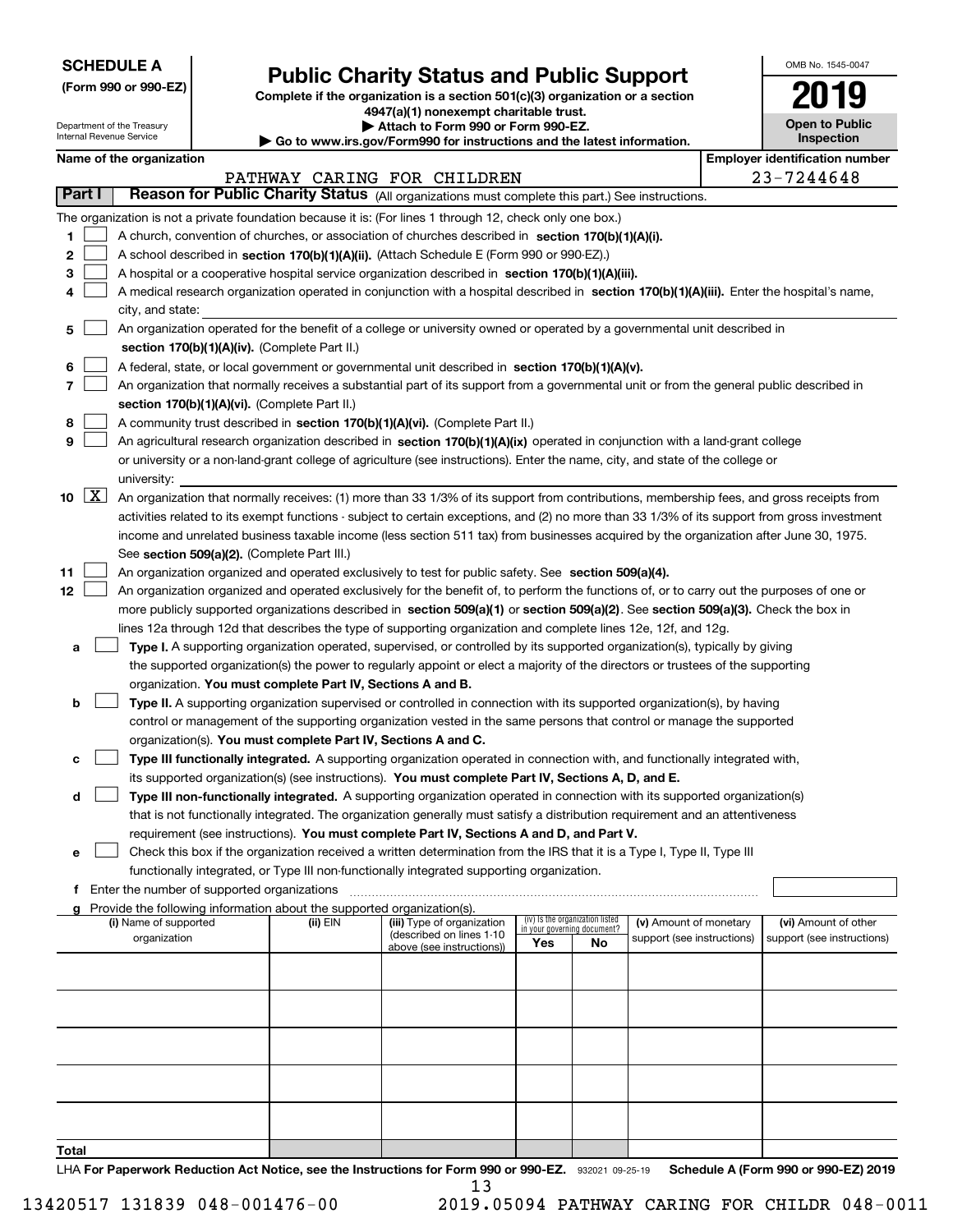#### Schedule A (Form 990 or 990-EZ) 2019 Page PATHWAY CARING FOR CHILDREN 23-7244648

23-7244648 Page 2

(Complete only if you checked the box on line 5, 7, or 8 of Part I or if the organization failed to qualify under Part III. If the organization fails to qualify under the tests listed below, please complete Part III.) **Part II Support Schedule for Organizations Described in Sections 170(b)(1)(A)(iv) and 170(b)(1)(A)(vi)**

|    | <b>Section A. Public Support</b>                                                                                                               |          |            |            |            |                                      |           |
|----|------------------------------------------------------------------------------------------------------------------------------------------------|----------|------------|------------|------------|--------------------------------------|-----------|
|    | Calendar year (or fiscal year beginning in) $\blacktriangleright$                                                                              | (a) 2015 | $(b)$ 2016 | $(c)$ 2017 | $(d)$ 2018 | (e) 2019                             | (f) Total |
|    | <b>1</b> Gifts, grants, contributions, and                                                                                                     |          |            |            |            |                                      |           |
|    | membership fees received. (Do not                                                                                                              |          |            |            |            |                                      |           |
|    | include any "unusual grants.")                                                                                                                 |          |            |            |            |                                      |           |
|    | <b>2</b> Tax revenues levied for the organ-                                                                                                    |          |            |            |            |                                      |           |
|    | ization's benefit and either paid to                                                                                                           |          |            |            |            |                                      |           |
|    | or expended on its behalf                                                                                                                      |          |            |            |            |                                      |           |
|    | 3 The value of services or facilities                                                                                                          |          |            |            |            |                                      |           |
|    | furnished by a governmental unit to                                                                                                            |          |            |            |            |                                      |           |
|    | the organization without charge                                                                                                                |          |            |            |            |                                      |           |
|    | 4 Total. Add lines 1 through 3                                                                                                                 |          |            |            |            |                                      |           |
| 5. | The portion of total contributions                                                                                                             |          |            |            |            |                                      |           |
|    | by each person (other than a                                                                                                                   |          |            |            |            |                                      |           |
|    | governmental unit or publicly                                                                                                                  |          |            |            |            |                                      |           |
|    | supported organization) included                                                                                                               |          |            |            |            |                                      |           |
|    | on line 1 that exceeds 2% of the                                                                                                               |          |            |            |            |                                      |           |
|    | amount shown on line 11,                                                                                                                       |          |            |            |            |                                      |           |
|    | column (f)                                                                                                                                     |          |            |            |            |                                      |           |
|    | 6 Public support. Subtract line 5 from line 4.                                                                                                 |          |            |            |            |                                      |           |
|    | <b>Section B. Total Support</b>                                                                                                                |          |            |            |            |                                      |           |
|    | Calendar year (or fiscal year beginning in)                                                                                                    | (a) 2015 | $(b)$ 2016 | $(c)$ 2017 | $(d)$ 2018 | (e) 2019                             | (f) Total |
|    | 7 Amounts from line 4                                                                                                                          |          |            |            |            |                                      |           |
|    | 8 Gross income from interest,                                                                                                                  |          |            |            |            |                                      |           |
|    | dividends, payments received on                                                                                                                |          |            |            |            |                                      |           |
|    | securities loans, rents, royalties,                                                                                                            |          |            |            |            |                                      |           |
|    | and income from similar sources                                                                                                                |          |            |            |            |                                      |           |
| 9. | Net income from unrelated business                                                                                                             |          |            |            |            |                                      |           |
|    | activities, whether or not the                                                                                                                 |          |            |            |            |                                      |           |
|    | business is regularly carried on                                                                                                               |          |            |            |            |                                      |           |
|    | <b>10</b> Other income. Do not include gain                                                                                                    |          |            |            |            |                                      |           |
|    | or loss from the sale of capital                                                                                                               |          |            |            |            |                                      |           |
|    | assets (Explain in Part VI.)                                                                                                                   |          |            |            |            |                                      |           |
|    | <b>11 Total support.</b> Add lines 7 through 10                                                                                                |          |            |            |            |                                      |           |
|    | <b>12</b> Gross receipts from related activities, etc. (see instructions)                                                                      |          |            |            |            | 12                                   |           |
|    | 13 First five years. If the Form 990 is for the organization's first, second, third, fourth, or fifth tax year as a section 501(c)(3)          |          |            |            |            |                                      |           |
|    | organization, check this box and stop here                                                                                                     |          |            |            |            |                                      |           |
|    | <b>Section C. Computation of Public Support Percentage</b>                                                                                     |          |            |            |            |                                      |           |
|    | 14 Public support percentage for 2019 (line 6, column (f) divided by line 11, column (f) <i>manumanomeron</i>                                  |          |            |            |            | 14                                   | %         |
|    |                                                                                                                                                |          |            |            |            | 15                                   | %         |
|    | 16a 33 1/3% support test - 2019. If the organization did not check the box on line 13, and line 14 is 33 1/3% or more, check this box and      |          |            |            |            |                                      |           |
|    | stop here. The organization qualifies as a publicly supported organization                                                                     |          |            |            |            |                                      |           |
|    | b 33 1/3% support test - 2018. If the organization did not check a box on line 13 or 16a, and line 15 is 33 1/3% or more, check this box       |          |            |            |            |                                      |           |
|    | and stop here. The organization qualifies as a publicly supported organization                                                                 |          |            |            |            |                                      |           |
|    | 17a 10% -facts-and-circumstances test - 2019. If the organization did not check a box on line 13, 16a, or 16b, and line 14 is 10% or more,     |          |            |            |            |                                      |           |
|    | and if the organization meets the "facts-and-circumstances" test, check this box and stop here. Explain in Part VI how the organization        |          |            |            |            |                                      |           |
|    | meets the "facts-and-circumstances" test. The organization qualifies as a publicly supported organization                                      |          |            |            |            |                                      |           |
|    | <b>b 10% -facts-and-circumstances test - 2018.</b> If the organization did not check a box on line 13, 16a, 16b, or 17a, and line 15 is 10% or |          |            |            |            |                                      |           |
|    | more, and if the organization meets the "facts-and-circumstances" test, check this box and stop here. Explain in Part VI how the               |          |            |            |            |                                      |           |
|    | organization meets the "facts-and-circumstances" test. The organization qualifies as a publicly supported organization                         |          |            |            |            |                                      |           |
|    | 18 Private foundation. If the organization did not check a box on line 13, 16a, 16b, 17a, or 17b, check this box and see instructions          |          |            |            |            | Schodule A (Form 000 or 000 F7) 2010 |           |

**Schedule A (Form 990 or 990-EZ) 2019**

932022 09-25-19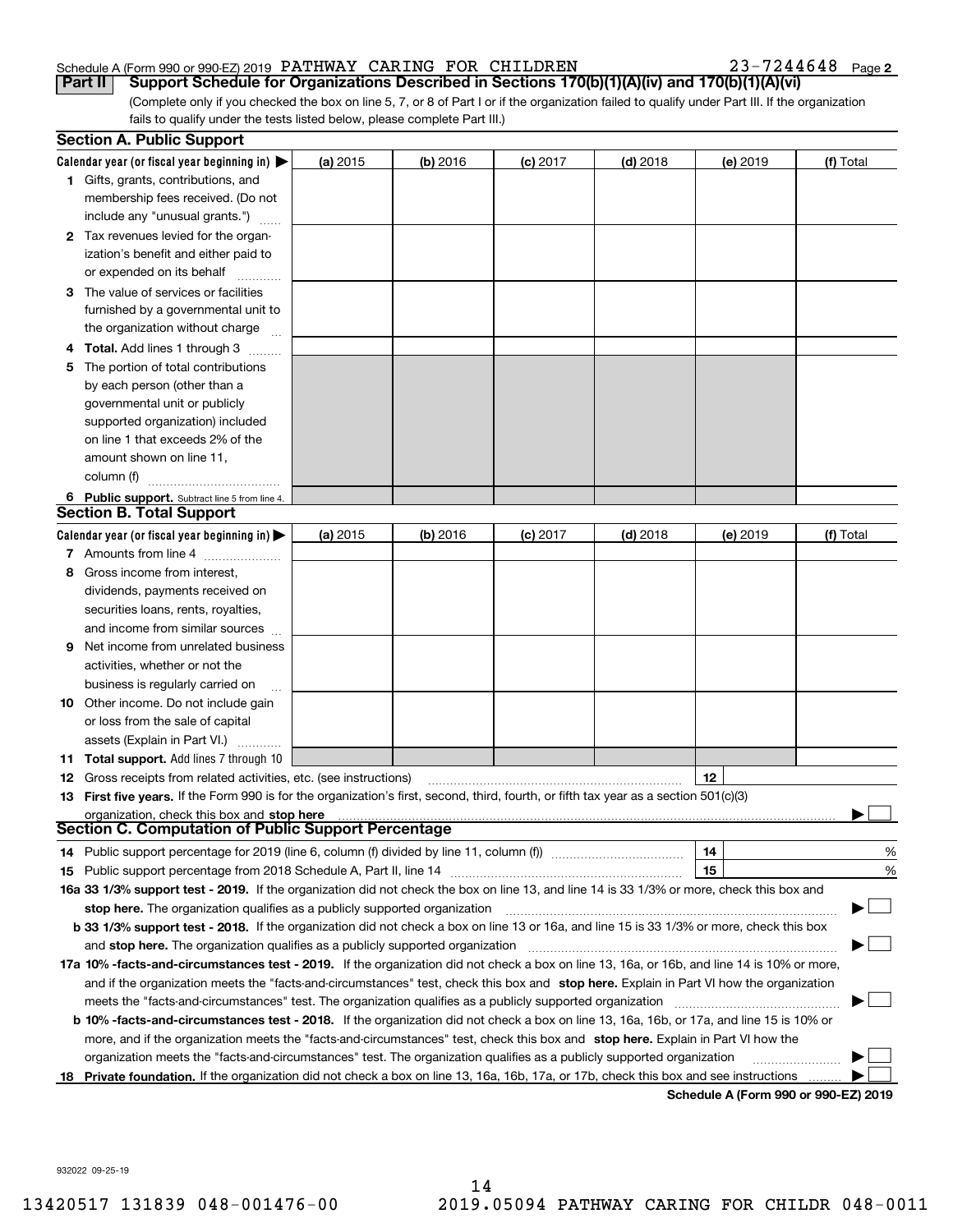#### Schedule A (Form 990 or 990-EZ) 2019 Page PATHWAY CARING FOR CHILDREN 23-7244648 **Part III Support Schedule for Organizations Described in Section 509(a)(2)**

(Complete only if you checked the box on line 10 of Part I or if the organization failed to qualify under Part II. If the organization fails to qualify under the tests listed below, please complete Part II.)

|    | <b>Section A. Public Support</b>                                                                                                                                                         |          |            |            |            |          |                                          |
|----|------------------------------------------------------------------------------------------------------------------------------------------------------------------------------------------|----------|------------|------------|------------|----------|------------------------------------------|
|    | Calendar year (or fiscal year beginning in)                                                                                                                                              | (a) 2015 | $(b)$ 2016 | $(c)$ 2017 | $(d)$ 2018 | (e) 2019 | (f) Total                                |
|    | 1 Gifts, grants, contributions, and                                                                                                                                                      |          |            |            |            |          |                                          |
|    | membership fees received. (Do not                                                                                                                                                        |          |            |            |            |          |                                          |
|    | include any "unusual grants.")                                                                                                                                                           | 1226823. | 930,896.   | 830,039.   | 719,245.   | 1025399. | 4732402.                                 |
|    | 2 Gross receipts from admissions,<br>merchandise sold or services per-<br>formed, or facilities furnished in<br>any activity that is related to the<br>organization's tax-exempt purpose | 3574607. | 3495722.   | 3678729.   | 4435219.   |          | 4883614.20067891.                        |
|    | 3 Gross receipts from activities that<br>are not an unrelated trade or bus-                                                                                                              |          |            |            |            |          |                                          |
|    | iness under section 513                                                                                                                                                                  |          |            |            |            |          |                                          |
|    | 4 Tax revenues levied for the organ-<br>ization's benefit and either paid to<br>or expended on its behalf                                                                                |          |            |            |            |          |                                          |
|    | 5 The value of services or facilities<br>furnished by a governmental unit to<br>the organization without charge                                                                          |          |            |            |            |          |                                          |
|    | 6 Total. Add lines 1 through 5                                                                                                                                                           | 4801430. | 4426618.   | 4508768.   | 5154464.   |          | 5909013.24800293.                        |
|    | 7a Amounts included on lines 1, 2, and                                                                                                                                                   |          |            |            |            |          |                                          |
|    | 3 received from disqualified persons                                                                                                                                                     |          |            |            | 97,995.    | 347,305. | 445,300.                                 |
|    | <b>b</b> Amounts included on lines 2 and 3 received<br>from other than disqualified persons that<br>exceed the greater of \$5,000 or 1% of the                                           |          |            |            |            |          |                                          |
|    | amount on line 13 for the year                                                                                                                                                           |          |            |            | 97,995.    | 347,305. | 0.<br>445,300.                           |
|    | c Add lines 7a and 7b                                                                                                                                                                    |          |            |            |            |          | 24354993.                                |
|    | 8 Public support. (Subtract line 7c from line 6.)<br><b>Section B. Total Support</b>                                                                                                     |          |            |            |            |          |                                          |
|    | Calendar year (or fiscal year beginning in)                                                                                                                                              | (a) 2015 | $(b)$ 2016 | $(c)$ 2017 | $(d)$ 2018 | (e) 2019 | (f) Total                                |
|    | 9 Amounts from line 6                                                                                                                                                                    | 4801430. | 4426618.   | 4508768.   | 5154464.   |          | 5909013.24800293.                        |
|    | 10a Gross income from interest,<br>dividends, payments received on<br>securities loans, rents, royalties,<br>and income from similar sources                                             | 4,193.   | 14,257.    | 23,154.    | 9,279.     | 7,578.   | 58,461.                                  |
|    | <b>b</b> Unrelated business taxable income<br>(less section 511 taxes) from businesses<br>acquired after June 30, 1975                                                                   |          |            |            |            |          |                                          |
|    | c Add lines 10a and 10b                                                                                                                                                                  | 4,193.   | 14, 257.   | 23,154.    | 9,279.     | 7,578.   | $\overline{58}$ , 461.                   |
|    | 11 Net income from unrelated business<br>activities not included in line 10b.<br>whether or not the business is<br>regularly carried on                                                  |          |            |            | 17,480.    | 16,742.  | 34,222.                                  |
|    | <b>12</b> Other income. Do not include gain<br>or loss from the sale of capital<br>assets (Explain in Part VI.)                                                                          | 22,218.  | 20,619.    | 47,998.    | 51,551.    | 81,865.  | 224, 251.                                |
|    | 13 Total support. (Add lines 9, 10c, 11, and 12.)                                                                                                                                        | 4827841. | 4461494.   | 4579920.   | 5232774.   |          | 6015198.25117227.                        |
|    | 14 First five years. If the Form 990 is for the organization's first, second, third, fourth, or fifth tax year as a section 501(c)(3) organization,                                      |          |            |            |            |          |                                          |
|    | check this box and <b>stop here</b> with an intermediate control to the control of the control of the control of the c                                                                   |          |            |            |            |          |                                          |
|    | <b>Section C. Computation of Public Support Percentage</b>                                                                                                                               |          |            |            |            |          |                                          |
|    | 15 Public support percentage for 2019 (line 8, column (f), divided by line 13, column (f))                                                                                               |          |            |            |            | 15       | 96.97<br>%                               |
|    | 16 Public support percentage from 2018 Schedule A, Part III, line 15                                                                                                                     |          |            |            |            | 16       | 98.52<br>$\%$                            |
|    | <b>Section D. Computation of Investment Income Percentage</b>                                                                                                                            |          |            |            |            |          |                                          |
|    | 17 Investment income percentage for 2019 (line 10c, column (f), divided by line 13, column (f))                                                                                          |          |            |            |            | 17       | .23<br>$\%$                              |
|    | 18 Investment income percentage from 2018 Schedule A, Part III, line 17                                                                                                                  |          |            |            |            | 18       | .24<br>$\%$                              |
|    | 19a 33 1/3% support tests - 2019. If the organization did not check the box on line 14, and line 15 is more than 33 1/3%, and line 17 is not                                             |          |            |            |            |          |                                          |
|    | more than 33 1/3%, check this box and stop here. The organization qualifies as a publicly supported organization                                                                         |          |            |            |            |          | $\blacktriangleright$ $\boxed{\text{X}}$ |
|    | <b>b 33 1/3% support tests - 2018.</b> If the organization did not check a box on line 14 or line 19a, and line 16 is more than 33 1/3%, and                                             |          |            |            |            |          |                                          |
|    | line 18 is not more than 33 1/3%, check this box and stop here. The organization qualifies as a publicly supported organization                                                          |          |            |            |            |          |                                          |
| 20 | Private foundation. If the organization did not check a box on line 14, 19a, or 19b, check this box and see instructions                                                                 |          |            |            |            |          | Schedule A (Form 990 or 990-EZ) 2019     |
|    | 932023 09-25-19                                                                                                                                                                          |          | 15         |            |            |          |                                          |

 <sup>13420517 131839 048-001476-00 2019.05094</sup> PATHWAY CARING FOR CHILDR 048-0011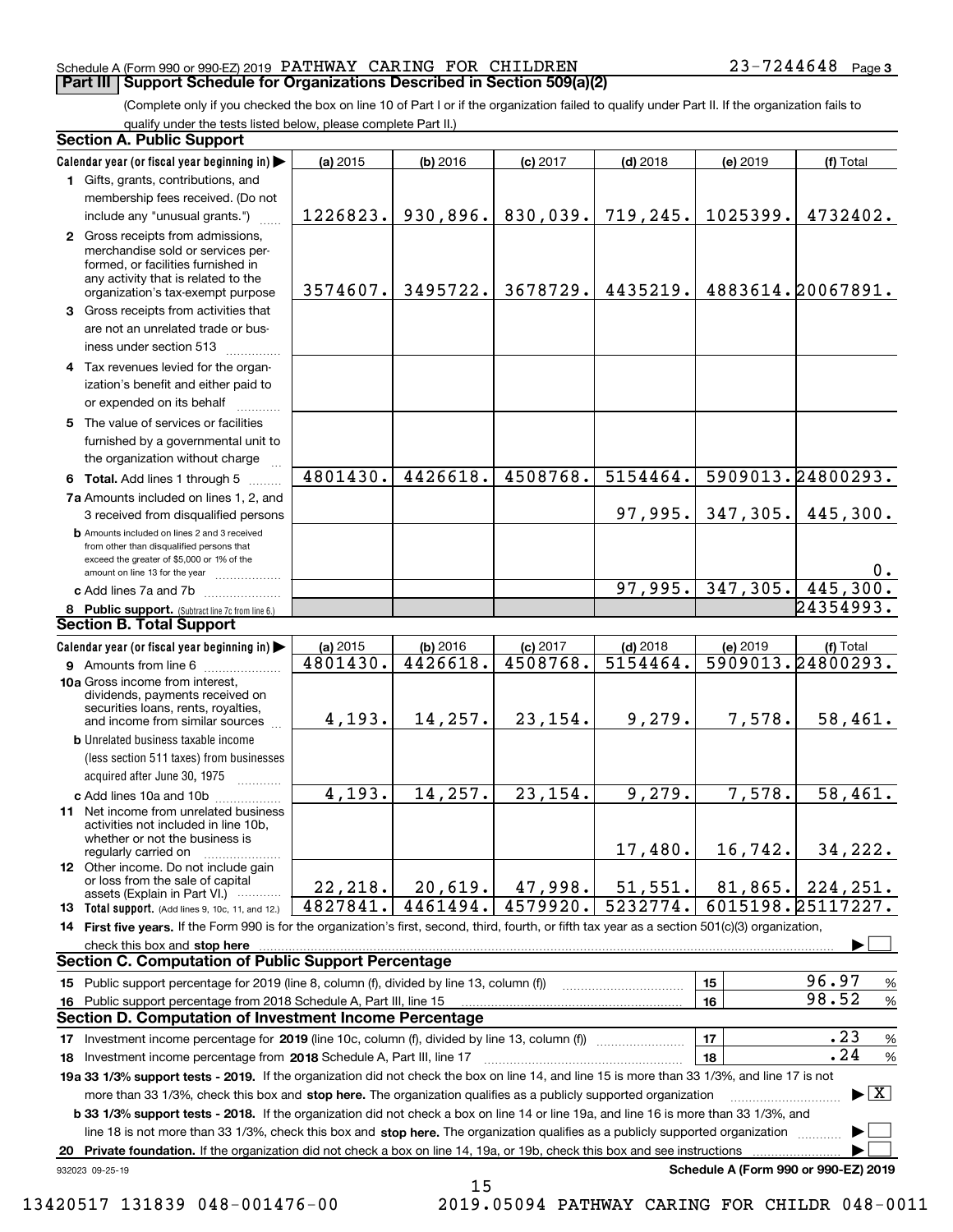## Schedule A (Form 990 or 990-EZ) 2019 Page PATHWAY CARING FOR CHILDREN 23-7244648

# **Part IV Supporting Organizations**

(Complete only if you checked a box in line 12 on Part I. If you checked 12a of Part I, complete Sections A and B. If you checked 12b of Part I, complete Sections A and C. If you checked 12c of Part I, complete Sections A, D, and E. If you checked 12d of Part I, complete Sections A and D, and complete Part V.)

#### **Section A. All Supporting Organizations**

- **1** Are all of the organization's supported organizations listed by name in the organization's governing documents? If "No," describe in **Part VI** how the supported organizations are designated. If designated by *class or purpose, describe the designation. If historic and continuing relationship, explain.*
- **2** Did the organization have any supported organization that does not have an IRS determination of status under section 509(a)(1) or (2)? If "Yes," explain in Part VI how the organization determined that the supported *organization was described in section 509(a)(1) or (2).*
- **3a** Did the organization have a supported organization described in section 501(c)(4), (5), or (6)? If "Yes," answer *(b) and (c) below.*
- **b** Did the organization confirm that each supported organization qualified under section 501(c)(4), (5), or (6) and satisfied the public support tests under section 509(a)(2)? If "Yes," describe in **Part VI** when and how the *organization made the determination.*
- **c**Did the organization ensure that all support to such organizations was used exclusively for section 170(c)(2)(B) purposes? If "Yes," explain in **Part VI** what controls the organization put in place to ensure such use.
- **4a***If* Was any supported organization not organized in the United States ("foreign supported organization")? *"Yes," and if you checked 12a or 12b in Part I, answer (b) and (c) below.*
- **b** Did the organization have ultimate control and discretion in deciding whether to make grants to the foreign supported organization? If "Yes," describe in **Part VI** how the organization had such control and discretion *despite being controlled or supervised by or in connection with its supported organizations.*
- **c** Did the organization support any foreign supported organization that does not have an IRS determination under sections 501(c)(3) and 509(a)(1) or (2)? If "Yes," explain in **Part VI** what controls the organization used *to ensure that all support to the foreign supported organization was used exclusively for section 170(c)(2)(B) purposes.*
- **5a** Did the organization add, substitute, or remove any supported organizations during the tax year? If "Yes," answer (b) and (c) below (if applicable). Also, provide detail in **Part VI,** including (i) the names and EIN *numbers of the supported organizations added, substituted, or removed; (ii) the reasons for each such action; (iii) the authority under the organization's organizing document authorizing such action; and (iv) how the action was accomplished (such as by amendment to the organizing document).*
- **b** Type I or Type II only. Was any added or substituted supported organization part of a class already designated in the organization's organizing document?
- **cSubstitutions only.**  Was the substitution the result of an event beyond the organization's control?
- **6** Did the organization provide support (whether in the form of grants or the provision of services or facilities) to **Part VI.** *If "Yes," provide detail in* support or benefit one or more of the filing organization's supported organizations? anyone other than (i) its supported organizations, (ii) individuals that are part of the charitable class benefited by one or more of its supported organizations, or (iii) other supporting organizations that also
- **7**Did the organization provide a grant, loan, compensation, or other similar payment to a substantial contributor *If "Yes," complete Part I of Schedule L (Form 990 or 990-EZ).* regard to a substantial contributor? (as defined in section 4958(c)(3)(C)), a family member of a substantial contributor, or a 35% controlled entity with
- **8** Did the organization make a loan to a disqualified person (as defined in section 4958) not described in line 7? *If "Yes," complete Part I of Schedule L (Form 990 or 990-EZ).*
- **9a** Was the organization controlled directly or indirectly at any time during the tax year by one or more in section 509(a)(1) or (2))? If "Yes," *provide detail in* <code>Part VI.</code> disqualified persons as defined in section 4946 (other than foundation managers and organizations described
- **b** Did one or more disqualified persons (as defined in line 9a) hold a controlling interest in any entity in which the supporting organization had an interest? If "Yes," provide detail in P**art VI**.
- **c**Did a disqualified person (as defined in line 9a) have an ownership interest in, or derive any personal benefit from, assets in which the supporting organization also had an interest? If "Yes," provide detail in P**art VI.**
- **10a** Was the organization subject to the excess business holdings rules of section 4943 because of section supporting organizations)? If "Yes," answer 10b below. 4943(f) (regarding certain Type II supporting organizations, and all Type III non-functionally integrated
- **b** Did the organization have any excess business holdings in the tax year? (Use Schedule C, Form 4720, to *determine whether the organization had excess business holdings.)*

16

932024 09-25-19

**Schedule A (Form 990 or 990-EZ) 2019**

**1**

**2**

**3a**

**3b**

**3c**

**4a**

**4b**

**4c**

**5a**

**5b5c**

**6**

**7**

**8**

**9a**

**9b**

**9c**

**10a**

**10b**

**YesNo**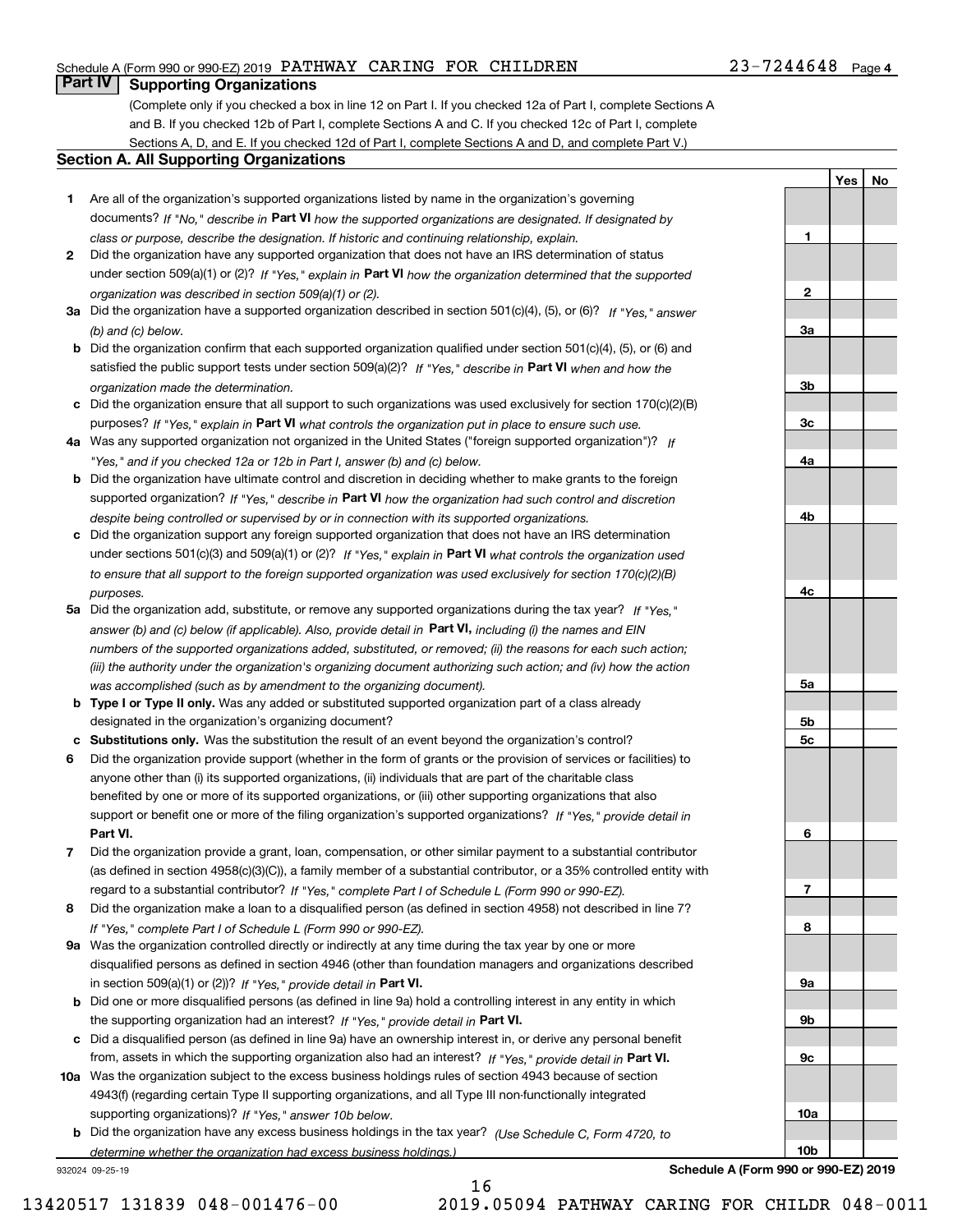#### Schedule A (Form 990 or 990-EZ) 2019 Page PATHWAY CARING FOR CHILDREN 23-7244648

|     | <b>Part IV</b><br><b>Supporting Organizations (continued)</b>                                                                     |                 |     |    |
|-----|-----------------------------------------------------------------------------------------------------------------------------------|-----------------|-----|----|
|     |                                                                                                                                   |                 | Yes | No |
| 11. | Has the organization accepted a gift or contribution from any of the following persons?                                           |                 |     |    |
|     | a A person who directly or indirectly controls, either alone or together with persons described in (b) and (c)                    |                 |     |    |
|     | below, the governing body of a supported organization?                                                                            | 11a             |     |    |
|     | <b>b</b> A family member of a person described in (a) above?                                                                      | 11 <sub>b</sub> |     |    |
|     | c A 35% controlled entity of a person described in (a) or (b) above? If "Yes" to a, b, or c, provide detail in Part VI.           | 11c             |     |    |
|     | <b>Section B. Type I Supporting Organizations</b>                                                                                 |                 |     |    |
|     |                                                                                                                                   |                 | Yes | No |
| 1   | Did the directors, trustees, or membership of one or more supported organizations have the power to                               |                 |     |    |
|     | regularly appoint or elect at least a majority of the organization's directors or trustees at all times during the                |                 |     |    |
|     | tax year? If "No," describe in Part VI how the supported organization(s) effectively operated, supervised, or                     |                 |     |    |
|     | controlled the organization's activities. If the organization had more than one supported organization,                           |                 |     |    |
|     | describe how the powers to appoint and/or remove directors or trustees were allocated among the supported                         |                 |     |    |
|     | organizations and what conditions or restrictions, if any, applied to such powers during the tax year.                            | 1               |     |    |
| 2   | Did the organization operate for the benefit of any supported organization other than the supported                               |                 |     |    |
|     | organization(s) that operated, supervised, or controlled the supporting organization? If "Yes," explain in                        |                 |     |    |
|     | Part VI how providing such benefit carried out the purposes of the supported organization(s) that operated,                       |                 |     |    |
|     | supervised, or controlled the supporting organization.                                                                            | $\mathbf{2}$    |     |    |
|     | <b>Section C. Type II Supporting Organizations</b>                                                                                |                 |     |    |
|     |                                                                                                                                   |                 | Yes | No |
| 1.  | Were a majority of the organization's directors or trustees during the tax year also a majority of the directors                  |                 |     |    |
|     | or trustees of each of the organization's supported organization(s)? If "No." describe in Part VI how control                     |                 |     |    |
|     | or management of the supporting organization was vested in the same persons that controlled or managed                            |                 |     |    |
|     | the supported organization(s).                                                                                                    | 1               |     |    |
|     | <b>Section D. All Type III Supporting Organizations</b>                                                                           |                 |     |    |
|     |                                                                                                                                   |                 | Yes | No |
| 1   | Did the organization provide to each of its supported organizations, by the last day of the fifth month of the                    |                 |     |    |
|     | organization's tax year, (i) a written notice describing the type and amount of support provided during the prior tax             |                 |     |    |
|     | year, (ii) a copy of the Form 990 that was most recently filed as of the date of notification, and (iii) copies of the            |                 |     |    |
|     | organization's governing documents in effect on the date of notification, to the extent not previously provided?                  | 1               |     |    |
| 2   | Were any of the organization's officers, directors, or trustees either (i) appointed or elected by the supported                  |                 |     |    |
|     | organization(s) or (ii) serving on the governing body of a supported organization? If "No," explain in Part VI how                |                 |     |    |
|     | the organization maintained a close and continuous working relationship with the supported organization(s).                       | $\mathbf{2}$    |     |    |
| 3   | By reason of the relationship described in (2), did the organization's supported organizations have a                             |                 |     |    |
|     | significant voice in the organization's investment policies and in directing the use of the organization's                        |                 |     |    |
|     | income or assets at all times during the tax year? If "Yes," describe in Part VI the role the organization's                      |                 |     |    |
|     | supported organizations played in this regard.                                                                                    | 3               |     |    |
|     | Section E. Type III Functionally Integrated Supporting Organizations                                                              |                 |     |    |
| 1   | Check the box next to the method that the organization used to satisfy the Integral Part Test during the year (see instructions). |                 |     |    |
| a   | The organization satisfied the Activities Test. Complete line 2 below.                                                            |                 |     |    |
| b   | The organization is the parent of each of its supported organizations. Complete line 3 below.                                     |                 |     |    |
| c   | The organization supported a governmental entity. Describe in Part VI how you supported a government entity (see instructions),   |                 |     |    |
| 2   | Activities Test. Answer (a) and (b) below.                                                                                        |                 | Yes | No |
| а   | Did substantially all of the organization's activities during the tax year directly further the exempt purposes of                |                 |     |    |
|     | the supported organization(s) to which the organization was responsive? If "Yes," then in Part VI identify                        |                 |     |    |
|     | those supported organizations and explain how these activities directly furthered their exempt purposes,                          |                 |     |    |
|     | how the organization was responsive to those supported organizations, and how the organization determined                         |                 |     |    |
|     | that these activities constituted substantially all of its activities.                                                            | 2a              |     |    |
|     | <b>b</b> Did the activities described in (a) constitute activities that, but for the organization's involvement, one or more      |                 |     |    |
|     | of the organization's supported organization(s) would have been engaged in? If "Yes," explain in Part VI the                      |                 |     |    |
|     | reasons for the organization's position that its supported organization(s) would have engaged in these                            |                 |     |    |
|     | activities but for the organization's involvement.                                                                                | 2b              |     |    |
| з   | Parent of Supported Organizations. Answer (a) and (b) below.                                                                      |                 |     |    |
|     | a Did the organization have the power to regularly appoint or elect a majority of the officers, directors, or                     |                 |     |    |
|     | trustees of each of the supported organizations? Provide details in Part VI.                                                      | За              |     |    |
|     | <b>b</b> Did the organization exercise a substantial degree of direction over the policies, programs, and activities of each      |                 |     |    |
|     | of its supported organizations? If "Yes," describe in Part VI the role played by the organization in this regard.                 | Зb              |     |    |

17

932025 09-25-19

**Schedule A (Form 990 or 990-EZ) 2019**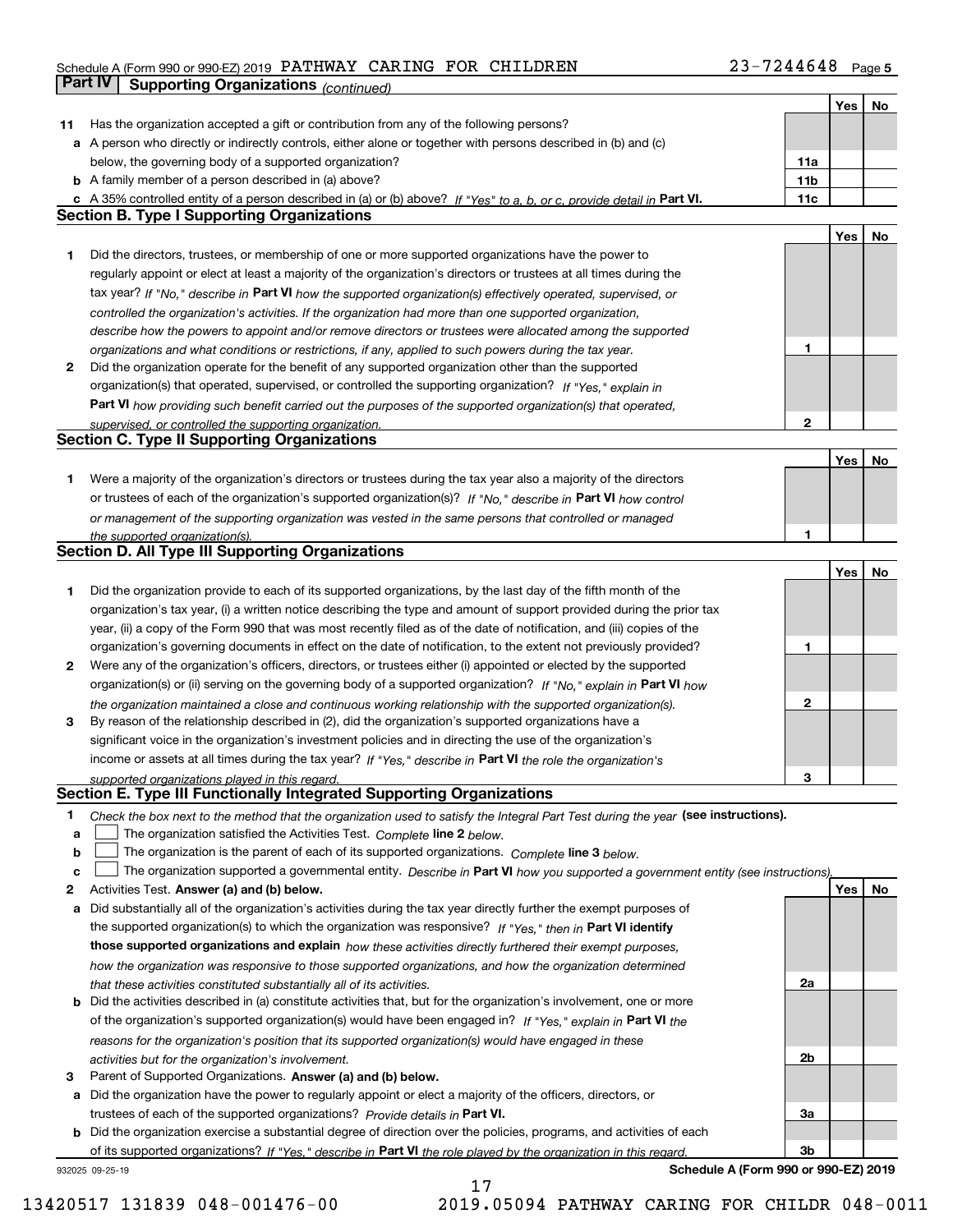|                                                                  |  | <b>Part V</b> Type III Non-Functionally Integrated 509(a)(3) Supporting Organizations |                       |  |
|------------------------------------------------------------------|--|---------------------------------------------------------------------------------------|-----------------------|--|
| Schedule A (Form 990 or 990-EZ) 2019 PATHWAY CARING FOR CHILDREN |  |                                                                                       | $23 - 7244648$ Page 6 |  |

1 Check here if the organization satisfied the Integral Part Test as a qualifying trust on Nov. 20, 1970 (explain in Part VI). See instructions. All other Type III non-functionally integrated supporting organizations must complete Sections A through E.

|              | Section A - Adjusted Net Income                                              |                | (A) Prior Year | (B) Current Year<br>(optional) |
|--------------|------------------------------------------------------------------------------|----------------|----------------|--------------------------------|
| 1            | Net short-term capital gain                                                  | 1              |                |                                |
| $\mathbf{2}$ | Recoveries of prior-year distributions                                       | $\mathbf{2}$   |                |                                |
| 3            | Other gross income (see instructions)                                        | 3              |                |                                |
| 4            | Add lines 1 through 3.                                                       | 4              |                |                                |
| 5            | Depreciation and depletion                                                   | 5              |                |                                |
| 6            | Portion of operating expenses paid or incurred for production or             |                |                |                                |
|              | collection of gross income or for management, conservation, or               |                |                |                                |
|              | maintenance of property held for production of income (see instructions)     | 6              |                |                                |
| 7            | Other expenses (see instructions)                                            | $\overline{7}$ |                |                                |
| 8            | Adjusted Net Income (subtract lines 5, 6, and 7 from line 4)                 | 8              |                |                                |
|              | <b>Section B - Minimum Asset Amount</b>                                      |                | (A) Prior Year | (B) Current Year<br>(optional) |
| 1            | Aggregate fair market value of all non-exempt-use assets (see                |                |                |                                |
|              | instructions for short tax year or assets held for part of year):            |                |                |                                |
|              | a Average monthly value of securities                                        | 1a             |                |                                |
|              | <b>b</b> Average monthly cash balances                                       | 1 <sub>b</sub> |                |                                |
|              | c Fair market value of other non-exempt-use assets                           | 1c             |                |                                |
|              | d Total (add lines 1a, 1b, and 1c)                                           | 1d             |                |                                |
|              | e Discount claimed for blockage or other                                     |                |                |                                |
|              | factors (explain in detail in Part VI):                                      |                |                |                                |
| 2            | Acquisition indebtedness applicable to non-exempt-use assets                 | $\mathbf{2}$   |                |                                |
| 3            | Subtract line 2 from line 1d.                                                | 3              |                |                                |
| 4            | Cash deemed held for exempt use. Enter 1-1/2% of line 3 (for greater amount, |                |                |                                |
|              | see instructions).                                                           | 4              |                |                                |
| 5            | Net value of non-exempt-use assets (subtract line 4 from line 3)             | 5              |                |                                |
| 6            | Multiply line 5 by .035.                                                     | 6              |                |                                |
| 7            | Recoveries of prior-year distributions                                       | 7              |                |                                |
| 8            | Minimum Asset Amount (add line 7 to line 6)                                  | 8              |                |                                |
|              | <b>Section C - Distributable Amount</b>                                      |                |                | <b>Current Year</b>            |
| 1            | Adjusted net income for prior year (from Section A, line 8, Column A)        | 1              |                |                                |
| $\mathbf{2}$ | Enter 85% of line 1                                                          | $\overline{2}$ |                |                                |
| з            | Minimum asset amount for prior year (from Section B, line 8, Column A)       | 3              |                |                                |
| 4            | Enter greater of line 2 or line 3.                                           | 4              |                |                                |
| 5            | Income tax imposed in prior year                                             | 5              |                |                                |
| 6            | Distributable Amount. Subtract line 5 from line 4, unless subject to         |                |                |                                |
|              | emergency temporary reduction (see instructions).                            | 6              |                |                                |
|              |                                                                              |                |                |                                |

**7**Check here if the current year is the organization's first as a non-functionally integrated Type III supporting organization (see instructions).

**Schedule A (Form 990 or 990-EZ) 2019**

932026 09-25-19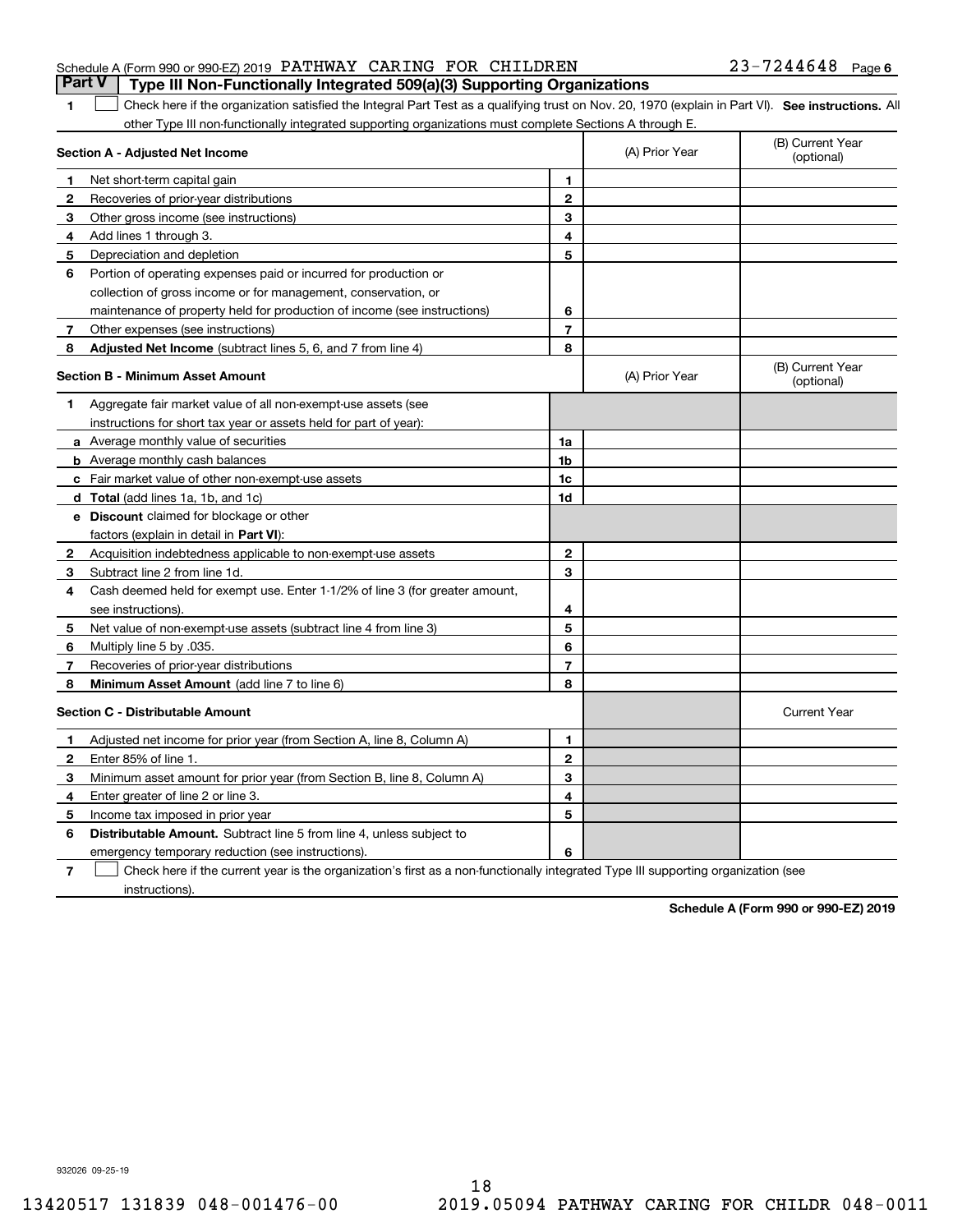#### Schedule A (Form 990 or 990-EZ) 2019 Page PATHWAY CARING FOR CHILDREN 23-7244648

| <b>Part V</b> | Type III Non-Functionally Integrated 509(a)(3) Supporting Organizations                    |                             | (continued)                           |                                         |
|---------------|--------------------------------------------------------------------------------------------|-----------------------------|---------------------------------------|-----------------------------------------|
|               | <b>Section D - Distributions</b>                                                           |                             |                                       | <b>Current Year</b>                     |
| 1             | Amounts paid to supported organizations to accomplish exempt purposes                      |                             |                                       |                                         |
| 2             | Amounts paid to perform activity that directly furthers exempt purposes of supported       |                             |                                       |                                         |
|               | organizations, in excess of income from activity                                           |                             |                                       |                                         |
| 3             | Administrative expenses paid to accomplish exempt purposes of supported organizations      |                             |                                       |                                         |
| 4             | Amounts paid to acquire exempt-use assets                                                  |                             |                                       |                                         |
| 5             | Qualified set-aside amounts (prior IRS approval required)                                  |                             |                                       |                                         |
| 6             | Other distributions (describe in Part VI). See instructions.                               |                             |                                       |                                         |
| 7             | <b>Total annual distributions.</b> Add lines 1 through 6.                                  |                             |                                       |                                         |
| 8             | Distributions to attentive supported organizations to which the organization is responsive |                             |                                       |                                         |
|               | (provide details in Part VI). See instructions.                                            |                             |                                       |                                         |
| 9             | Distributable amount for 2019 from Section C, line 6                                       |                             |                                       |                                         |
| 10            | Line 8 amount divided by line 9 amount                                                     |                             |                                       |                                         |
|               |                                                                                            | (i)                         | (iii)                                 | (iii)                                   |
|               | <b>Section E - Distribution Allocations</b> (see instructions)                             | <b>Excess Distributions</b> | <b>Underdistributions</b><br>Pre-2019 | <b>Distributable</b><br>Amount for 2019 |
| 1             | Distributable amount for 2019 from Section C, line 6                                       |                             |                                       |                                         |
| 2             | Underdistributions, if any, for years prior to 2019 (reason-                               |                             |                                       |                                         |
|               | able cause required- explain in Part VI). See instructions.                                |                             |                                       |                                         |
| З             | Excess distributions carryover, if any, to 2019                                            |                             |                                       |                                         |
|               | <b>a</b> From 2014                                                                         |                             |                                       |                                         |
|               | <b>b</b> From 2015                                                                         |                             |                                       |                                         |
|               | $c$ From 2016                                                                              |                             |                                       |                                         |
|               | d From 2017                                                                                |                             |                                       |                                         |
|               | e From 2018                                                                                |                             |                                       |                                         |
|               | Total of lines 3a through e                                                                |                             |                                       |                                         |
| g             | Applied to underdistributions of prior years                                               |                             |                                       |                                         |
|               | <b>h</b> Applied to 2019 distributable amount                                              |                             |                                       |                                         |
|               | Carryover from 2014 not applied (see instructions)                                         |                             |                                       |                                         |
|               | Remainder. Subtract lines 3g, 3h, and 3i from 3f.                                          |                             |                                       |                                         |
| 4             | Distributions for 2019 from Section D,                                                     |                             |                                       |                                         |
|               | line $7:$                                                                                  |                             |                                       |                                         |
|               | <b>a</b> Applied to underdistributions of prior years                                      |                             |                                       |                                         |
|               | <b>b</b> Applied to 2019 distributable amount                                              |                             |                                       |                                         |
|               | c Remainder. Subtract lines 4a and 4b from 4.                                              |                             |                                       |                                         |
| 5             | Remaining underdistributions for years prior to 2019, if                                   |                             |                                       |                                         |
|               | any. Subtract lines 3g and 4a from line 2. For result greater                              |                             |                                       |                                         |
|               | than zero, explain in Part VI. See instructions.                                           |                             |                                       |                                         |
| 6             | Remaining underdistributions for 2019. Subtract lines 3h                                   |                             |                                       |                                         |
|               | and 4b from line 1. For result greater than zero, explain in                               |                             |                                       |                                         |
|               | Part VI. See instructions.                                                                 |                             |                                       |                                         |
| 7             | Excess distributions carryover to 2020. Add lines 3j                                       |                             |                                       |                                         |
|               | and 4c.                                                                                    |                             |                                       |                                         |
| 8             | Breakdown of line 7:                                                                       |                             |                                       |                                         |
|               | a Excess from 2015                                                                         |                             |                                       |                                         |
|               | <b>b</b> Excess from 2016                                                                  |                             |                                       |                                         |
|               | c Excess from 2017                                                                         |                             |                                       |                                         |
|               | d Excess from 2018                                                                         |                             |                                       |                                         |
|               | e Excess from 2019                                                                         |                             |                                       |                                         |
|               |                                                                                            |                             |                                       |                                         |

**Schedule A (Form 990 or 990-EZ) 2019**

932027 09-25-19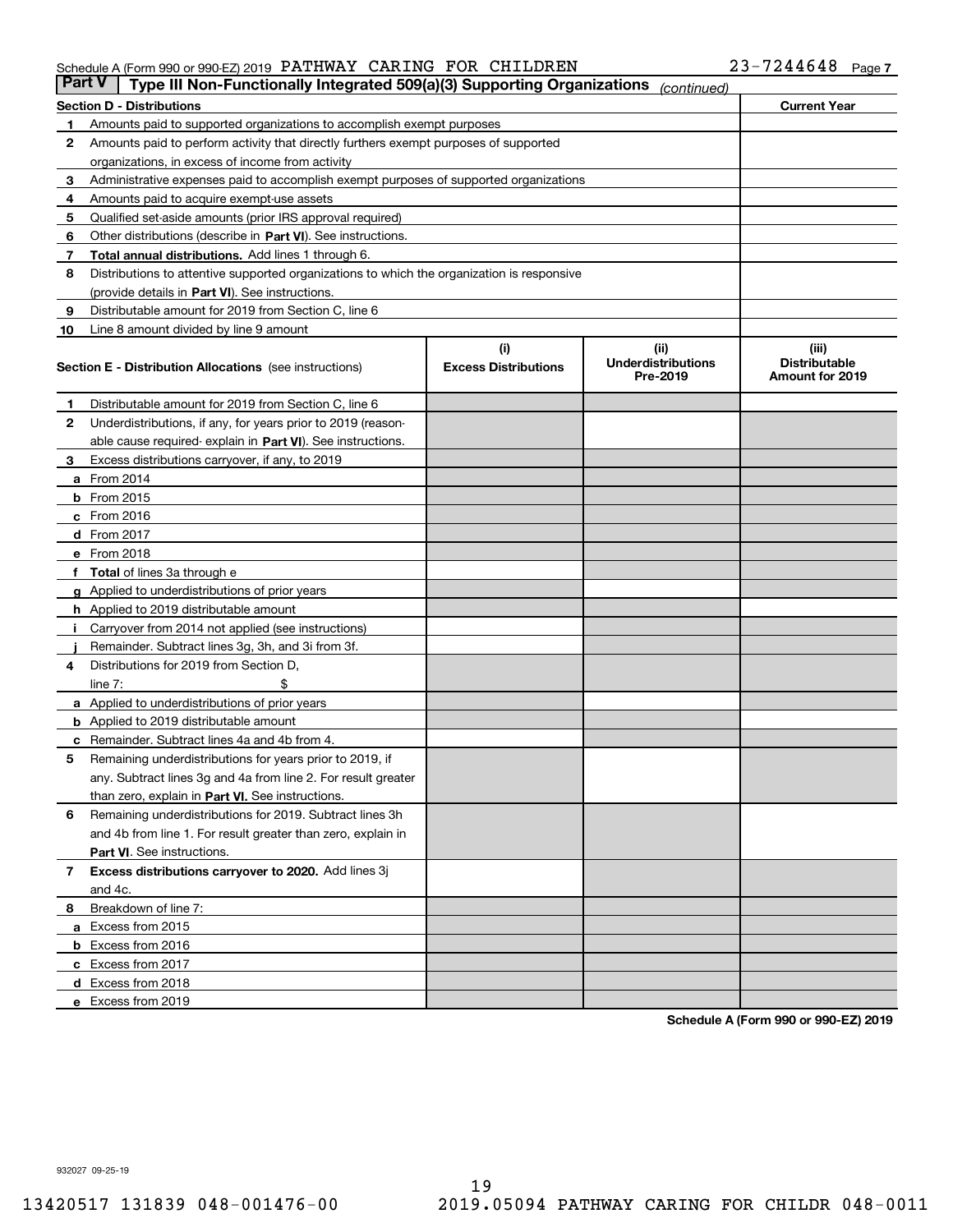|         | Schedule A (Form 990 or 990-EZ) 2019 PATHWAY CARING FOR CHILDREN                                                                                                                                                                                                                                                                                                                                                                                                                                                                                                                            | $23 - 7244648$ Page 8 |
|---------|---------------------------------------------------------------------------------------------------------------------------------------------------------------------------------------------------------------------------------------------------------------------------------------------------------------------------------------------------------------------------------------------------------------------------------------------------------------------------------------------------------------------------------------------------------------------------------------------|-----------------------|
| Part VI | Supplemental Information. Provide the explanations required by Part II, line 10; Part II, line 17a or 17b; Part III, line 12;<br>Part IV, Section A, lines 1, 2, 3b, 3c, 4b, 4c, 5a, 6, 9a, 9b, 9c, 11a, 11b, and 11c; Part IV, Section B, lines 1 and 2; Part IV, Section C,<br>line 1; Part IV, Section D, lines 2 and 3; Part IV, Section E, lines 1c, 2a, 2b, 3a, and 3b; Part V, line 1; Part V, Section B, line 1e; Part V,<br>Section D, lines 5, 6, and 8; and Part V, Section E, lines 2, 5, and 6. Also complete this part for any additional information.<br>(See instructions.) |                       |
|         |                                                                                                                                                                                                                                                                                                                                                                                                                                                                                                                                                                                             |                       |
|         |                                                                                                                                                                                                                                                                                                                                                                                                                                                                                                                                                                                             |                       |
|         |                                                                                                                                                                                                                                                                                                                                                                                                                                                                                                                                                                                             |                       |
|         |                                                                                                                                                                                                                                                                                                                                                                                                                                                                                                                                                                                             |                       |
|         |                                                                                                                                                                                                                                                                                                                                                                                                                                                                                                                                                                                             |                       |
|         |                                                                                                                                                                                                                                                                                                                                                                                                                                                                                                                                                                                             |                       |
|         |                                                                                                                                                                                                                                                                                                                                                                                                                                                                                                                                                                                             |                       |
|         |                                                                                                                                                                                                                                                                                                                                                                                                                                                                                                                                                                                             |                       |
|         |                                                                                                                                                                                                                                                                                                                                                                                                                                                                                                                                                                                             |                       |
|         |                                                                                                                                                                                                                                                                                                                                                                                                                                                                                                                                                                                             |                       |
|         |                                                                                                                                                                                                                                                                                                                                                                                                                                                                                                                                                                                             |                       |
|         |                                                                                                                                                                                                                                                                                                                                                                                                                                                                                                                                                                                             |                       |
|         |                                                                                                                                                                                                                                                                                                                                                                                                                                                                                                                                                                                             |                       |
|         |                                                                                                                                                                                                                                                                                                                                                                                                                                                                                                                                                                                             |                       |
|         |                                                                                                                                                                                                                                                                                                                                                                                                                                                                                                                                                                                             |                       |
|         |                                                                                                                                                                                                                                                                                                                                                                                                                                                                                                                                                                                             |                       |
|         |                                                                                                                                                                                                                                                                                                                                                                                                                                                                                                                                                                                             |                       |
|         |                                                                                                                                                                                                                                                                                                                                                                                                                                                                                                                                                                                             |                       |
|         |                                                                                                                                                                                                                                                                                                                                                                                                                                                                                                                                                                                             |                       |
|         |                                                                                                                                                                                                                                                                                                                                                                                                                                                                                                                                                                                             |                       |
|         |                                                                                                                                                                                                                                                                                                                                                                                                                                                                                                                                                                                             |                       |
|         |                                                                                                                                                                                                                                                                                                                                                                                                                                                                                                                                                                                             |                       |
|         |                                                                                                                                                                                                                                                                                                                                                                                                                                                                                                                                                                                             |                       |
|         |                                                                                                                                                                                                                                                                                                                                                                                                                                                                                                                                                                                             |                       |
|         |                                                                                                                                                                                                                                                                                                                                                                                                                                                                                                                                                                                             |                       |
|         |                                                                                                                                                                                                                                                                                                                                                                                                                                                                                                                                                                                             |                       |
|         |                                                                                                                                                                                                                                                                                                                                                                                                                                                                                                                                                                                             |                       |
|         |                                                                                                                                                                                                                                                                                                                                                                                                                                                                                                                                                                                             |                       |
|         |                                                                                                                                                                                                                                                                                                                                                                                                                                                                                                                                                                                             |                       |
|         |                                                                                                                                                                                                                                                                                                                                                                                                                                                                                                                                                                                             |                       |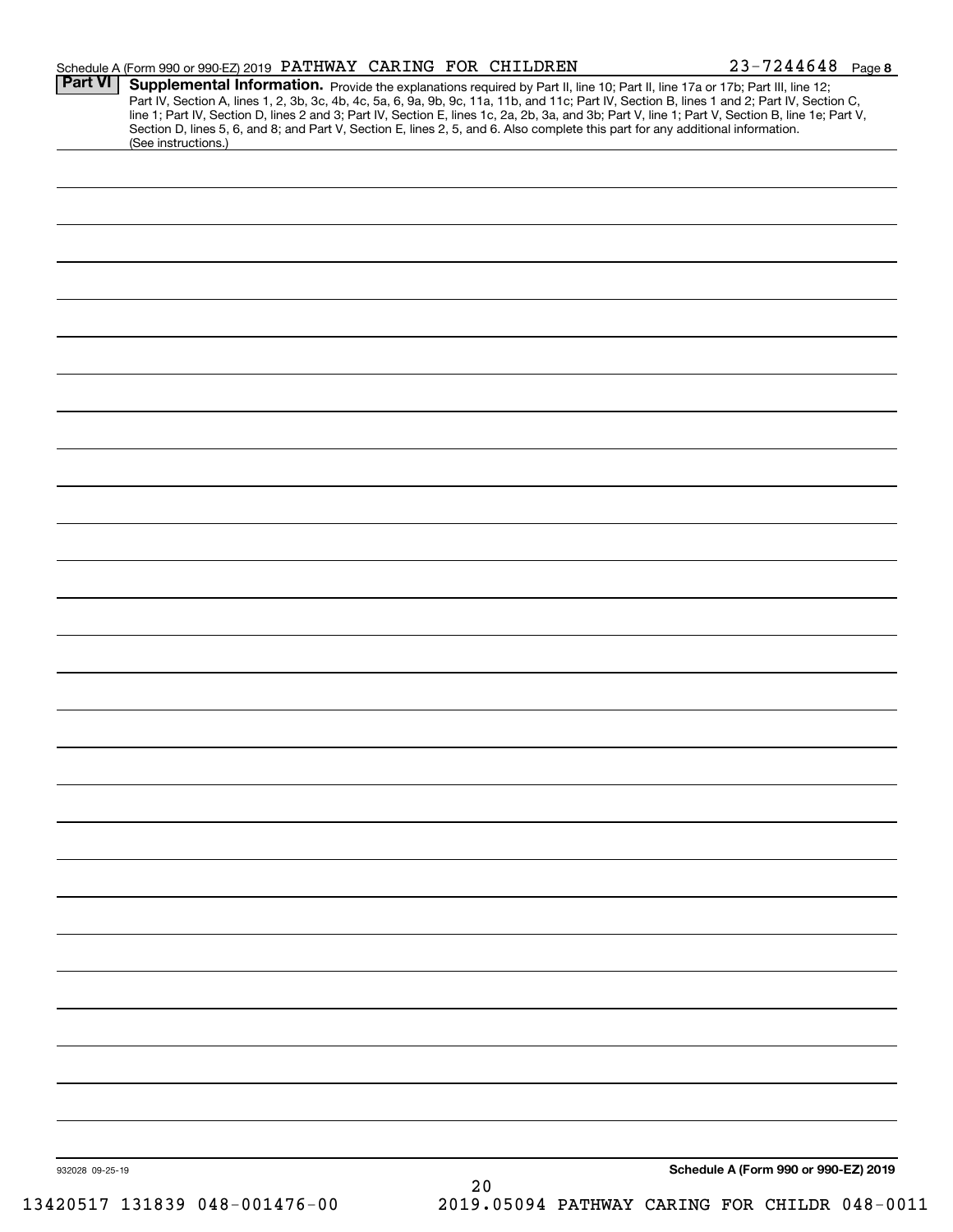Department of the Treasury Internal Revenue Service **(Form 990, 990-EZ, OOO-PF** 

# \*\* PUBLIC DISCLOSURE COPY \*\*

# **Schedule B Schedule of Contributors**

**| Attach to Form 990, Form 990-EZ, or Form 990-PF. | Go to www.irs.gov/Form990 for the latest information.** OMB No. 1545-0047

**2019**

**Employer identification number**

| <u>UI JJU-FIJ</u>          |
|----------------------------|
| Department of the Treasury |
| Internal Revenue Service   |
| Name of the organization   |

|                    | PATHWAY CARING FOR CHILDREN                                                        | 23-7244648 |  |  |  |  |
|--------------------|------------------------------------------------------------------------------------|------------|--|--|--|--|
|                    | <b>Organization type (check one):</b>                                              |            |  |  |  |  |
| Filers of:         | Section:                                                                           |            |  |  |  |  |
| Form 990 or 990-EZ | $ \mathbf{X} $ 501(c)( 3) (enter number) organization                              |            |  |  |  |  |
|                    | $4947(a)(1)$ nonexempt charitable trust <b>not</b> treated as a private foundation |            |  |  |  |  |
|                    | 527 political organization                                                         |            |  |  |  |  |
| Form 990-PF        | 501(c)(3) exempt private foundation                                                |            |  |  |  |  |
|                    | 4947(a)(1) nonexempt charitable trust treated as a private foundation              |            |  |  |  |  |
|                    | 501(c)(3) taxable private foundation                                               |            |  |  |  |  |

Check if your organization is covered by the **General Rule** or a **Special Rule. Note:**  Only a section 501(c)(7), (8), or (10) organization can check boxes for both the General Rule and a Special Rule. See instructions.

#### **General Rule**

 $\boxed{\textbf{X}}$  For an organization filing Form 990, 990-EZ, or 990-PF that received, during the year, contributions totaling \$5,000 or more (in money or property) from any one contributor. Complete Parts I and II. See instructions for determining a contributor's total contributions.

#### **Special Rules**

any one contributor, during the year, total contributions of the greater of  $\,$  (1) \$5,000; or **(2)** 2% of the amount on (i) Form 990, Part VIII, line 1h; For an organization described in section 501(c)(3) filing Form 990 or 990-EZ that met the 33 1/3% support test of the regulations under sections 509(a)(1) and 170(b)(1)(A)(vi), that checked Schedule A (Form 990 or 990-EZ), Part II, line 13, 16a, or 16b, and that received from or (ii) Form 990-EZ, line 1. Complete Parts I and II.  $\mathcal{L}^{\text{max}}$ 

year, total contributions of more than \$1,000 *exclusively* for religious, charitable, scientific, literary, or educational purposes, or for the For an organization described in section 501(c)(7), (8), or (10) filing Form 990 or 990-EZ that received from any one contributor, during the prevention of cruelty to children or animals. Complete Parts I, II, and III.  $\mathcal{L}^{\text{max}}$ 

purpose. Don't complete any of the parts unless the **General Rule** applies to this organization because it received *nonexclusively* year, contributions <sub>exclusively</sub> for religious, charitable, etc., purposes, but no such contributions totaled more than \$1,000. If this box is checked, enter here the total contributions that were received during the year for an  $\;$ exclusively religious, charitable, etc., For an organization described in section 501(c)(7), (8), or (10) filing Form 990 or 990-EZ that received from any one contributor, during the religious, charitable, etc., contributions totaling \$5,000 or more during the year  $\Box$ — $\Box$  =  $\Box$  $\mathcal{L}^{\text{max}}$ 

**Caution:**  An organization that isn't covered by the General Rule and/or the Special Rules doesn't file Schedule B (Form 990, 990-EZ, or 990-PF),  **must** but it answer "No" on Part IV, line 2, of its Form 990; or check the box on line H of its Form 990-EZ or on its Form 990-PF, Part I, line 2, to certify that it doesn't meet the filing requirements of Schedule B (Form 990, 990-EZ, or 990-PF).

**For Paperwork Reduction Act Notice, see the instructions for Form 990, 990-EZ, or 990-PF. Schedule B (Form 990, 990-EZ, or 990-PF) (2019)** LHA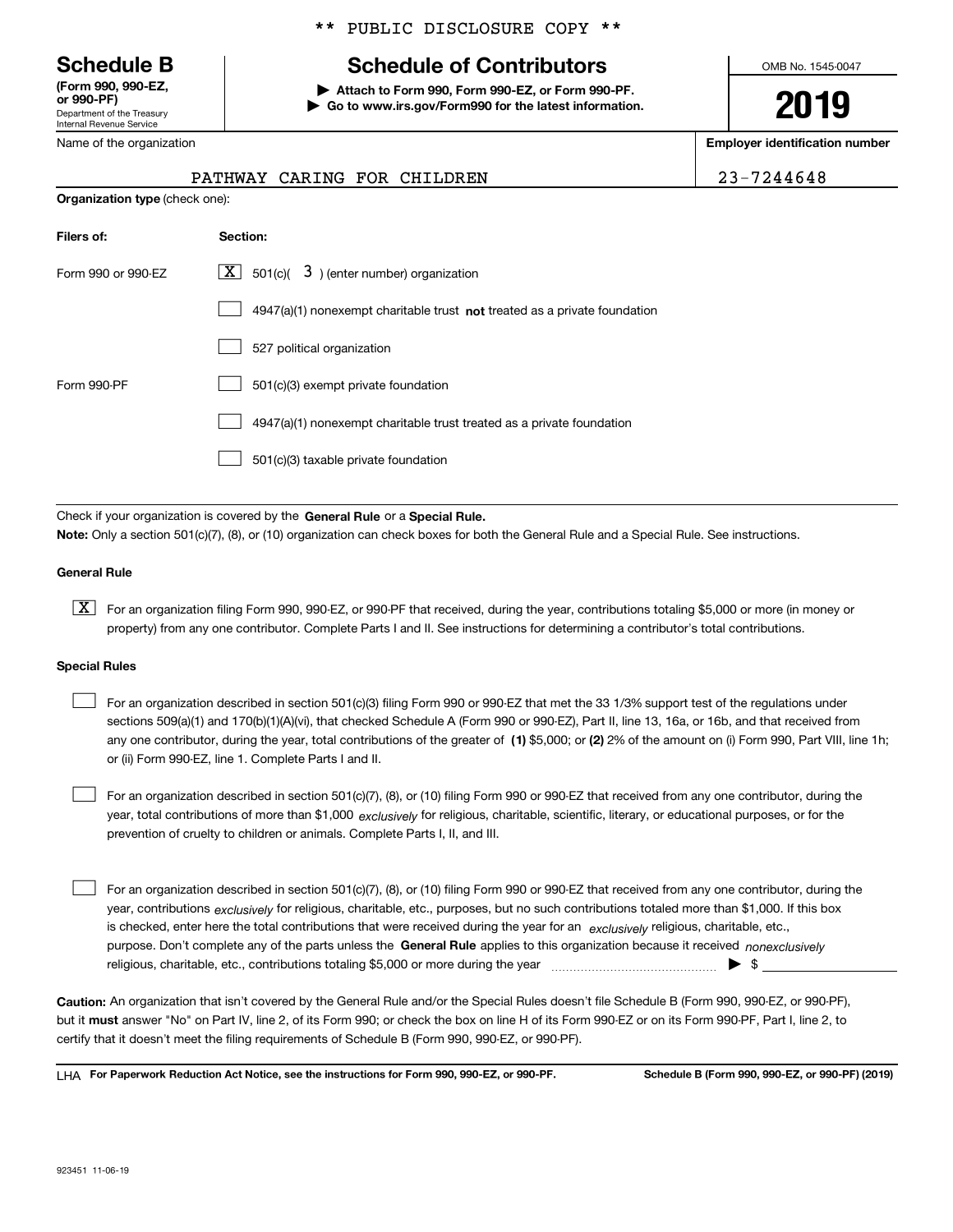#### PATHWAY CARING FOR CHILDREN 23-7244648

923452 11-06-19 **Schedule B (Form 990, 990-EZ, or 990-PF) (2019) (a)No.(b)Name, address, and ZIP + 4 (c)Total contributions (d)Type of contribution PersonPayrollNoncash (a)No.(b)Name, address, and ZIP + 4 (c)Total contributions (d)Type of contribution PersonPayrollNoncash (a)No.(b)Name, address, and ZIP + 4 (c)Total contributions (d)Type of contribution PersonPayrollNoncash (a) No.(b) Name, address, and ZIP + 4 (c) Total contributions (d) Type of contribution PersonPayrollNoncash (a) No.(b) Name, address, and ZIP + 4 (c) Total contributions (d) Type of contribution PersonPayrollNoncash(a) No.(b)Name, address, and ZIP + 4 (c) Total contributions (d)Type of contribution PersonPayrollNoncash** Contributors (see instructions). Use duplicate copies of Part I if additional space is needed. \$(Complete Part II for noncash contributions.) \$(Complete Part II for noncash contributions.) \$(Complete Part II for noncash contributions.) \$(Complete Part II for noncash contributions.) \$(Complete Part II for noncash contributions.) \$(Complete Part II for noncash contributions.) Chedule B (Form 990, 990-EZ, or 990-PF) (2019)<br> **2Part I 2Part I CONTIBUTOR CONTIVERY**<br> **2Part I Contributors** (see instructions). Use duplicate copies of Part I if additional space is needed.  $|X|$  $\mathcal{L}^{\text{max}}$  $\mathcal{L}^{\text{max}}$  $\boxed{\text{X}}$  $\mathcal{L}^{\text{max}}$  $\mathcal{L}^{\text{max}}$  $|X|$  $\mathcal{L}^{\text{max}}$  $\mathcal{L}^{\text{max}}$  $\boxed{\text{X}}$  $\mathcal{L}^{\text{max}}$  $\mathcal{L}^{\text{max}}$  $\boxed{\text{X}}$  $\mathcal{L}^{\text{max}}$  $\mathcal{L}^{\text{max}}$  $\boxed{\text{X}}$  $\mathcal{L}^{\text{max}}$  $\mathcal{L}^{\text{max}}$  $\begin{array}{c|c|c|c|c|c} 1 & \hspace{1.5cm} & \hspace{1.5cm} & \hspace{1.5cm} & \hspace{1.5cm} & \hspace{1.5cm} & \hspace{1.5cm} & \hspace{1.5cm} & \hspace{1.5cm} & \hspace{1.5cm} & \hspace{1.5cm} & \hspace{1.5cm} & \hspace{1.5cm} & \hspace{1.5cm} & \hspace{1.5cm} & \hspace{1.5cm} & \hspace{1.5cm} & \hspace{1.5cm} & \hspace{1.5cm} & \hspace{1.5cm} & \hspace{1.5cm} &$ 330,000.  $2$  | Person  $\overline{\text{X}}$ 125,000.  $\overline{3}$  | Person  $\overline{X}$ 50,000.  $4$  | Person  $\overline{\text{X}}$ 46,444.  $\sim$  5 | Person X 35,000.  $\sim$  6 | Person X 35,000.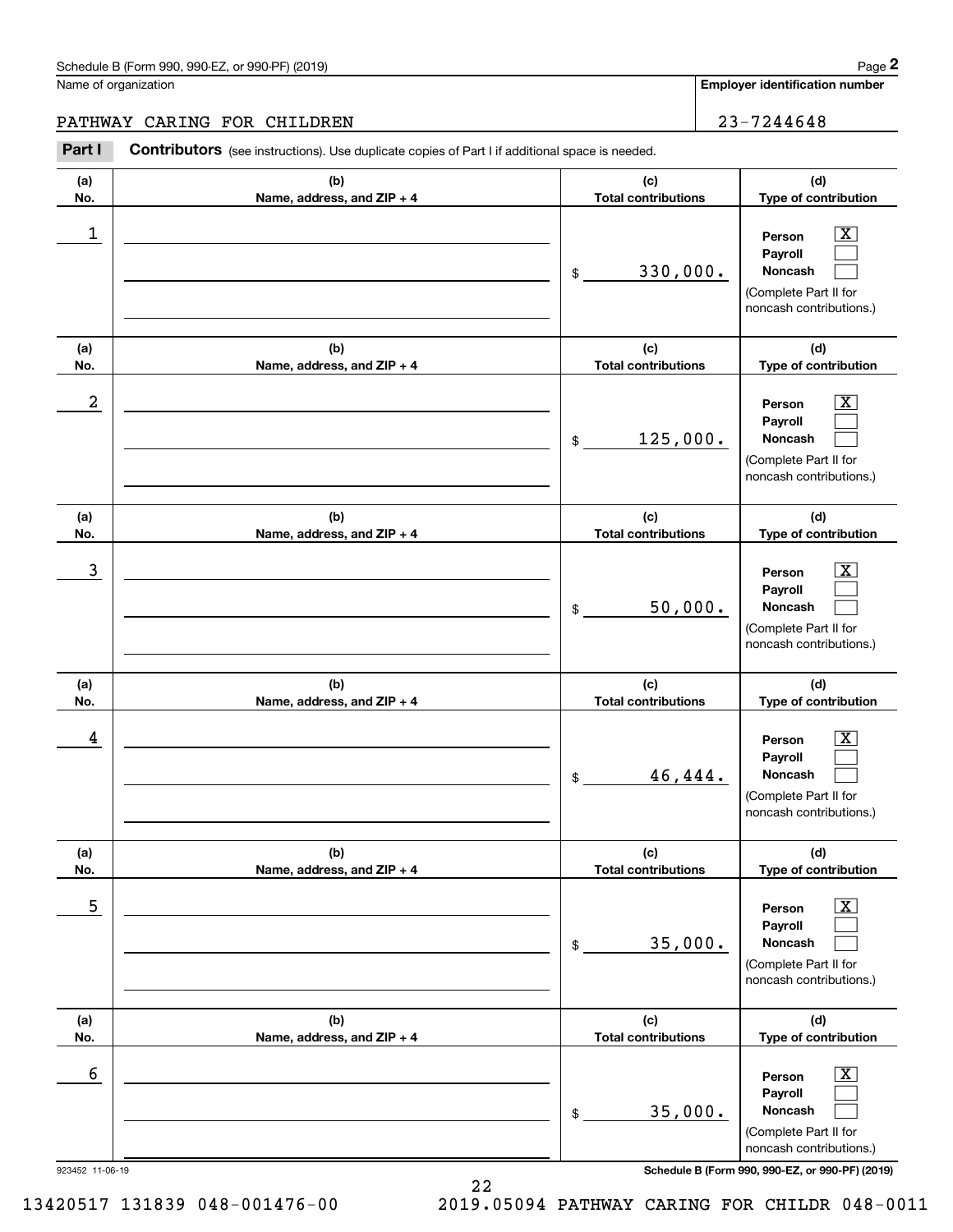#### PATHWAY CARING FOR CHILDREN 23-7244648

**(a)No.(b)Name, address, and ZIP + 4 (c)Total contributions (d)Type of contribution PersonPayrollNoncash (a)No.(b)Name, address, and ZIP + 4 (c)Total contributions (d)Type of contribution PersonPayrollNoncash (a)No.(b)Name, address, and ZIP + 4 (c)Total contributions (d)Type of contribution PersonPayrollNoncash (a) No.(b) Name, address, and ZIP + 4 (c) Total contributions (d) Type of contribution PersonPayrollNoncash (a) No.(b) Name, address, and ZIP + 4 (c) Total contributions (d) Type of contribution PersonPayrollNoncash(a) No.(b)Name, address, and ZIP + 4 (c) Total contributions (d)Type of contribution PersonPayrollNoncash** Contributors (see instructions). Use duplicate copies of Part I if additional space is needed. \$(Complete Part II for noncash contributions.) \$(Complete Part II for noncash contributions.) \$(Complete Part II for noncash contributions.) \$(Complete Part II for noncash contributions.) \$(Complete Part II for noncash contributions.) \$(Complete Part II for noncash contributions.) Chedule B (Form 990, 990-EZ, or 990-PF) (2019)<br> **2Part I 2Part I CONTIBUTOR CONTIVERY**<br> **2Part I Contributors** (see instructions). Use duplicate copies of Part I if additional space is needed.  $|X|$  $\mathcal{L}^{\text{max}}$  $\mathcal{L}^{\text{max}}$  $\boxed{\text{X}}$  $\mathcal{L}^{\text{max}}$  $\mathcal{L}^{\text{max}}$  $|X|$  $\mathcal{L}^{\text{max}}$  $\mathcal{L}^{\text{max}}$  $\boxed{\text{X}}$  $\mathcal{L}^{\text{max}}$  $\mathcal{L}^{\text{max}}$  $\boxed{\text{X}}$  $\mathcal{L}^{\text{max}}$  $\mathcal{L}^{\text{max}}$  $\boxed{\text{X}}$  $\mathcal{L}^{\text{max}}$  $\mathcal{L}^{\text{max}}$ 7 X 25,000. 8 X 25,000. example and the set of the set of the set of the set of the set of the set of the set of the set of the set of 25,000.  $10$  Person  $\overline{\text{X}}$ 25,000.  $11$  Person X 15,000.  $12$  Person X 11,886.

923452 11-06-19 **Schedule B (Form 990, 990-EZ, or 990-PF) (2019)**

13420517 131839 048-001476-00 2019.05094 PATHWAY CARING FOR CHILDR 048-0011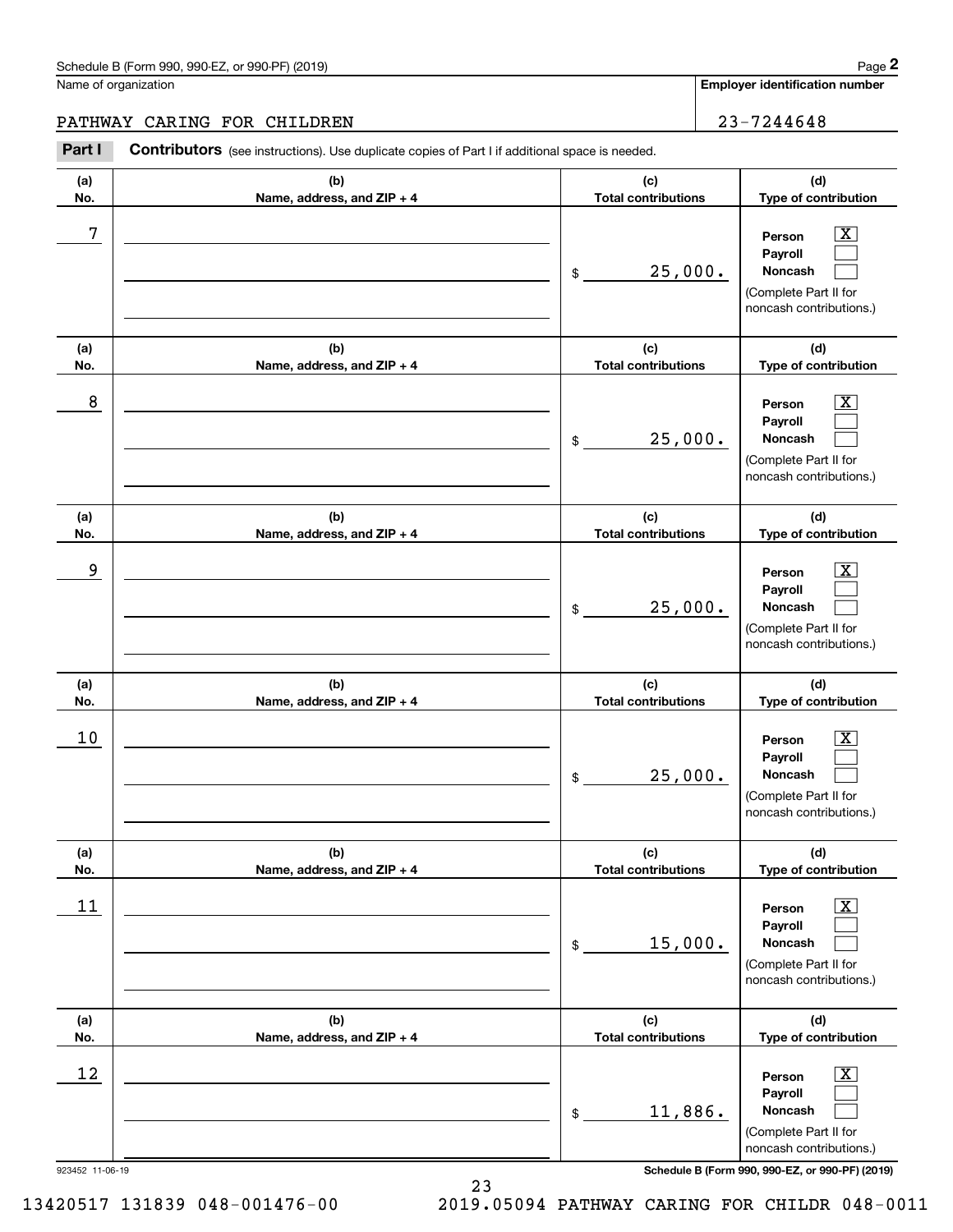# PATHWAY CARING FOR CHILDREN 23-7244648

|                 | Schedule B (Form 990, 990-EZ, or 990-PF) (2019)                                                       |                                   | Page 2                                                                                                      |
|-----------------|-------------------------------------------------------------------------------------------------------|-----------------------------------|-------------------------------------------------------------------------------------------------------------|
|                 | Name of organization                                                                                  |                                   | <b>Employer identification number</b>                                                                       |
|                 | PATHWAY CARING FOR CHILDREN                                                                           |                                   | 23-7244648                                                                                                  |
| Part I          | <b>Contributors</b> (see instructions). Use duplicate copies of Part I if additional space is needed. |                                   |                                                                                                             |
| (a)<br>No.      | (b)<br>Name, address, and ZIP + 4                                                                     | (c)<br><b>Total contributions</b> | (d)<br>Type of contribution                                                                                 |
| 13              |                                                                                                       | 10,000.<br>\$                     | $\overline{\text{X}}$<br>Person<br>Payroll<br>Noncash<br>(Complete Part II for<br>noncash contributions.)   |
| (a)<br>No.      | (b)<br>Name, address, and ZIP + 4                                                                     | (c)<br><b>Total contributions</b> | (d)<br>Type of contribution                                                                                 |
| 14              |                                                                                                       | 10,000.<br>\$                     | X<br>Person<br>Payroll<br>Noncash<br>(Complete Part II for<br>noncash contributions.)                       |
| (a)<br>No.      | (b)<br>Name, address, and ZIP + 4                                                                     | (c)<br><b>Total contributions</b> | (d)<br>Type of contribution                                                                                 |
| 15              |                                                                                                       | 10,000.<br>\$                     | X<br>Person<br>Payroll<br>Noncash<br>(Complete Part II for<br>noncash contributions.)                       |
| (a)<br>No.      | (b)<br>Name, address, and ZIP + 4                                                                     | (c)<br><b>Total contributions</b> | (d)<br>Type of contribution                                                                                 |
| 16              |                                                                                                       | 10,000.<br>\$                     | $\mathbf{X}$<br>Person<br>Payroll<br>Noncash<br>(Complete Part II for<br>noncash contributions.)            |
| (a)<br>No.      | (b)<br>Name, address, and ZIP + 4                                                                     | (c)<br><b>Total contributions</b> | (d)<br>Type of contribution                                                                                 |
| 17              |                                                                                                       | 10,000.<br>\$                     | $\overline{\mathbf{X}}$<br>Person<br>Payroll<br>Noncash<br>(Complete Part II for<br>noncash contributions.) |
| (a)<br>No.      | (b)<br>Name, address, and ZIP + 4                                                                     | (c)<br><b>Total contributions</b> | (d)<br>Type of contribution                                                                                 |
| 18              |                                                                                                       | 10,000.<br>\$                     | $\boxed{\text{X}}$<br>Person<br>Payroll<br>Noncash<br>(Complete Part II for<br>noncash contributions.)      |
| 923452 11-06-19 |                                                                                                       |                                   | Schedule B (Form 990, 990-EZ, or 990-PF) (2019)                                                             |

```
 13420517 131839 048-001476-00 2019.05094 PATHWAY CARING FOR CHILDR 048-0011
```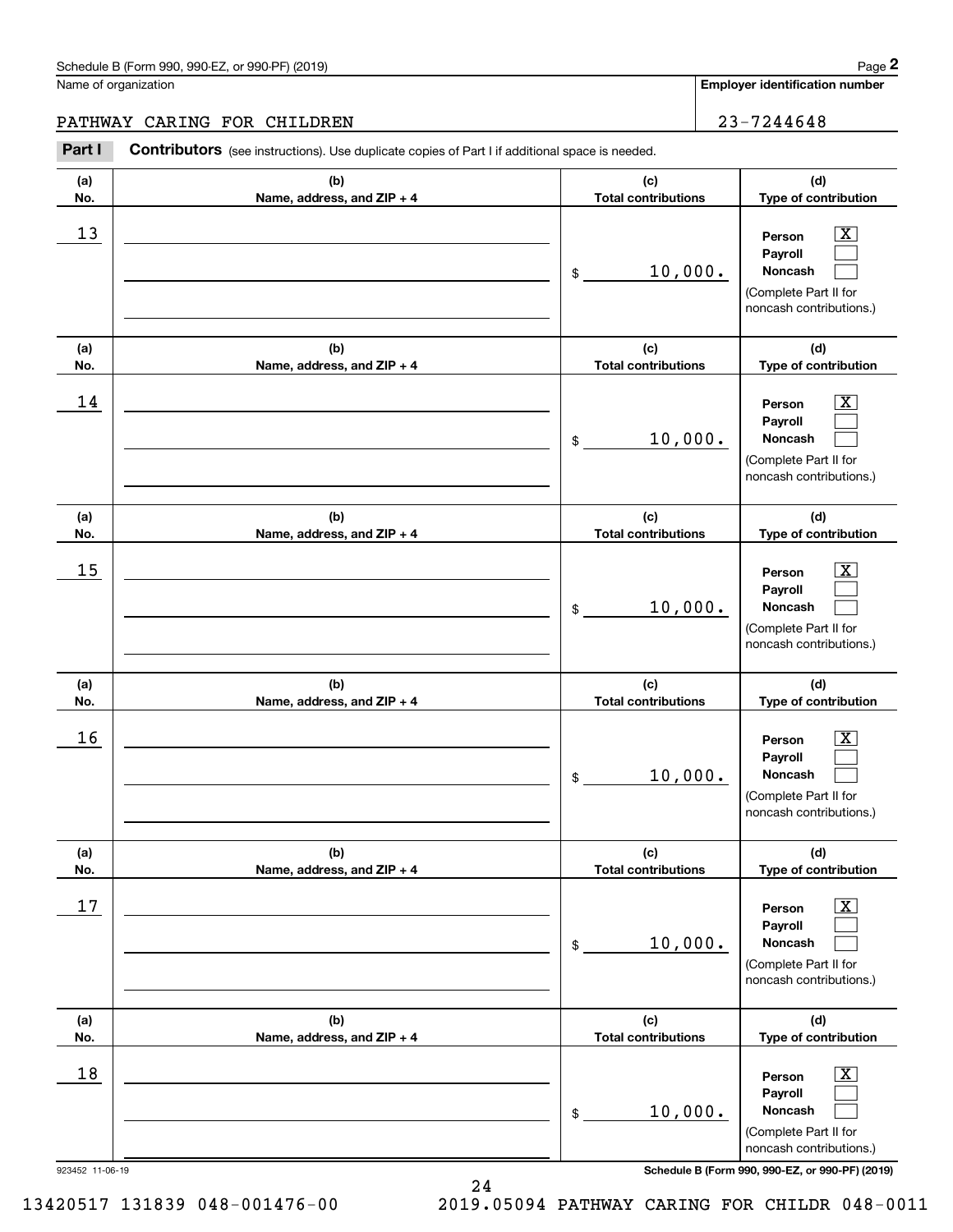# PATHWAY CARING FOR CHILDREN 23-7244648

|                 | Schedule B (Form 990, 990-EZ, or 990-PF) (2019)                                                       |                                   | Page 2                                                                                                             |
|-----------------|-------------------------------------------------------------------------------------------------------|-----------------------------------|--------------------------------------------------------------------------------------------------------------------|
|                 | Name of organization                                                                                  |                                   | Employer identification number                                                                                     |
|                 | PATHWAY CARING FOR CHILDREN                                                                           |                                   | 23-7244648                                                                                                         |
| Part I          | <b>Contributors</b> (see instructions). Use duplicate copies of Part I if additional space is needed. |                                   |                                                                                                                    |
| (a)<br>No.      | (b)<br>Name, address, and ZIP + 4                                                                     | (c)<br><b>Total contributions</b> | (d)<br>Type of contribution                                                                                        |
| 19              |                                                                                                       | 10,000.<br>\$                     | $\overline{\mathbf{X}}$<br>Person<br>Payroll<br><b>Noncash</b><br>(Complete Part II for<br>noncash contributions.) |
| (a)<br>No.      | (b)<br>Name, address, and ZIP + 4                                                                     | (c)<br><b>Total contributions</b> | (d)<br>Type of contribution                                                                                        |
| 20              |                                                                                                       | 10,000.<br>\$                     | $\overline{\mathbf{X}}$<br>Person<br>Payroll<br><b>Noncash</b><br>(Complete Part II for<br>noncash contributions.) |
| (a)<br>No.      | (b)<br>Name, address, and ZIP + 4                                                                     | (c)<br><b>Total contributions</b> | (d)<br>Type of contribution                                                                                        |
| 21              |                                                                                                       | 10,000.<br>\$                     | $\overline{\mathbf{X}}$<br>Person<br>Payroll<br>Noncash<br>(Complete Part II for<br>noncash contributions.)        |
| (a)<br>No.      | (b)<br>Name, address, and ZIP + 4                                                                     | (c)<br><b>Total contributions</b> | (d)<br>Type of contribution                                                                                        |
| 22              |                                                                                                       | 10,000.<br>\$                     | $\mathbf{X}$<br>Person<br>Payroll<br>Noncash<br>(Complete Part II for<br>noncash contributions.)                   |
| (a)<br>No.      | (b)<br>Name, address, and ZIP + 4                                                                     | (c)<br><b>Total contributions</b> | (d)<br>Type of contribution                                                                                        |
| 23              |                                                                                                       | 10,000.<br>\$                     | $\overline{\mathbf{X}}$<br>Person<br>Payroll<br>Noncash<br>(Complete Part II for<br>noncash contributions.)        |
| (a)<br>No.      | (b)<br>Name, address, and ZIP + 4                                                                     | (c)<br><b>Total contributions</b> | (d)<br>Type of contribution                                                                                        |
| 24              |                                                                                                       | 10,000.<br>\$                     | $\overline{\mathbf{X}}$<br>Person<br>Payroll<br>Noncash<br>(Complete Part II for<br>noncash contributions.)        |
| 923452 11-06-19 |                                                                                                       |                                   | Schedule B (Form 990, 990-EZ, or 990-PF) (2019)                                                                    |

```
 13420517 131839 048-001476-00 2019.05094 PATHWAY CARING FOR CHILDR 048-0011
```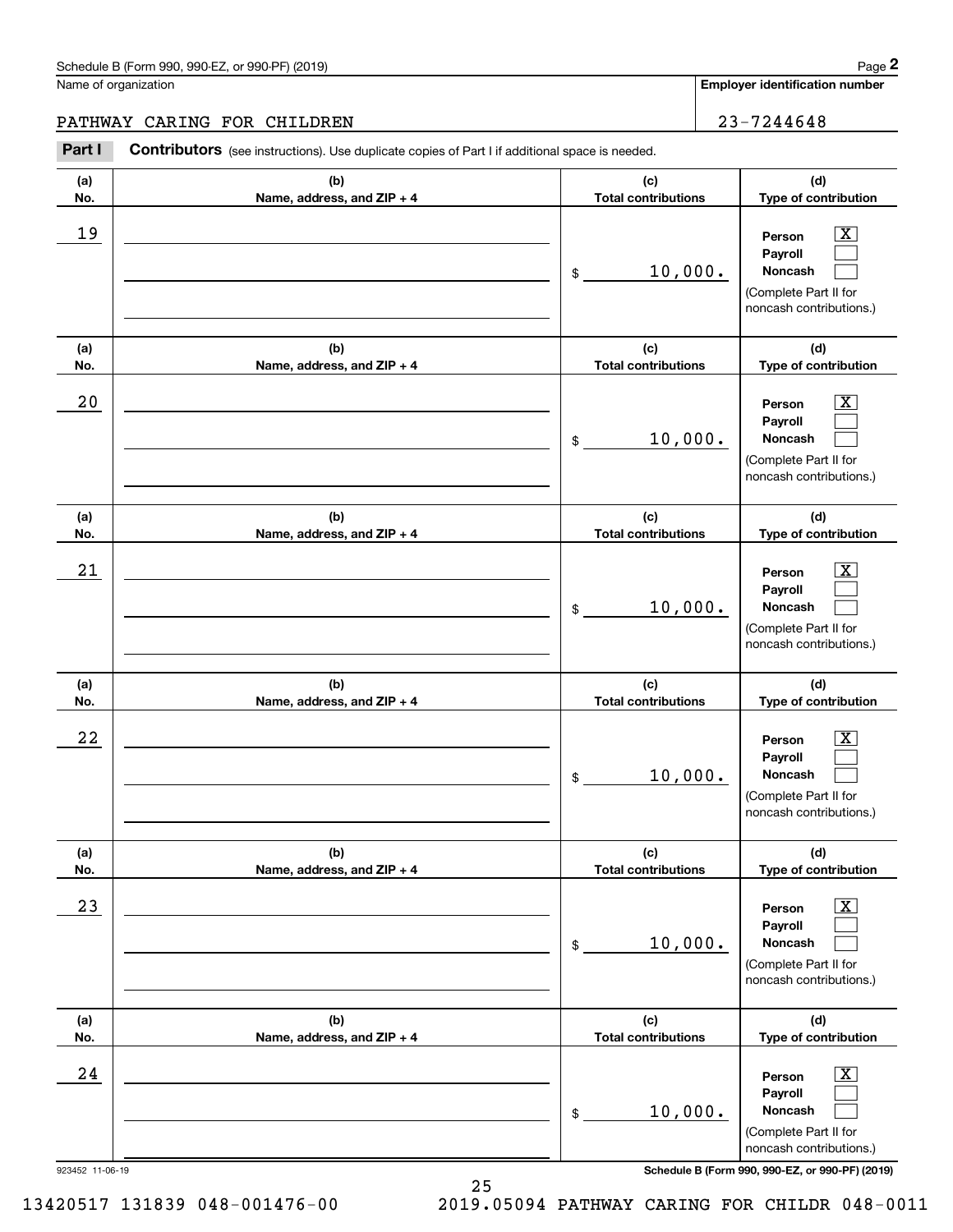# PATHWAY CARING FOR CHILDREN 23-7244648

| Name of organization<br>PATHWAY CARING FOR CHILDREN<br>Part I<br><b>Contributors</b> (see instructions). Use duplicate copies of Part I if additional space is needed.<br>(a)<br>(b)<br>No.<br>Name, address, and ZIP + 4<br>25<br>(a)<br>(b)<br>No.<br>Name, address, and ZIP + 4<br>26 | (c)<br><b>Total contributions</b><br>10,000.<br>\$<br>(c)<br><b>Total contributions</b><br>10,000.<br>\$ | Employer identification number<br>23-7244648<br>(d)<br>Type of contribution<br>$\overline{\mathbf{X}}$<br>Person<br>Payroll<br><b>Noncash</b><br>(Complete Part II for<br>noncash contributions.)<br>(d)<br>Type of contribution |
|------------------------------------------------------------------------------------------------------------------------------------------------------------------------------------------------------------------------------------------------------------------------------------------|----------------------------------------------------------------------------------------------------------|----------------------------------------------------------------------------------------------------------------------------------------------------------------------------------------------------------------------------------|
|                                                                                                                                                                                                                                                                                          |                                                                                                          |                                                                                                                                                                                                                                  |
|                                                                                                                                                                                                                                                                                          |                                                                                                          |                                                                                                                                                                                                                                  |
|                                                                                                                                                                                                                                                                                          |                                                                                                          |                                                                                                                                                                                                                                  |
|                                                                                                                                                                                                                                                                                          |                                                                                                          |                                                                                                                                                                                                                                  |
|                                                                                                                                                                                                                                                                                          |                                                                                                          |                                                                                                                                                                                                                                  |
|                                                                                                                                                                                                                                                                                          |                                                                                                          |                                                                                                                                                                                                                                  |
|                                                                                                                                                                                                                                                                                          |                                                                                                          | $\overline{\mathbf{X}}$<br>Person<br>Payroll<br><b>Noncash</b><br>(Complete Part II for<br>noncash contributions.)                                                                                                               |
| (a)<br>(b)<br>No.<br>Name, address, and ZIP + 4                                                                                                                                                                                                                                          | (c)<br><b>Total contributions</b>                                                                        | (d)<br>Type of contribution                                                                                                                                                                                                      |
| 27                                                                                                                                                                                                                                                                                       | 10,000.<br>\$                                                                                            | $\overline{\mathbf{X}}$<br>Person<br>Payroll<br>Noncash<br>(Complete Part II for<br>noncash contributions.)                                                                                                                      |
| (a)<br>(b)<br>No.<br>Name, address, and ZIP + 4                                                                                                                                                                                                                                          | (c)<br><b>Total contributions</b>                                                                        | (d)<br>Type of contribution                                                                                                                                                                                                      |
| 28                                                                                                                                                                                                                                                                                       | 10,000.<br>\$                                                                                            | $\mathbf{X}$<br>Person<br>Payroll<br>Noncash<br>(Complete Part II for<br>noncash contributions.)                                                                                                                                 |
| (b)<br>(a)<br>No.<br>Name, address, and ZIP + 4                                                                                                                                                                                                                                          | (c)<br><b>Total contributions</b>                                                                        | (d)<br>Type of contribution                                                                                                                                                                                                      |
| 29                                                                                                                                                                                                                                                                                       | 10,000.<br>\$                                                                                            | $\overline{\mathbf{X}}$<br>Person<br>Payroll<br>Noncash<br>(Complete Part II for<br>noncash contributions.)                                                                                                                      |
| (a)<br>(b)<br>No.<br>Name, address, and ZIP + 4                                                                                                                                                                                                                                          | (c)<br><b>Total contributions</b>                                                                        | (d)<br>Type of contribution                                                                                                                                                                                                      |
| 30                                                                                                                                                                                                                                                                                       | 10,000.<br>\$                                                                                            | $\overline{\mathbf{X}}$<br>Person<br>Payroll<br>Noncash<br>(Complete Part II for<br>noncash contributions.)                                                                                                                      |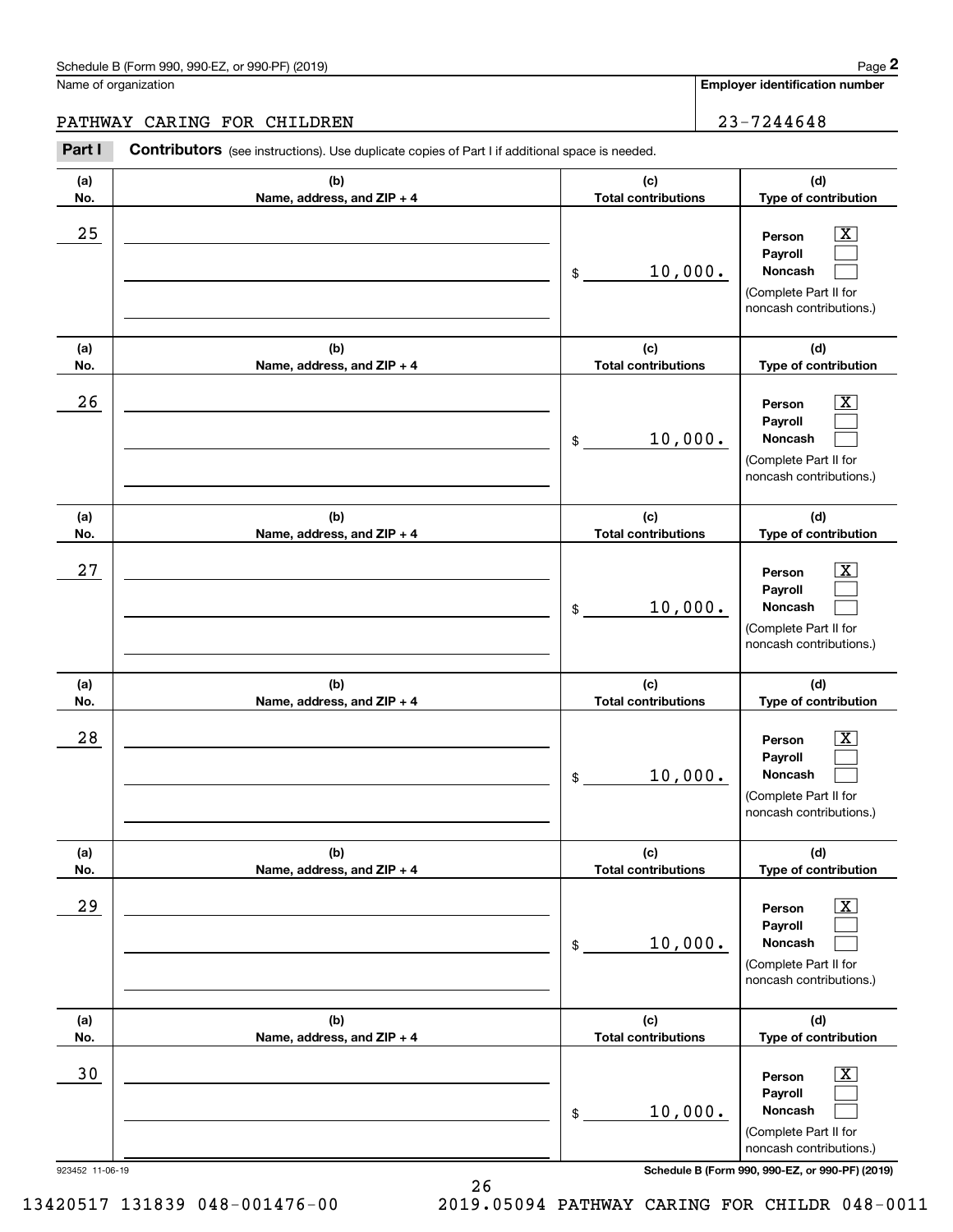#### Schedule B (Form 990, 990-EZ, or 990-PF) (2019) **Page 2** Page 1 and 2011 **Page 2** Page 2 **Page 2** Page 1 and 2011 **Page 2**

Name of organization

**(a)No.(b)Name, address, and ZIP + 4 (c)Total contributions (d)Type of contribution PersonPayrollNoncash (a)No.(b)Name, address, and ZIP + 4 (c)Total contributions (d)Type of contribution PersonPayrollNoncash (a)No.(b)Name, address, and ZIP + 4 (c)Total contributions (d)Type of contribution PersonPayrollNoncash (a) No.(b)Name, address, and ZIP + 4 (c) Total contributions (d) Type of contribution PersonPayrollNoncash(a) No.(b)Name, address, and ZIP + 4 (c) Total contributions (d) Type of contribution PersonPayrollNoncash (a) No.(b)Name, address, and ZIP + 4 (c) Total contributions (d)Type of contribution PersonPayrollNoncash Contributors** (see instructions). Use duplicate copies of Part I if additional space is needed. \$(Complete Part II for noncash contributions.) \$(Complete Part II for noncash contributions.) \$(Complete Part II for noncash contributions.) \$(Complete Part II for noncash contributions.) \$(Complete Part II for noncash contributions.) \$(Complete Part II for Chedule B (Form 990, 990-EZ, or 990-PF) (2019)<br> **2Part I 2Part I CONTIBUTOR CONTIVERY**<br> **2Part I Contributors** (see instructions). Use duplicate copies of Part I if additional space is needed.  $|X|$  $\mathcal{L}^{\text{max}}$  $\mathcal{L}^{\text{max}}$  $\boxed{\text{X}}$  $\mathcal{L}^{\text{max}}$  $\mathcal{L}^{\text{max}}$  $|X|$  $\mathcal{L}^{\text{max}}$  $\mathcal{L}^{\text{max}}$  $\boxed{\text{X}}$  $\mathcal{L}^{\text{max}}$  $\mathcal{L}^{\text{max}}$  $\boxed{\text{X}}$  $\mathcal{L}^{\text{max}}$  $\mathcal{L}^{\text{max}}$  $\boxed{\text{X}}$  $\mathcal{L}^{\text{max}}$  $\mathcal{L}^{\text{max}}$ 31 Person X 9,290.  $32$  | Person  $\overline{\text{X}}$ 8,015. 33 Person X 7,850.  $34$  | Person  $\overline{\text{X}}$ 7,500.  $35$  | Person  $\overline{\text{X}}$ 6,000.  $36$  Person X 5,500. PATHWAY CARING FOR CHILDREN 23-7244648

923452 11-06-19 **Schedule B (Form 990, 990-EZ, or 990-PF) (2019)**

noncash contributions.)

13420517 131839 048-001476-00 2019.05094 PATHWAY CARING FOR CHILDR 048-0011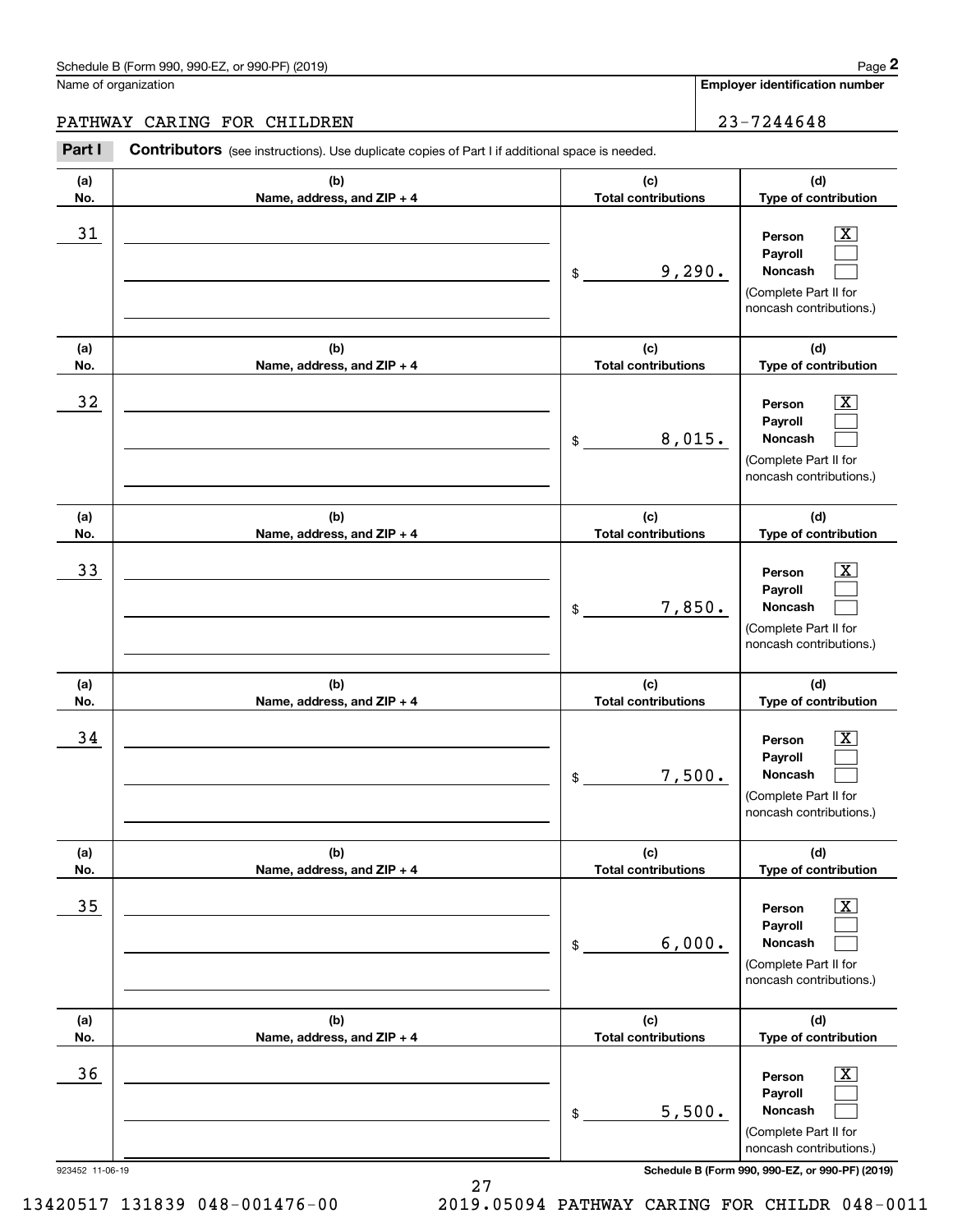#### PATHWAY CARING FOR CHILDREN 23-7244648

923452 11-06-19 **Schedule B (Form 990, 990-EZ, or 990-PF) (2019) (a)No.(b)Name, address, and ZIP + 4 (c)Total contributions (d)Type of contribution PersonPayrollNoncash (a)No.(b)Name, address, and ZIP + 4 (c)Total contributions (d)Type of contribution PersonPayrollNoncash (a)No.(b)Name, address, and ZIP + 4 (c)Total contributions (d)Type of contribution PersonPayrollNoncash (a) No.(b)Name, address, and ZIP + 4 (c) Total contributions (d) Type of contribution PersonPayrollNoncash(a) No.(b)Name, address, and ZIP + 4 (c) Total contributions (d) Type of contribution PersonPayrollNoncash (a) No.(b)Name, address, and ZIP + 4 (c) Total contributions (d)Type of contribution PersonPayrollNoncash Contributors** (see instructions). Use duplicate copies of Part I if additional space is needed. \$(Complete Part II for noncash contributions.) \$(Complete Part II for noncash contributions.) \$(Complete Part II for noncash contributions.) \$(Complete Part II for noncash contributions.) \$(Complete Part II for noncash contributions.) \$(Complete Part II for noncash contributions.) Chedule B (Form 990, 990-EZ, or 990-PF) (2019)<br> **2Part I 2Part I CONTIBUTOR CONTIVERY**<br> **2Part I Contributors** (see instructions). Use duplicate copies of Part I if additional space is needed.  $|X|$  $\mathcal{L}^{\text{max}}$  $\mathcal{L}^{\text{max}}$  $\boxed{\text{X}}$  $\mathcal{L}^{\text{max}}$  $\mathcal{L}^{\text{max}}$  $|X|$  $\mathcal{L}^{\text{max}}$  $\mathcal{L}^{\text{max}}$  $\boxed{\text{X}}$  $\mathcal{L}^{\text{max}}$  $\mathcal{L}^{\text{max}}$  $\boxed{\text{X}}$  $\mathcal{L}^{\text{max}}$  $\mathcal{L}^{\text{max}}$  $\boxed{\text{X}}$  $\mathcal{L}^{\text{max}}$  $\mathcal{L}^{\text{max}}$ 37 X 5,214. 38 X 5,000. 39 X 5,000. 40 Person X 5,000. 41 | Person X 5,000. 42 Person X 5,000.

28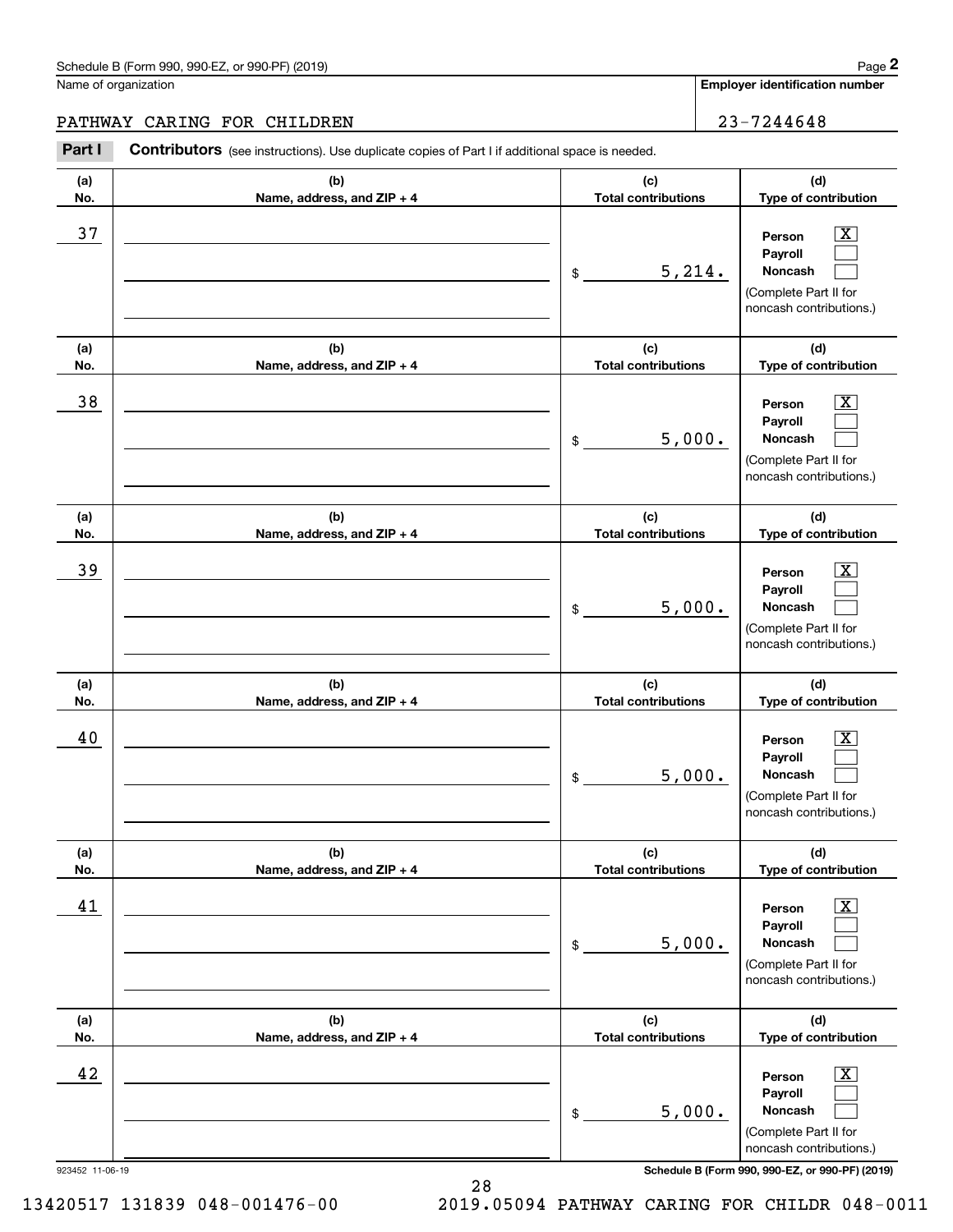#### Schedule B (Form 990, 990-EZ, or 990-PF) (2019) **Page 2** and the state of the state of the state of the state of the state of the state of the state of the state of the state of the state of the state of the state of the s

Name of organization

**Employer identification number**

#### PATHWAY CARING FOR CHILDREN 23-7244648

923452 11-06-19 **Schedule B (Form 990, 990-EZ, or 990-PF) (2019) (a)No.(b)Name, address, and ZIP + 4 (c)Total contributions (d)Type of contribution PersonPayrollNoncash (a)No.(b)Name, address, and ZIP + 4 (c)Total contributions (d)Type of contribution PersonPayrollNoncash (a)No.(b)Name, address, and ZIP + 4 (c)Total contributions (d)Type of contribution PersonPayrollNoncash (a) No.(b) Name, address, and ZIP + 4 (c) Total contributions (d) Type of contribution PersonPayrollNoncash (a) No.(b) Name, address, and ZIP + 4 (c) Total contributions (d) Type of contribution PersonPayrollNoncash(a) No.(b)Name, address, and ZIP + 4 (c) Total contributions (d)Type of contribution PersonPayrollNoncash Contributors** (see instructions). Use duplicate copies of Part I if additional space is needed. \$(Complete Part II for noncash contributions.) \$(Complete Part II for noncash contributions.) \$(Complete Part II for noncash contributions.) \$(Complete Part II for noncash contributions.) \$(Complete Part II for noncash contributions.) \$(Complete Part II for noncash contributions.) Chedule B (Form 990, 990-EZ, or 990-PF) (2019)<br> **2Part I 2Part I CONTIBUTOR CONTIVERY**<br> **2Part I Contributors** (see instructions). Use duplicate copies of Part I if additional space is needed.  $|X|$  $\mathcal{L}^{\text{max}}$  $\mathcal{L}^{\text{max}}$  $\boxed{\text{X}}$  $\mathcal{L}^{\text{max}}$  $\mathcal{L}^{\text{max}}$  $|X|$  $\mathcal{L}^{\text{max}}$  $\mathcal{L}^{\text{max}}$  $\boxed{\text{X}}$  $\mathcal{L}^{\text{max}}$  $\mathcal{L}^{\text{max}}$  $\boxed{\text{X}}$  $\mathcal{L}^{\text{max}}$  $\mathcal{L}^{\text{max}}$  $\boxed{\text{X}}$  $\mathcal{L}^{\text{max}}$  $\mathcal{L}^{\text{max}}$ 43 Person X 5,000. 44 X 5,000. 45 X 5,000. 46 X 5,000. 47 X 5,000. 48 X 5,000.

13420517 131839 048-001476-00 2019.05094 PATHWAY CARING FOR CHILDR 048-0011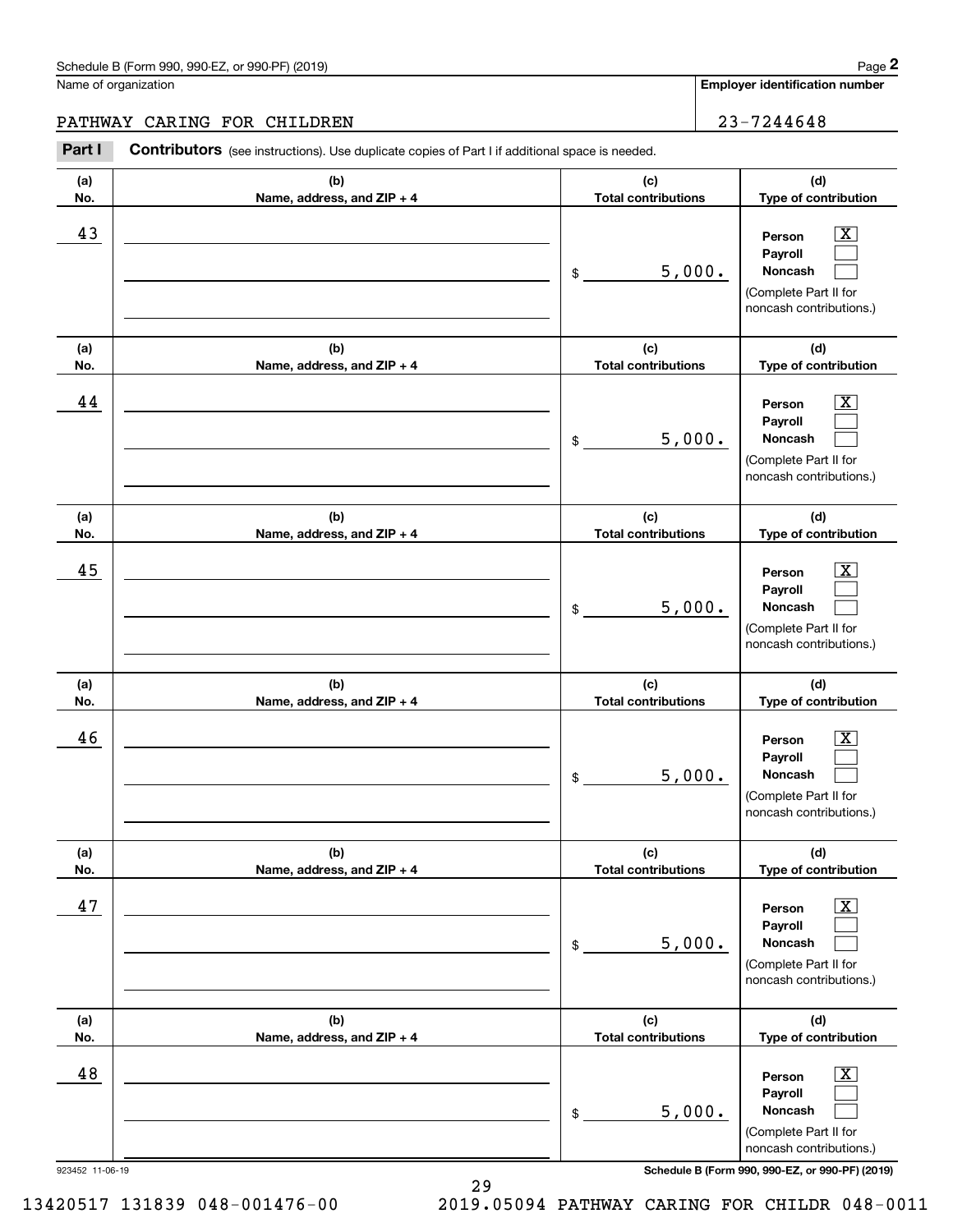#### Schedule B (Form 990, 990-EZ, or 990-PF) (2019) **Page 2** Page 1 and 2011 **Page 2** Page 2 **Page 2** Page 1 and 2011 **Page 2**

Name of organization

**(a)No.(b)Name, address, and ZIP + 4 (c)Total contributions (d)Type of contribution PersonPayrollNoncash (a)No.(b)Name, address, and ZIP + 4 (c)Total contributions (d)Type of contribution PersonPayrollNoncash (a)No.(b)Name, address, and ZIP + 4 (c)Total contributions (d)Type of contribution PersonPayrollNoncash (a) No.(b) Name, address, and ZIP + 4 (c) Total contributions (d) Type of contribution PersonPayrollNoncash (a) No.(b) Name, address, and ZIP + 4 (c) Total contributions (d) Type of contribution PersonPayrollNoncash (a) No.(b)Name, address, and ZIP + 4 (c) Total contributions (d)Type of contribution PersonPayrollNoncash Contributors** (see instructions). Use duplicate copies of Part I if additional space is needed. \$(Complete Part II for noncash contributions.) \$(Complete Part II for noncash contributions.) \$(Complete Part II for noncash contributions.) \$(Complete Part II for noncash contributions.) \$(Complete Part II for noncash contributions.) \$(Complete Part II for Chedule B (Form 990, 990-EZ, or 990-PF) (2019)<br> **2Part I 2Part I CONTIBUTOR CONTIVERY**<br> **2Part I Contributors** (see instructions). Use duplicate copies of Part I if additional space is needed.  $|X|$  $\mathcal{L}^{\text{max}}$  $\mathcal{L}^{\text{max}}$  $\boxed{\text{X}}$  $\mathcal{L}^{\text{max}}$  $\mathcal{L}^{\text{max}}$  $|X|$  $\mathcal{L}^{\text{max}}$  $\mathcal{L}^{\text{max}}$  $\boxed{\text{X}}$  $\mathcal{L}^{\text{max}}$  $\mathcal{L}^{\text{max}}$  $\boxed{\text{X}}$  $\mathcal{L}^{\text{max}}$  $\mathcal{L}^{\text{max}}$  $\boxed{\text{X}}$  $\mathcal{L}^{\text{max}}$  $\mathcal{L}^{\text{max}}$ 49 X 5,000. 50 Person X 5,000. 51 X 5,000. 52 | Person X 5,000. 53 | Person X 5,000. 54 X 5,000. PATHWAY CARING FOR CHILDREN 23-7244648

923452 11-06-19 **Schedule B (Form 990, 990-EZ, or 990-PF) (2019)**

noncash contributions.)

13420517 131839 048-001476-00 2019.05094 PATHWAY CARING FOR CHILDR 048-0011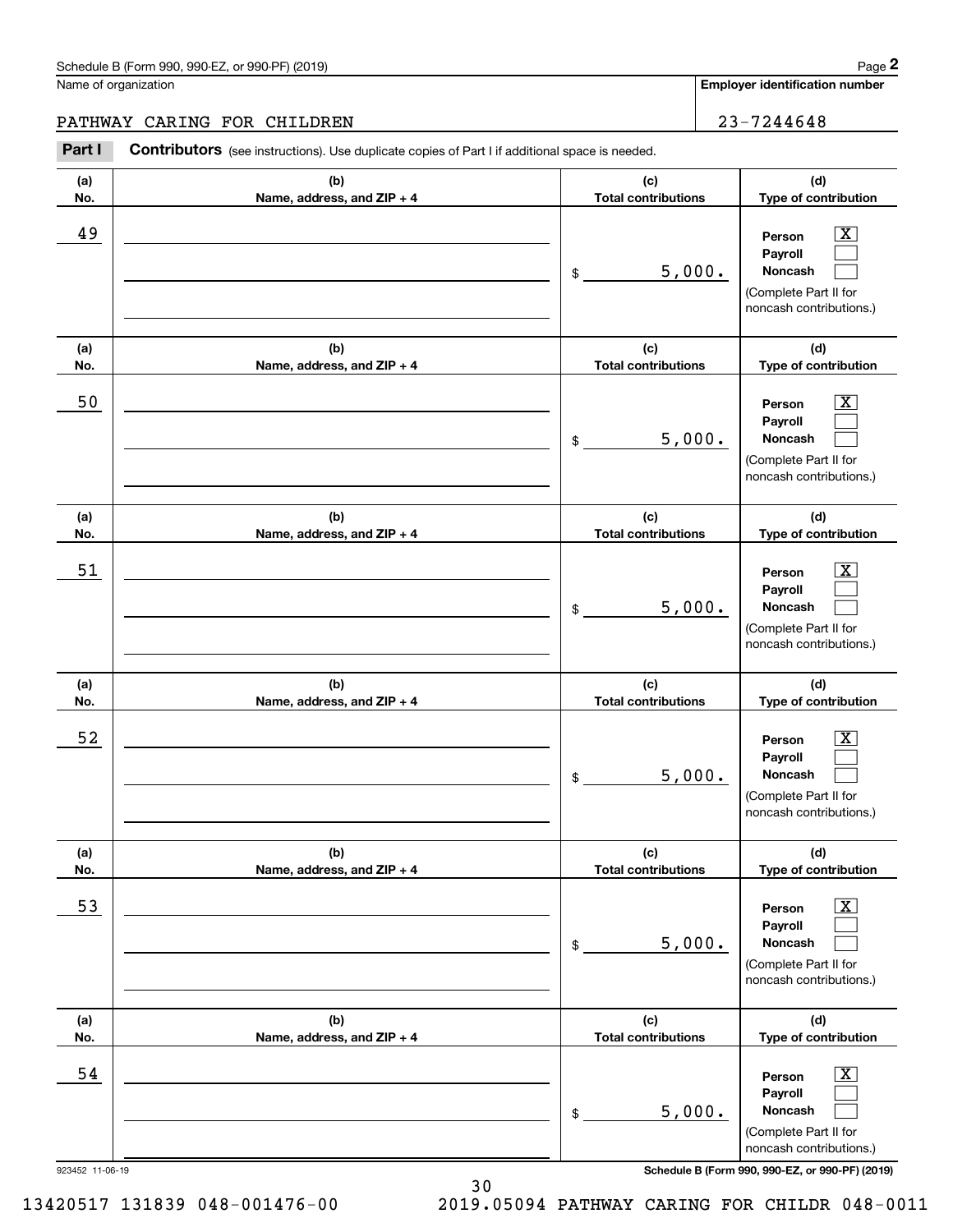# PATHWAY CARING FOR CHILDREN 23-7244648

|                 | Schedule B (Form 990, 990-EZ, or 990-PF) (2019)                                                       |                                   |        | Page 2                                                                                                      |
|-----------------|-------------------------------------------------------------------------------------------------------|-----------------------------------|--------|-------------------------------------------------------------------------------------------------------------|
|                 | Name of organization                                                                                  |                                   |        | Employer identification number                                                                              |
|                 | PATHWAY CARING FOR CHILDREN                                                                           |                                   |        | 23-7244648                                                                                                  |
| Part I          | <b>Contributors</b> (see instructions). Use duplicate copies of Part I if additional space is needed. |                                   |        |                                                                                                             |
| (a)<br>No.      | (b)<br>Name, address, and ZIP + 4                                                                     | (c)<br><b>Total contributions</b> |        | (d)<br>Type of contribution                                                                                 |
| 55              |                                                                                                       | \$                                | 5,000. | $\overline{\mathbf{X}}$<br>Person<br>Payroll<br>Noncash<br>(Complete Part II for<br>noncash contributions.) |
| (a)<br>No.      | (b)<br>Name, address, and ZIP + 4                                                                     | (c)<br><b>Total contributions</b> |        | (d)<br>Type of contribution                                                                                 |
| 56              |                                                                                                       | \$                                | 5,000. | $\overline{\mathbf{X}}$<br>Person<br>Payroll<br>Noncash<br>(Complete Part II for<br>noncash contributions.) |
| (a)<br>No.      | (b)<br>Name, address, and ZIP + 4                                                                     | (c)<br><b>Total contributions</b> |        | (d)<br>Type of contribution                                                                                 |
| 57              |                                                                                                       | \$                                | 5,000. | $\overline{\text{X}}$<br>Person<br>Payroll<br>Noncash<br>(Complete Part II for<br>noncash contributions.)   |
| (a)<br>No.      | (b)<br>Name, address, and ZIP + 4                                                                     | (c)<br><b>Total contributions</b> |        | (d)<br>Type of contribution                                                                                 |
| 58              |                                                                                                       | \$                                | 5,000. | $\mathbf{X}$<br>Person<br>Payroll<br>Noncash<br>(Complete Part II for<br>noncash contributions.)            |
| (a)<br>No.      | (b)<br>Name, address, and ZIP + 4                                                                     | (c)<br><b>Total contributions</b> |        | (d)<br>Type of contribution                                                                                 |
| 59              |                                                                                                       | \$                                | 5,000. | $\overline{\mathbf{X}}$<br>Person<br>Payroll<br>Noncash<br>(Complete Part II for<br>noncash contributions.) |
| (a)<br>No.      | (b)<br>Name, address, and ZIP + 4                                                                     | (c)<br><b>Total contributions</b> |        | (d)<br>Type of contribution                                                                                 |
| 60              |                                                                                                       | \$                                | 5,000. | $\overline{\mathbf{X}}$<br>Person<br>Payroll<br>Noncash<br>(Complete Part II for<br>noncash contributions.) |
| 923452 11-06-19 |                                                                                                       |                                   |        | Schedule B (Form 990, 990-EZ, or 990-PF) (2019)                                                             |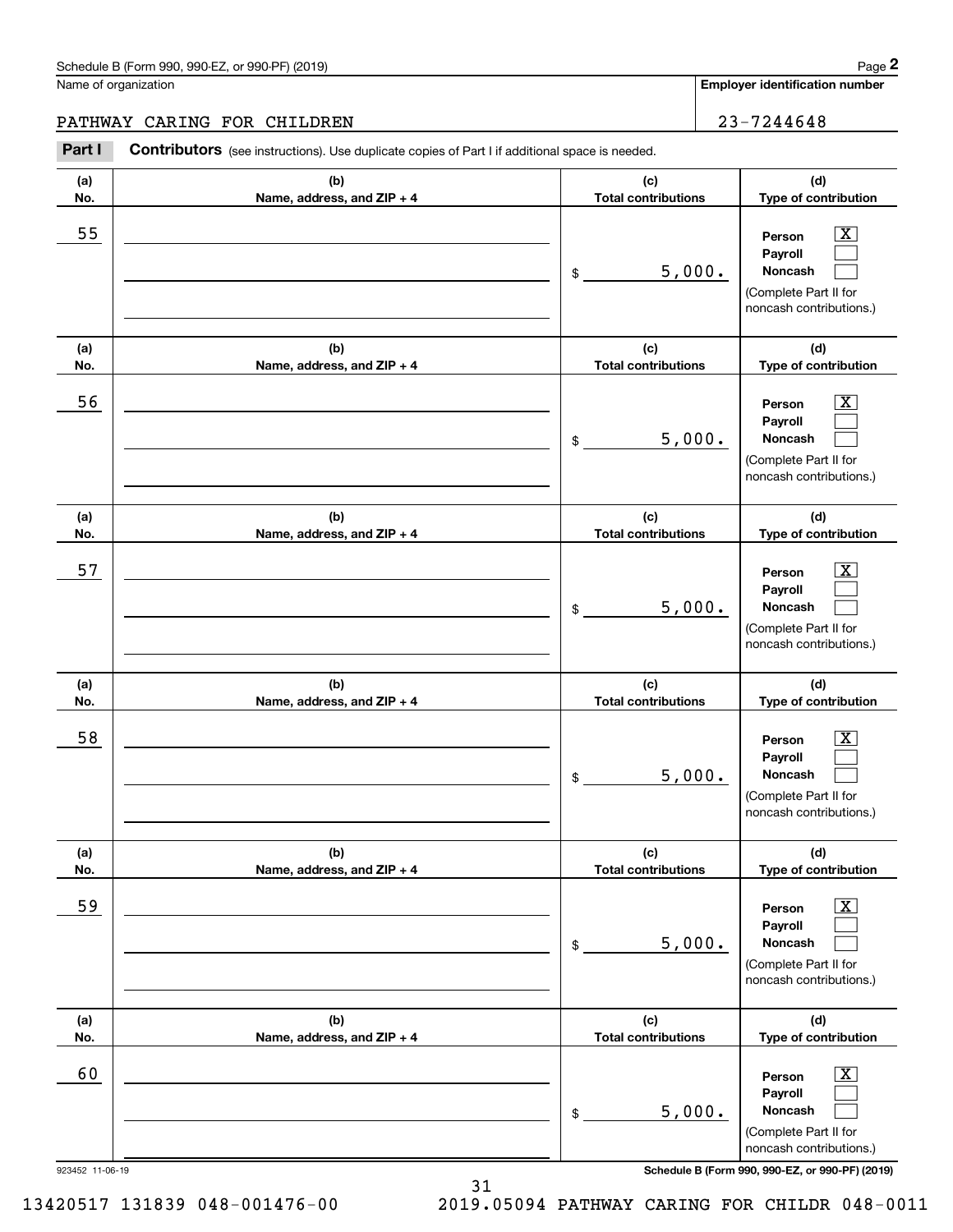# PATHWAY CARING FOR CHILDREN 23-7244648

|            | Schedule B (Form 990, 990-EZ, or 990-PF) (2019)                                                |                                   |        | Page 2                                                                                                      |
|------------|------------------------------------------------------------------------------------------------|-----------------------------------|--------|-------------------------------------------------------------------------------------------------------------|
|            | Name of organization                                                                           |                                   |        | <b>Employer identification number</b>                                                                       |
|            | PATHWAY CARING FOR CHILDREN                                                                    |                                   |        | 23-7244648                                                                                                  |
| Part I     | Contributors (see instructions). Use duplicate copies of Part I if additional space is needed. |                                   |        |                                                                                                             |
| (a)<br>No. | (b)<br>Name, address, and ZIP + 4                                                              | (c)<br><b>Total contributions</b> |        | (d)<br>Type of contribution                                                                                 |
| 61         |                                                                                                | \$                                | 5,000. | $\overline{\mathbf{X}}$<br>Person<br>Payroll<br>Noncash<br>(Complete Part II for<br>noncash contributions.) |
| (a)<br>No. | (b)<br>Name, address, and ZIP + 4                                                              | (c)<br><b>Total contributions</b> |        | (d)<br>Type of contribution                                                                                 |
|            |                                                                                                | \$                                |        | Person<br>Payroll<br>Noncash<br>(Complete Part II for<br>noncash contributions.)                            |
| (a)<br>No. | (b)<br>Name, address, and ZIP + 4                                                              | (c)<br><b>Total contributions</b> |        | (d)<br>Type of contribution                                                                                 |
|            |                                                                                                | \$                                |        | Person<br>Payroll<br>Noncash<br>(Complete Part II for<br>noncash contributions.)                            |
| (a)<br>No. | (b)<br>Name, address, and ZIP + 4                                                              | (c)<br><b>Total contributions</b> |        | (d)<br>Type of contribution                                                                                 |
|            |                                                                                                | \$                                |        | Person<br>Payroll<br>Noncash<br>(Complete Part II for<br>noncash contributions.)                            |
| (a)<br>No. | (b)<br>Name, address, and ZIP + 4                                                              | (c)<br><b>Total contributions</b> |        | (d)<br>Type of contribution                                                                                 |
|            |                                                                                                | \$                                |        | Person<br>Payroll<br>Noncash<br>(Complete Part II for<br>noncash contributions.)                            |
| (a)<br>No. | (b)<br>Name, address, and ZIP + 4                                                              | (c)<br><b>Total contributions</b> |        | (d)<br>Type of contribution                                                                                 |
|            |                                                                                                | \$                                |        | Person<br>Payroll<br>Noncash<br>(Complete Part II for<br>noncash contributions.)                            |

923452 11-06-19 **Schedule B (Form 990, 990-EZ, or 990-PF) (2019)**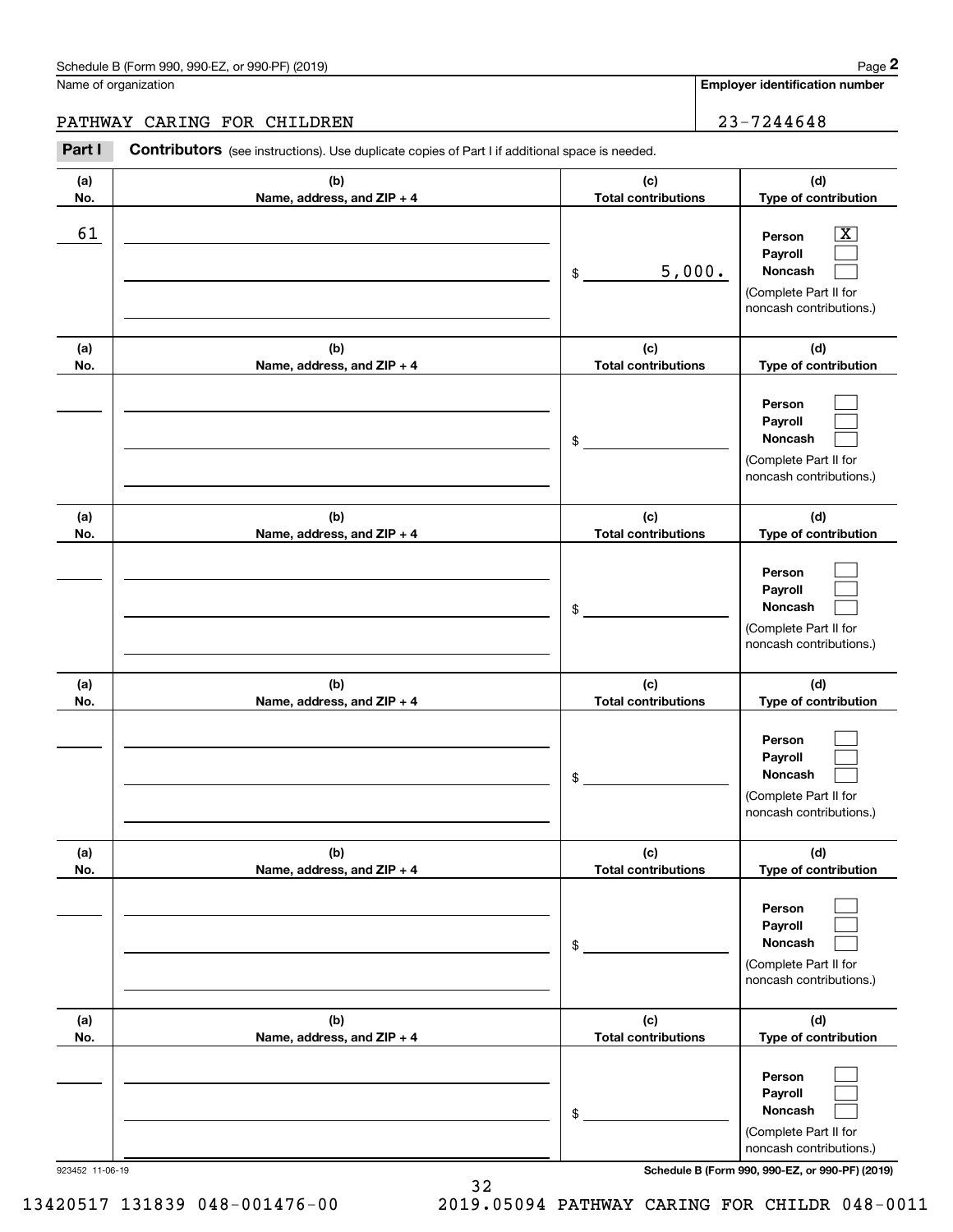PATHWAY CARING FOR CHILDREN 23-7244648

Chedule B (Form 990, 990-EZ, or 990-PF) (2019)<br> **23-7244648**<br> **23-7244648**<br> **23-7244648**<br> **123-7244648**<br>
Part II **Noncash Property** (see instructions). Use duplicate copies of Part II if additional space is needed.

| (a)<br>No.<br>from<br>Part I | (b)<br>Description of noncash property given | (c)<br>FMV (or estimate)<br>(See instructions.) | (d)<br>Date received |
|------------------------------|----------------------------------------------|-------------------------------------------------|----------------------|
|                              |                                              | $\frac{1}{2}$                                   |                      |
| (a)<br>No.<br>from<br>Part I | (b)<br>Description of noncash property given | (c)<br>FMV (or estimate)<br>(See instructions.) | (d)<br>Date received |
|                              |                                              | $\frac{1}{2}$                                   |                      |
| (a)<br>No.<br>from<br>Part I | (b)<br>Description of noncash property given | (c)<br>FMV (or estimate)<br>(See instructions.) | (d)<br>Date received |
|                              |                                              | $\frac{1}{2}$                                   |                      |
| (a)<br>No.<br>from<br>Part I | (b)<br>Description of noncash property given | (c)<br>FMV (or estimate)<br>(See instructions.) | (d)<br>Date received |
|                              |                                              | $\frac{1}{2}$                                   |                      |
| (a)<br>No.<br>from<br>Part I | (b)<br>Description of noncash property given | (c)<br>FMV (or estimate)<br>(See instructions.) | (d)<br>Date received |
|                              |                                              | \$                                              |                      |
| (a)<br>No.<br>from<br>Part I | (b)<br>Description of noncash property given | (c)<br>FMV (or estimate)<br>(See instructions.) | (d)<br>Date received |
|                              |                                              | \$                                              |                      |

33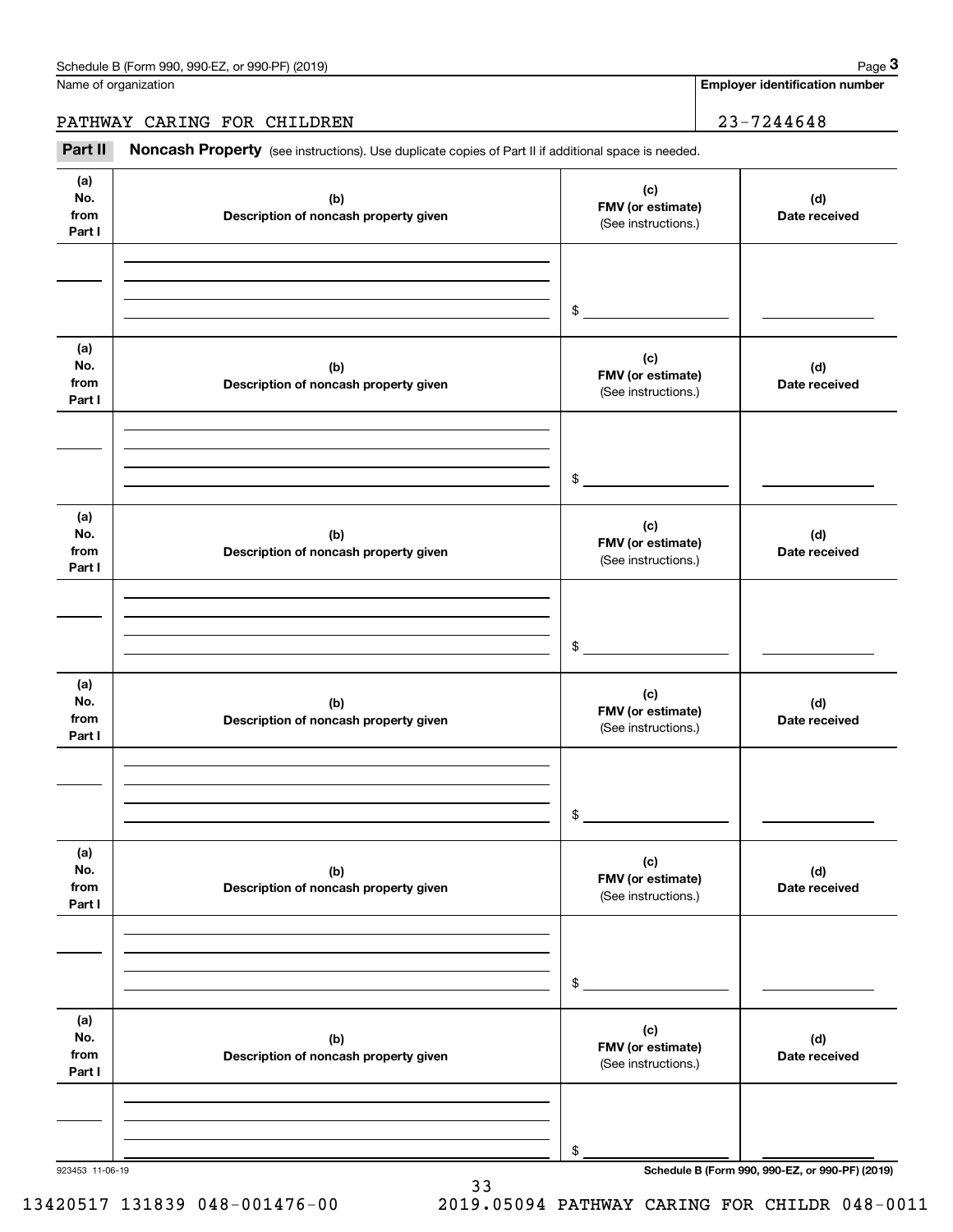|                           | Schedule B (Form 990, 990-EZ, or 990-PF) (2019)                                                                                                                                                                                                                                                                                                                                                                                                                   |                      |  | Page 4                                   |  |  |  |  |  |  |
|---------------------------|-------------------------------------------------------------------------------------------------------------------------------------------------------------------------------------------------------------------------------------------------------------------------------------------------------------------------------------------------------------------------------------------------------------------------------------------------------------------|----------------------|--|------------------------------------------|--|--|--|--|--|--|
|                           | Name of organization                                                                                                                                                                                                                                                                                                                                                                                                                                              |                      |  | <b>Employer identification number</b>    |  |  |  |  |  |  |
|                           | PATHWAY CARING FOR CHILDREN                                                                                                                                                                                                                                                                                                                                                                                                                                       |                      |  | 23-7244648                               |  |  |  |  |  |  |
| Part III                  | Exclusively religious, charitable, etc., contributions to organizations described in section 501(c)(7), (8), or (10) that total more than \$1,000 for the year<br>from any one contributor. Complete columns (a) through (e) and the following line entry. For organizations<br>completing Part III, enter the total of exclusively religious, charitable, etc., contributions of \$1,000 or less for the year. (Enter this info. once.) $\blacktriangleright$ \$ |                      |  |                                          |  |  |  |  |  |  |
|                           | Use duplicate copies of Part III if additional space is needed.                                                                                                                                                                                                                                                                                                                                                                                                   |                      |  |                                          |  |  |  |  |  |  |
| (a) No.<br>from<br>Part I | (b) Purpose of gift                                                                                                                                                                                                                                                                                                                                                                                                                                               | (c) Use of gift      |  | (d) Description of how gift is held      |  |  |  |  |  |  |
|                           |                                                                                                                                                                                                                                                                                                                                                                                                                                                                   |                      |  |                                          |  |  |  |  |  |  |
|                           |                                                                                                                                                                                                                                                                                                                                                                                                                                                                   | (e) Transfer of gift |  |                                          |  |  |  |  |  |  |
|                           | Transferee's name, address, and ZIP + 4                                                                                                                                                                                                                                                                                                                                                                                                                           |                      |  | Relationship of transferor to transferee |  |  |  |  |  |  |
| (a) No.<br>from<br>Part I | (b) Purpose of gift                                                                                                                                                                                                                                                                                                                                                                                                                                               | (c) Use of gift      |  | (d) Description of how gift is held      |  |  |  |  |  |  |
|                           |                                                                                                                                                                                                                                                                                                                                                                                                                                                                   |                      |  |                                          |  |  |  |  |  |  |
|                           |                                                                                                                                                                                                                                                                                                                                                                                                                                                                   | (e) Transfer of gift |  |                                          |  |  |  |  |  |  |
|                           | Transferee's name, address, and ZIP + 4                                                                                                                                                                                                                                                                                                                                                                                                                           |                      |  | Relationship of transferor to transferee |  |  |  |  |  |  |
| (a) No.<br>from           | (b) Purpose of gift                                                                                                                                                                                                                                                                                                                                                                                                                                               | (c) Use of gift      |  | (d) Description of how gift is held      |  |  |  |  |  |  |
| Part I                    |                                                                                                                                                                                                                                                                                                                                                                                                                                                                   |                      |  |                                          |  |  |  |  |  |  |
|                           |                                                                                                                                                                                                                                                                                                                                                                                                                                                                   | (e) Transfer of gift |  |                                          |  |  |  |  |  |  |
|                           | Transferee's name, address, and $ZIP + 4$                                                                                                                                                                                                                                                                                                                                                                                                                         |                      |  | Relationship of transferor to transferee |  |  |  |  |  |  |
|                           |                                                                                                                                                                                                                                                                                                                                                                                                                                                                   |                      |  |                                          |  |  |  |  |  |  |
| (a) No.<br>from<br>Part I | (b) Purpose of gift                                                                                                                                                                                                                                                                                                                                                                                                                                               | (c) Use of gift      |  | (d) Description of how gift is held      |  |  |  |  |  |  |
|                           |                                                                                                                                                                                                                                                                                                                                                                                                                                                                   |                      |  |                                          |  |  |  |  |  |  |
|                           | (e) Transfer of gift                                                                                                                                                                                                                                                                                                                                                                                                                                              |                      |  |                                          |  |  |  |  |  |  |
|                           | Transferee's name, address, and $ZIP + 4$                                                                                                                                                                                                                                                                                                                                                                                                                         |                      |  | Relationship of transferor to transferee |  |  |  |  |  |  |
|                           |                                                                                                                                                                                                                                                                                                                                                                                                                                                                   |                      |  |                                          |  |  |  |  |  |  |

34

923454 11-06-19

**Schedule B (Form 990, 990-EZ, or 990-PF) (2019)**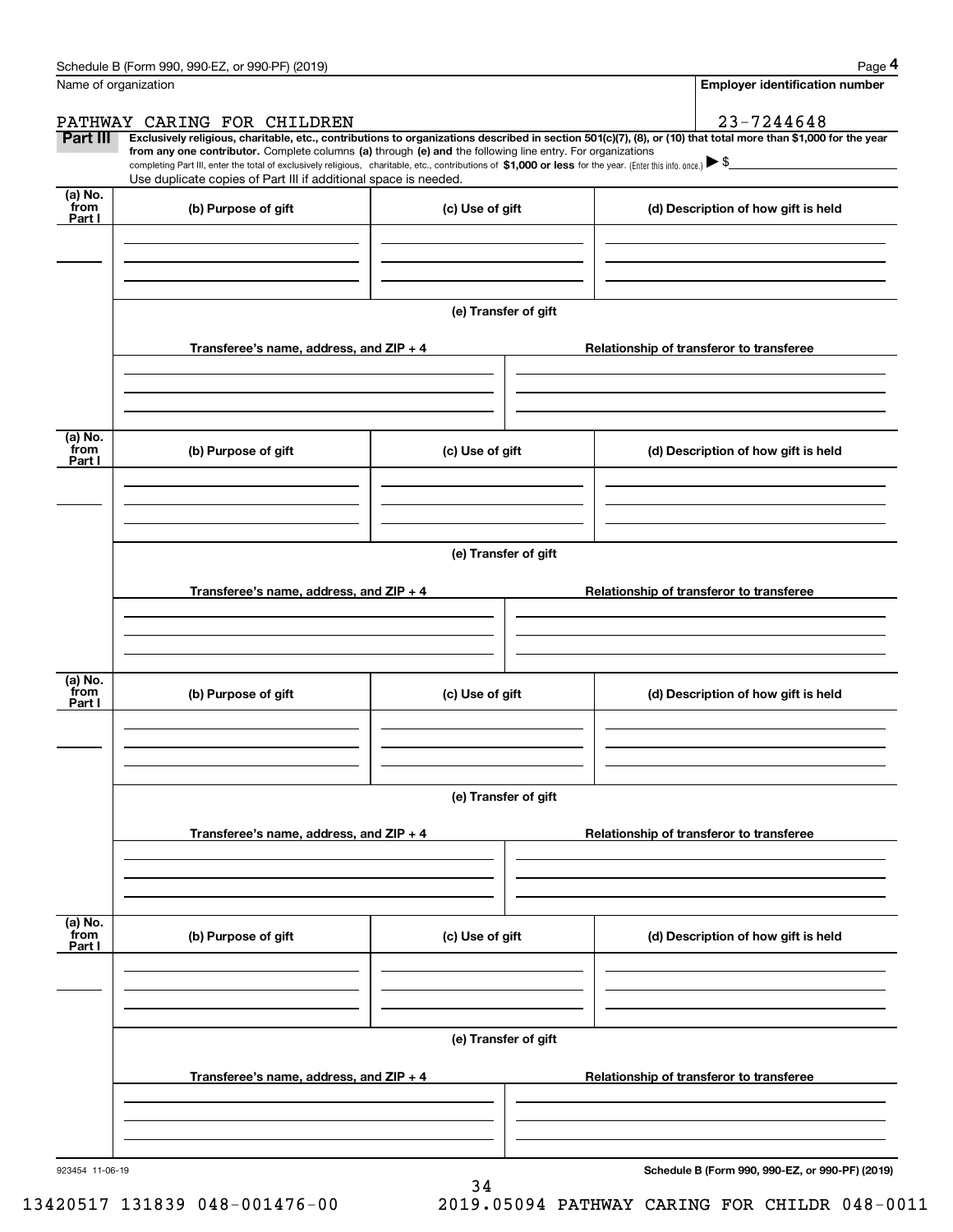| <b>SCHEDULE D</b> |  |
|-------------------|--|
|-------------------|--|

| (Form 990) |  |
|------------|--|
|------------|--|

# **Supplemental Financial Statements**

(Form 990)<br>
Pepartment of the Treasury<br>
Department of the Treasury<br>
Department of the Treasury<br>
Department of the Treasury<br> **Co to www.irs.gov/Form990 for instructions and the latest information.**<br> **Co to www.irs.gov/Form9** 



Department of the Treasury Internal Revenue Service

### PATHWAY CARING FOR CHILDREN 1999 23-7244648

**Name of the organization Employer identification number**

| Part I   | Organizations Maintaining Donor Advised Funds or Other Similar Funds or Accounts. Complete if the                                                                                                                             |                         |                                                    |
|----------|-------------------------------------------------------------------------------------------------------------------------------------------------------------------------------------------------------------------------------|-------------------------|----------------------------------------------------|
|          | organization answered "Yes" on Form 990, Part IV, line 6.                                                                                                                                                                     |                         |                                                    |
|          |                                                                                                                                                                                                                               | (a) Donor advised funds | (b) Funds and other accounts                       |
| 1        |                                                                                                                                                                                                                               |                         |                                                    |
| 2        | Aggregate value of contributions to (during year)                                                                                                                                                                             |                         |                                                    |
| 3        | Aggregate value of grants from (during year)                                                                                                                                                                                  |                         |                                                    |
| 4        |                                                                                                                                                                                                                               |                         |                                                    |
| 5        | Did the organization inform all donors and donor advisors in writing that the assets held in donor advised funds                                                                                                              |                         |                                                    |
|          |                                                                                                                                                                                                                               |                         | Yes<br>No                                          |
| 6        | Did the organization inform all grantees, donors, and donor advisors in writing that grant funds can be used only                                                                                                             |                         |                                                    |
|          | for charitable purposes and not for the benefit of the donor or donor advisor, or for any other purpose conferring                                                                                                            |                         |                                                    |
|          | impermissible private benefit?                                                                                                                                                                                                |                         | Yes<br>No                                          |
| Part II  | Conservation Easements. Complete if the organization answered "Yes" on Form 990, Part IV, line 7.                                                                                                                             |                         |                                                    |
| 1        | Purpose(s) of conservation easements held by the organization (check all that apply).                                                                                                                                         |                         |                                                    |
|          | Preservation of land for public use (for example, recreation or education)                                                                                                                                                    |                         | Preservation of a historically important land area |
|          | Protection of natural habitat                                                                                                                                                                                                 |                         | Preservation of a certified historic structure     |
|          | Preservation of open space                                                                                                                                                                                                    |                         |                                                    |
| 2        | Complete lines 2a through 2d if the organization held a qualified conservation contribution in the form of a conservation easement on the last                                                                                |                         | Held at the End of the Tax Year                    |
|          | day of the tax year.                                                                                                                                                                                                          |                         | 2a                                                 |
|          | <b>b</b> Total acreage restricted by conservation easements                                                                                                                                                                   |                         | 2 <sub>b</sub>                                     |
| c        | Number of conservation easements on a certified historic structure included in (a) manufacture included in (a)                                                                                                                |                         | 2c                                                 |
|          | d Number of conservation easements included in (c) acquired after 7/25/06, and not on a historic structure                                                                                                                    |                         |                                                    |
|          | listed in the National Register [11, 1200] [12] The National Register [11, 1200] [12] The National Register [11, 1200] [12] The National Register [11, 1200] [12] The National Register [11, 1200] [12] The National Register |                         | 2d                                                 |
| з        | Number of conservation easements modified, transferred, released, extinguished, or terminated by the organization during the tax                                                                                              |                         |                                                    |
|          | $\mathsf{year}$                                                                                                                                                                                                               |                         |                                                    |
| 4        | Number of states where property subject to conservation easement is located >                                                                                                                                                 |                         |                                                    |
| 5        | Does the organization have a written policy regarding the periodic monitoring, inspection, handling of                                                                                                                        |                         |                                                    |
|          | violations, and enforcement of the conservation easements it holds?                                                                                                                                                           |                         | Yes<br>No                                          |
| 6        | Staff and volunteer hours devoted to monitoring, inspecting, handling of violations, and enforcing conservation easements during the year                                                                                     |                         |                                                    |
|          |                                                                                                                                                                                                                               |                         |                                                    |
| 7        | Amount of expenses incurred in monitoring, inspecting, handling of violations, and enforcing conservation easements during the year                                                                                           |                         |                                                    |
|          | $\blacktriangleright$ \$                                                                                                                                                                                                      |                         |                                                    |
| 8        | Does each conservation easement reported on line 2(d) above satisfy the requirements of section 170(h)(4)(B)(i)                                                                                                               |                         |                                                    |
|          |                                                                                                                                                                                                                               |                         | Yes<br>No                                          |
| 9        | In Part XIII, describe how the organization reports conservation easements in its revenue and expense statement and                                                                                                           |                         |                                                    |
|          | balance sheet, and include, if applicable, the text of the footnote to the organization's financial statements that describes the                                                                                             |                         |                                                    |
| Part III | organization's accounting for conservation easements.<br>Organizations Maintaining Collections of Art, Historical Treasures, or Other Similar Assets.                                                                         |                         |                                                    |
|          | Complete if the organization answered "Yes" on Form 990, Part IV, line 8.                                                                                                                                                     |                         |                                                    |
|          | 1a If the organization elected, as permitted under FASB ASC 958, not to report in its revenue statement and balance sheet works                                                                                               |                         |                                                    |
|          | of art, historical treasures, or other similar assets held for public exhibition, education, or research in furtherance of public                                                                                             |                         |                                                    |
|          | service, provide in Part XIII the text of the footnote to its financial statements that describes these items.                                                                                                                |                         |                                                    |
|          | <b>b</b> If the organization elected, as permitted under FASB ASC 958, to report in its revenue statement and balance sheet works of                                                                                          |                         |                                                    |
|          | art, historical treasures, or other similar assets held for public exhibition, education, or research in furtherance of public service,                                                                                       |                         |                                                    |
|          | provide the following amounts relating to these items:                                                                                                                                                                        |                         |                                                    |
|          |                                                                                                                                                                                                                               |                         | $\blacktriangleright$ \$                           |
|          | (ii) Assets included in Form 990, Part X                                                                                                                                                                                      |                         | $\blacktriangleright$ s                            |
| 2        | If the organization received or held works of art, historical treasures, or other similar assets for financial gain, provide                                                                                                  |                         |                                                    |
|          | the following amounts required to be reported under FASB ASC 958 relating to these items:                                                                                                                                     |                         |                                                    |
|          | a Revenue included on Form 990, Part VIII, line 1 [2000] [2000] [2000] [2000] [3000] [3000] [3000] [3000] [3000                                                                                                               |                         | $\blacktriangleright$ s                            |
|          |                                                                                                                                                                                                                               |                         | $\blacktriangleright$ s                            |
|          | LHA For Paperwork Reduction Act Notice, see the Instructions for Form 990.                                                                                                                                                    |                         | Schedule D (Form 990) 2019                         |
|          | 932051 10-02-19                                                                                                                                                                                                               |                         |                                                    |

35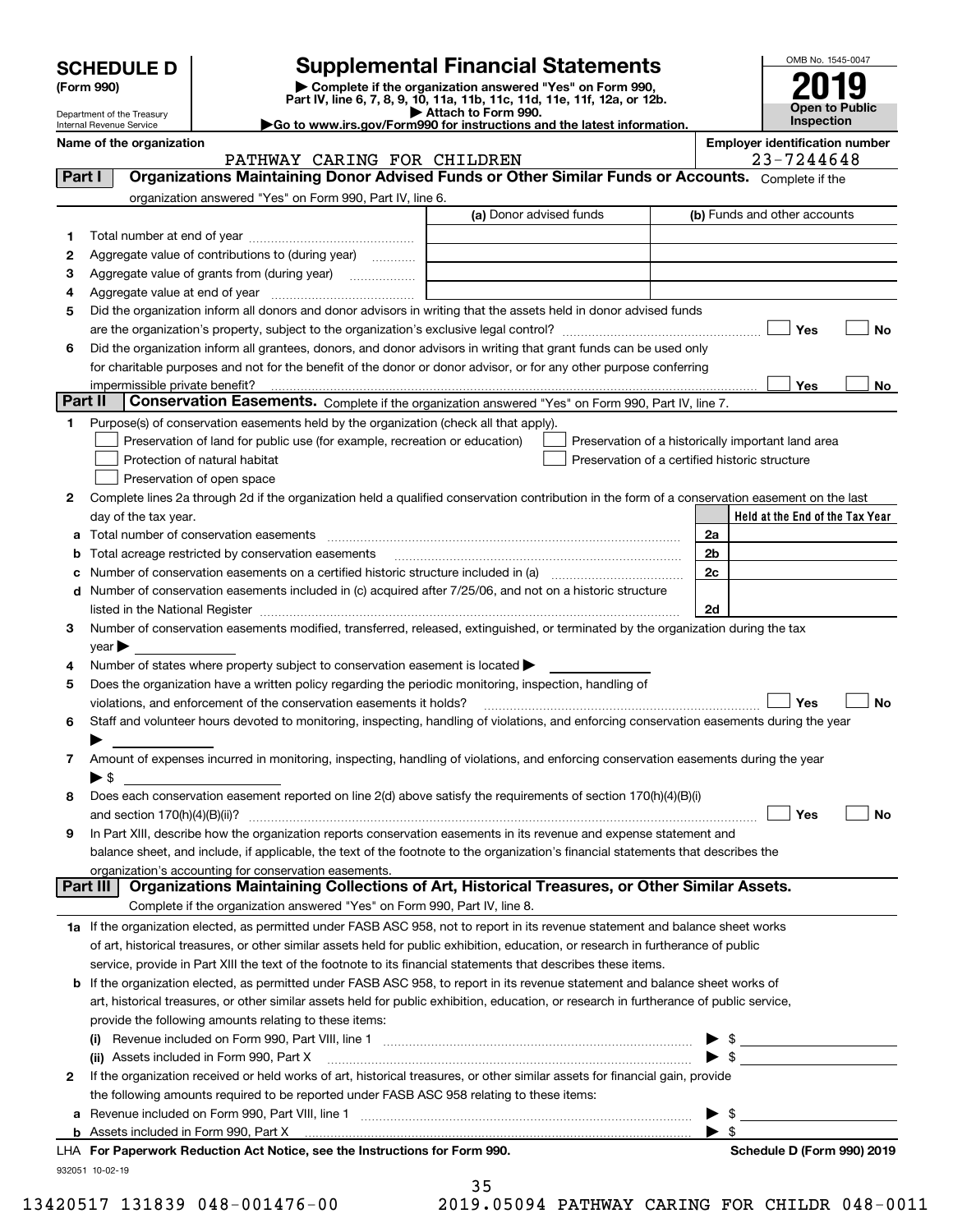|        | $23 - 7244648$ Page 2<br>PATHWAY CARING FOR CHILDREN<br>Schedule D (Form 990) 2019                                                                                                                                             |                    |                |                                                                                                                                                                                                                               |                 |                            |                     |          |           |  |
|--------|--------------------------------------------------------------------------------------------------------------------------------------------------------------------------------------------------------------------------------|--------------------|----------------|-------------------------------------------------------------------------------------------------------------------------------------------------------------------------------------------------------------------------------|-----------------|----------------------------|---------------------|----------|-----------|--|
|        | Part III<br>Organizations Maintaining Collections of Art, Historical Treasures, or Other Similar Assets (continued)                                                                                                            |                    |                |                                                                                                                                                                                                                               |                 |                            |                     |          |           |  |
| з      | Using the organization's acquisition, accession, and other records, check any of the following that make significant use of its                                                                                                |                    |                |                                                                                                                                                                                                                               |                 |                            |                     |          |           |  |
|        | collection items (check all that apply):                                                                                                                                                                                       |                    |                |                                                                                                                                                                                                                               |                 |                            |                     |          |           |  |
| a      | Public exhibition                                                                                                                                                                                                              |                    |                | Loan or exchange program                                                                                                                                                                                                      |                 |                            |                     |          |           |  |
| b      | Scholarly research                                                                                                                                                                                                             | e                  |                | Other and the contract of the contract of the contract of the contract of the contract of the contract of the contract of the contract of the contract of the contract of the contract of the contract of the contract of the |                 |                            |                     |          |           |  |
| с      | Preservation for future generations                                                                                                                                                                                            |                    |                |                                                                                                                                                                                                                               |                 |                            |                     |          |           |  |
| 4      | Provide a description of the organization's collections and explain how they further the organization's exempt purpose in Part XIII.                                                                                           |                    |                |                                                                                                                                                                                                                               |                 |                            |                     |          |           |  |
| 5      | During the year, did the organization solicit or receive donations of art, historical treasures, or other similar assets                                                                                                       |                    |                |                                                                                                                                                                                                                               |                 |                            |                     |          |           |  |
|        | to be sold to raise funds rather than to be maintained as part of the organization's collection?<br>Yes<br>No                                                                                                                  |                    |                |                                                                                                                                                                                                                               |                 |                            |                     |          |           |  |
|        | <b>Part IV</b><br>Escrow and Custodial Arrangements. Complete if the organization answered "Yes" on Form 990, Part IV, line 9, or                                                                                              |                    |                |                                                                                                                                                                                                                               |                 |                            |                     |          |           |  |
|        | reported an amount on Form 990, Part X, line 21.                                                                                                                                                                               |                    |                |                                                                                                                                                                                                                               |                 |                            |                     |          |           |  |
|        | 1a Is the organization an agent, trustee, custodian or other intermediary for contributions or other assets not included                                                                                                       |                    |                |                                                                                                                                                                                                                               |                 |                            |                     |          |           |  |
|        | on Form 990, Part X? <b>William Constitution Constitution</b> Construction Construction Construction Constitution Cons                                                                                                         |                    |                |                                                                                                                                                                                                                               |                 |                            | Yes                 |          | No        |  |
|        | <b>b</b> If "Yes," explain the arrangement in Part XIII and complete the following table:                                                                                                                                      |                    |                |                                                                                                                                                                                                                               |                 |                            |                     |          |           |  |
|        |                                                                                                                                                                                                                                |                    |                |                                                                                                                                                                                                                               |                 |                            | Amount              |          |           |  |
|        | c Beginning balance measurements are all the state of the state of the state of the state of the state of the state of the state of the state of the state of the state of the state of the state of the state of the state of |                    |                |                                                                                                                                                                                                                               |                 | 1c                         |                     |          |           |  |
|        |                                                                                                                                                                                                                                |                    |                |                                                                                                                                                                                                                               |                 | 1d                         |                     |          |           |  |
|        | e Distributions during the year manufactured and continuum and contained and the year manufactured and contained and the year manufactured and contained and contained and contained and contained and contained and contained |                    |                |                                                                                                                                                                                                                               |                 | 1e                         |                     |          |           |  |
| f.     | Ending balance manufacture contract contract contract contract contract contract contract contract contract contract contract contract contract contract contract contract contract contract contract contract contract contra |                    |                |                                                                                                                                                                                                                               |                 | 1f                         |                     |          |           |  |
|        | 2a Did the organization include an amount on Form 990, Part X, line 21, for escrow or custodial account liability?                                                                                                             |                    |                |                                                                                                                                                                                                                               |                 |                            | Yes                 |          | No        |  |
|        | <b>b</b> If "Yes," explain the arrangement in Part XIII. Check here if the explanation has been provided on Part XIII                                                                                                          |                    |                |                                                                                                                                                                                                                               |                 |                            |                     |          |           |  |
| Part V | Endowment Funds. Complete if the organization answered "Yes" on Form 990, Part IV, line 10.                                                                                                                                    |                    |                |                                                                                                                                                                                                                               |                 |                            |                     |          |           |  |
|        |                                                                                                                                                                                                                                | (a) Current year   | (b) Prior year | (c) Two years back                                                                                                                                                                                                            |                 | (d) Three years back       | (e) Four years back |          |           |  |
|        | 1a Beginning of year balance                                                                                                                                                                                                   | 331,094.           | 327,841.       | 389,834.                                                                                                                                                                                                                      |                 | 388,183.                   |                     |          | 295,752.  |  |
| b      |                                                                                                                                                                                                                                | 2,200.             | 2,053.         | 2,007.                                                                                                                                                                                                                        |                 | 2,229.                     |                     |          | 298,584.  |  |
|        | Net investment earnings, gains, and losses                                                                                                                                                                                     | $-3,843.$          | 3,260.         | 26,906.                                                                                                                                                                                                                       |                 | 50,323.                    |                     |          | $-6,068.$ |  |
|        |                                                                                                                                                                                                                                |                    |                | 88,524.                                                                                                                                                                                                                       |                 | 48,980.                    |                     |          | 198,299.  |  |
|        | e Other expenditures for facilities                                                                                                                                                                                            |                    |                |                                                                                                                                                                                                                               |                 |                            |                     |          |           |  |
|        | and programs                                                                                                                                                                                                                   |                    |                |                                                                                                                                                                                                                               |                 |                            |                     |          |           |  |
|        | f Administrative expenses <i></i>                                                                                                                                                                                              | 2,131.             | 2,060.         | 2,382.                                                                                                                                                                                                                        |                 | 1,921.                     |                     |          | 1,786.    |  |
| g      | End of year balance                                                                                                                                                                                                            | 327,320.           | 331,094.       | 327,841.                                                                                                                                                                                                                      |                 | 389,834.                   |                     |          | 388,183.  |  |
| 2      | Provide the estimated percentage of the current year end balance (line 1g, column (a)) held as:                                                                                                                                |                    |                |                                                                                                                                                                                                                               |                 |                            |                     |          |           |  |
| а      | Board designated or quasi-endowment                                                                                                                                                                                            | 56.60              | %              |                                                                                                                                                                                                                               |                 |                            |                     |          |           |  |
|        | <b>b</b> Permanent endowment $\triangleright$ 39.99                                                                                                                                                                            | $\%$               |                |                                                                                                                                                                                                                               |                 |                            |                     |          |           |  |
|        | 3.41<br>$\mathbf c$ Term endowment $\blacktriangleright$                                                                                                                                                                       | %                  |                |                                                                                                                                                                                                                               |                 |                            |                     |          |           |  |
|        | The percentages on lines 2a, 2b, and 2c should equal 100%.                                                                                                                                                                     |                    |                |                                                                                                                                                                                                                               |                 |                            |                     |          |           |  |
|        | 3a Are there endowment funds not in the possession of the organization that are held and administered for the organization                                                                                                     |                    |                |                                                                                                                                                                                                                               |                 |                            |                     |          |           |  |
|        | by:                                                                                                                                                                                                                            |                    |                |                                                                                                                                                                                                                               |                 |                            |                     | Yes      | No.       |  |
|        | (i)                                                                                                                                                                                                                            |                    |                |                                                                                                                                                                                                                               |                 |                            | 3a(i)               | X        |           |  |
|        | 3a(ii)                                                                                                                                                                                                                         |                    |                |                                                                                                                                                                                                                               |                 |                            |                     |          | x         |  |
|        |                                                                                                                                                                                                                                |                    |                |                                                                                                                                                                                                                               |                 |                            | 3b                  |          |           |  |
| 4      | Describe in Part XIII the intended uses of the organization's endowment funds.                                                                                                                                                 |                    |                |                                                                                                                                                                                                                               |                 |                            |                     |          |           |  |
|        | <b>Part VI</b><br>Land, Buildings, and Equipment.                                                                                                                                                                              |                    |                |                                                                                                                                                                                                                               |                 |                            |                     |          |           |  |
|        | Complete if the organization answered "Yes" on Form 990, Part IV, line 11a. See Form 990, Part X, line 10.                                                                                                                     |                    |                |                                                                                                                                                                                                                               |                 |                            |                     |          |           |  |
|        | Description of property                                                                                                                                                                                                        | (a) Cost or other  |                | (b) Cost or other                                                                                                                                                                                                             | (c) Accumulated |                            | (d) Book value      |          |           |  |
|        |                                                                                                                                                                                                                                | basis (investment) |                | basis (other)                                                                                                                                                                                                                 | depreciation    |                            |                     |          |           |  |
|        |                                                                                                                                                                                                                                |                    |                | 40,000.                                                                                                                                                                                                                       |                 |                            |                     |          | 40,000.   |  |
| b      |                                                                                                                                                                                                                                |                    |                | 448,516.                                                                                                                                                                                                                      |                 | 224,371.                   |                     | 224,145. |           |  |
|        |                                                                                                                                                                                                                                |                    |                | 69,987.                                                                                                                                                                                                                       |                 | 69,965.                    |                     |          | 22.       |  |
|        |                                                                                                                                                                                                                                |                    |                | 494,608.                                                                                                                                                                                                                      |                 | 377,820.                   |                     | 116,788. |           |  |
|        |                                                                                                                                                                                                                                |                    |                | 71,786.                                                                                                                                                                                                                       |                 | 67, 149.                   |                     | 4,637.   |           |  |
|        |                                                                                                                                                                                                                                |                    |                |                                                                                                                                                                                                                               |                 |                            |                     | 385,592. |           |  |
|        |                                                                                                                                                                                                                                |                    |                |                                                                                                                                                                                                                               |                 | Schedule D (Form 990) 2019 |                     |          |           |  |

932052 10-02-19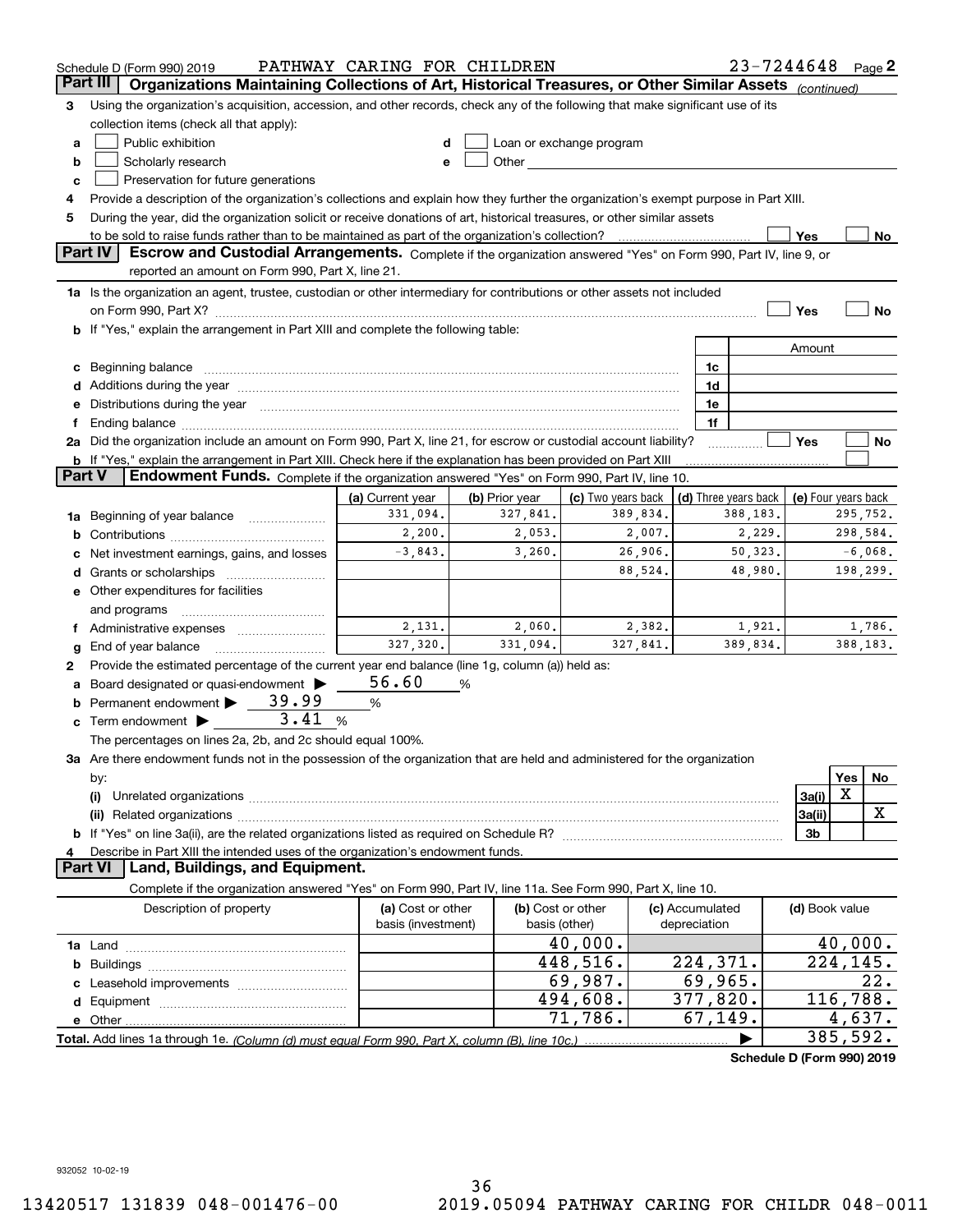| 23-7244648<br>PATHWAY CARING FOR CHILDREN<br>Schedule D (Form 990) 2019 |  | Page |
|-------------------------------------------------------------------------|--|------|
|-------------------------------------------------------------------------|--|------|

# **Part VII Investments - Other Securities.**

Complete if the organization answered "Yes" on Form 990, Part IV, line 11b. See Form 990, Part X, line 12.

| (a) Description of security or category (including name of security)                          | (b) Book value | (c) Method of valuation: Cost or end-of-year market value |
|-----------------------------------------------------------------------------------------------|----------------|-----------------------------------------------------------|
| (1) Financial derivatives                                                                     |                |                                                           |
| (2) Closely held equity interests                                                             |                |                                                           |
| $(3)$ Other                                                                                   |                |                                                           |
| (A)                                                                                           |                |                                                           |
| (B)                                                                                           |                |                                                           |
| (C)                                                                                           |                |                                                           |
| (D)                                                                                           |                |                                                           |
| (E)                                                                                           |                |                                                           |
| (F)                                                                                           |                |                                                           |
| (G)                                                                                           |                |                                                           |
| (H)                                                                                           |                |                                                           |
| <b>Total.</b> (Col. (b) must equal Form 990, Part X, col. (B) line 12.) $\blacktriangleright$ |                |                                                           |

#### **Part VIII Investments - Program Related.**

Complete if the organization answered "Yes" on Form 990, Part IV, line 11c. See Form 990, Part X, line 13.

| (a) Description of investment                                       | (b) Book value | (c) Method of valuation: Cost or end-of-year market value |
|---------------------------------------------------------------------|----------------|-----------------------------------------------------------|
| (1)                                                                 |                |                                                           |
| (2)                                                                 |                |                                                           |
| $\frac{1}{2}$                                                       |                |                                                           |
| (4)                                                                 |                |                                                           |
| (5)                                                                 |                |                                                           |
| (6)                                                                 |                |                                                           |
| (7)                                                                 |                |                                                           |
| (8)                                                                 |                |                                                           |
| (9)                                                                 |                |                                                           |
| Total. (Col. (b) must equal Form 990, Part X, col. (B) line $13$ .) |                |                                                           |

### **Part IX Other Assets.**

Complete if the organization answered "Yes" on Form 990, Part IV, line 11d. See Form 990, Part X, line 15.

| (a) Description                                                                                                   | (b) Book value |
|-------------------------------------------------------------------------------------------------------------------|----------------|
| <b>BENEFICIAL</b><br>SCF<br><b>INTEREST</b><br>IN<br>(1)                                                          | 327,320.       |
| DEPOSITS<br>(2)                                                                                                   | 25, 163.       |
| (3)                                                                                                               |                |
| (4)                                                                                                               |                |
| (5)                                                                                                               |                |
| (6)                                                                                                               |                |
| (7)                                                                                                               |                |
| (8)                                                                                                               |                |
| (9)                                                                                                               |                |
| Total. (Column (b) must equal Form 990, Part X, col. (B) line 15.)                                                | 352,483.       |
| <b>Other Liabilities.</b><br>Part X                                                                               |                |
| Complete if the organization answered "Yes" on Form 990, Part IV, line 11e or 11f. See Form 990, Part X, line 25. |                |
| (a) Description of liability<br>1.                                                                                | (b) Book value |
| Federal income taxes<br>(1)                                                                                       |                |
| HUNTINGTON<br>NATIONAL BANK LOC<br>(2)                                                                            | 166.           |
| <b>FUNDS HELD</b><br><b>OTHERS</b><br>FOR<br>(3)                                                                  | 8,000.         |
| (4)                                                                                                               |                |
| (5)                                                                                                               |                |
| (6)                                                                                                               |                |
| (7)                                                                                                               |                |
| (8)                                                                                                               |                |
| (9)                                                                                                               |                |
| Total. (Column (b) must equal Form 990. Part X, col. (B) line 25.)                                                | 8,166.         |

**Total.**  *(Column (b) must equal Form 990, Part X, col. (B) line 25.)*

**2.** Liability for uncertain tax positions. In Part XIII, provide the text of the footnote to the organization's financial statements that reports the organization's liability for uncertain tax positions under FASB ASC 740. Check here if the text of the footnote has been provided in Part XIII  $\mathcal{L}^{\text{max}}$ 

**Schedule D (Form 990) 2019**

932053 10-02-19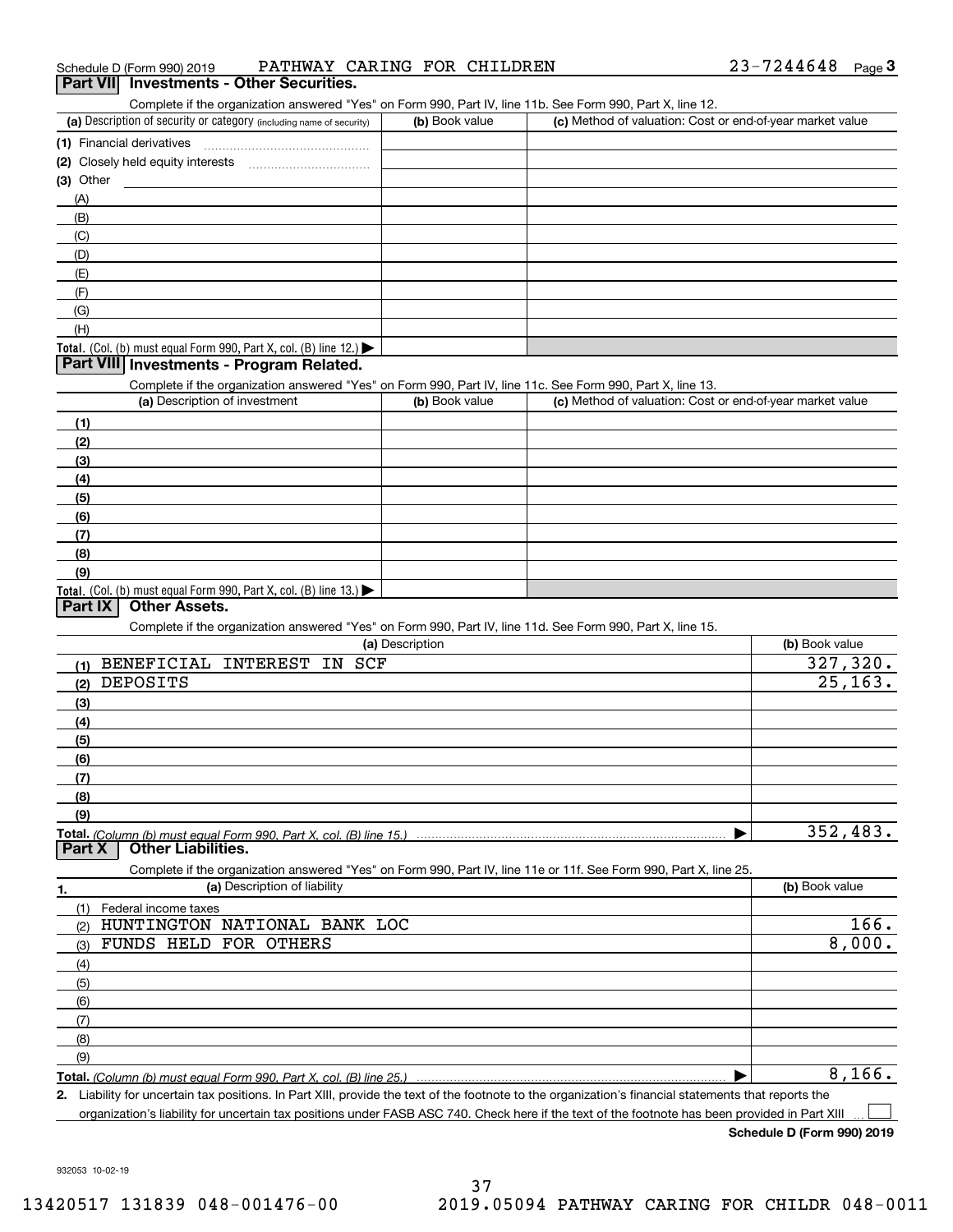|    | PATHWAY CARING FOR CHILDREN<br>Schedule D (Form 990) 2019                                                                                                   |              | $23 - 7244648$ Page 4 |                             |                            |  |  |  |  |  |
|----|-------------------------------------------------------------------------------------------------------------------------------------------------------------|--------------|-----------------------|-----------------------------|----------------------------|--|--|--|--|--|
|    | Part XI<br>Reconciliation of Revenue per Audited Financial Statements With Revenue per Return.                                                              |              |                       |                             |                            |  |  |  |  |  |
|    | Complete if the organization answered "Yes" on Form 990, Part IV, line 12a.                                                                                 |              |                       |                             |                            |  |  |  |  |  |
| 1  | Total revenue, gains, and other support per audited financial statements                                                                                    | $\mathbf{1}$ | 6,048,956.            |                             |                            |  |  |  |  |  |
| 2  | Amounts included on line 1 but not on Form 990, Part VIII, line 12:                                                                                         |              |                       |                             |                            |  |  |  |  |  |
| a  | 2a<br>Net unrealized gains (losses) on investments [11] matter contracts and the unrealized gains (losses) on investments                                   |              | $-3,397.$             |                             |                            |  |  |  |  |  |
| b  | 2 <sub>b</sub>                                                                                                                                              |              |                       |                             |                            |  |  |  |  |  |
| c  | 2c                                                                                                                                                          |              |                       |                             |                            |  |  |  |  |  |
| d  | 2d<br>Other (Describe in Part XIII.) <b>COLOGIST:</b> (2010)                                                                                                |              | 39,619.               |                             |                            |  |  |  |  |  |
| е  | Add lines 2a through 2d                                                                                                                                     |              |                       | 2e                          | $\frac{36,222}{6,012,734}$ |  |  |  |  |  |
| 3  |                                                                                                                                                             |              |                       | $\mathbf{3}$                |                            |  |  |  |  |  |
| 4  | Amounts included on Form 990. Part VIII. line 12, but not on line 1:                                                                                        |              |                       |                             |                            |  |  |  |  |  |
| a  | 4a<br>Investment expenses not included on Form 990, Part VIII, line 7b [111] [11] Investment expenses not included on Form 990, Part VIII, line 7b          |              | 2,464.                |                             |                            |  |  |  |  |  |
|    | 4b                                                                                                                                                          |              |                       |                             |                            |  |  |  |  |  |
| c. | Add lines 4a and 4b                                                                                                                                         |              | 4c                    | $\frac{2,464}{6,015,198}$   |                            |  |  |  |  |  |
|    |                                                                                                                                                             |              |                       | $5\phantom{.0}$             |                            |  |  |  |  |  |
|    | Part XII   Reconciliation of Expenses per Audited Financial Statements With Expenses per Return.                                                            |              |                       |                             |                            |  |  |  |  |  |
|    | Complete if the organization answered "Yes" on Form 990, Part IV, line 12a.                                                                                 |              |                       |                             |                            |  |  |  |  |  |
| 1  | Total expenses and losses per audited financial statements                                                                                                  |              |                       | $\mathbf{1}$                | 6,075,811.                 |  |  |  |  |  |
| 2  | Amounts included on line 1 but not on Form 990, Part IX, line 25:                                                                                           |              |                       |                             |                            |  |  |  |  |  |
| a  | 2a                                                                                                                                                          |              |                       |                             |                            |  |  |  |  |  |
| b  | 2 <sub>b</sub>                                                                                                                                              |              |                       |                             |                            |  |  |  |  |  |
| c  | 2c                                                                                                                                                          |              |                       |                             |                            |  |  |  |  |  |
|    | 2d                                                                                                                                                          |              | 39,619.               |                             |                            |  |  |  |  |  |
| e  | Add lines 2a through 2d                                                                                                                                     |              | 2e                    | $\frac{39,619}{6,036,192.}$ |                            |  |  |  |  |  |
| 3  |                                                                                                                                                             |              | $\mathbf{3}$          |                             |                            |  |  |  |  |  |
|    | Amounts included on Form 990, Part IX, line 25, but not on line 1:                                                                                          |              |                       |                             |                            |  |  |  |  |  |
| a  | 4a<br>Investment expenses not included on Form 990, Part VIII, line 7b                                                                                      |              | 2,464.                |                             |                            |  |  |  |  |  |
| b  | 4 <sub>b</sub><br>Other (Describe in Part XIII.)                                                                                                            |              |                       |                             |                            |  |  |  |  |  |
| C  | Add lines 4a and 4b                                                                                                                                         | 4с           | 2,464.                |                             |                            |  |  |  |  |  |
| 5  |                                                                                                                                                             |              |                       | 5                           | 6,038,656.                 |  |  |  |  |  |
|    | Part XIII Supplemental Information.                                                                                                                         |              |                       |                             |                            |  |  |  |  |  |
|    | Duraide the decembrises usuained for Dark II. Rose O. F. and O. Dark III. Rose de and A. Dark IV. Rose dh. and Oh, Dark V. Rose A. Dark V. Rose O. Dark VI. |              |                       |                             |                            |  |  |  |  |  |

Provide the descriptions required for Part II, lines 3, 5, and 9; Part III, lines 1a and 4; Part IV, lines 1b and 2b; Part V, line 4; Part X, line 2; Part XI, lines 2d and 4b; and Part XII, lines 2d and 4b. Also complete this part to provide any additional information.

#### PART V, LINE 4:

|  |  |  |  |  |  |  |  |  |  | THE FUNDS ARE TO BE USED IN AIDING THE FURTHER DEVELOPMENT OF THE PRIMARY |  |  |  |
|--|--|--|--|--|--|--|--|--|--|---------------------------------------------------------------------------|--|--|--|
|--|--|--|--|--|--|--|--|--|--|---------------------------------------------------------------------------|--|--|--|

EXEMPT PURPOSE OF THE ORGANIZATION IN CONNECTION WITH HELPING TO ASSIST

CHILDREN AND THEIR FAMILIES WITH VARIOUS SOCIAL ISSUES AFTER PAYMENTS OF

EXPENSES TO FUND MAINTENANCE, REPAIRS, RENOVATIONS AND ADDITIONS TO REAL

PROPERTY.

# PART XI, LINE 2D - OTHER ADJUSTMENTS:

## DIRECT FUNDRAISING EXPENSES 39,619.

# PART XII, LINE 2D - OTHER ADJUSTMENTS:

## DIRECT FUNDRAISING EXPENSES 39,619.

932054 10-02-19

**Schedule D (Form 990) 2019**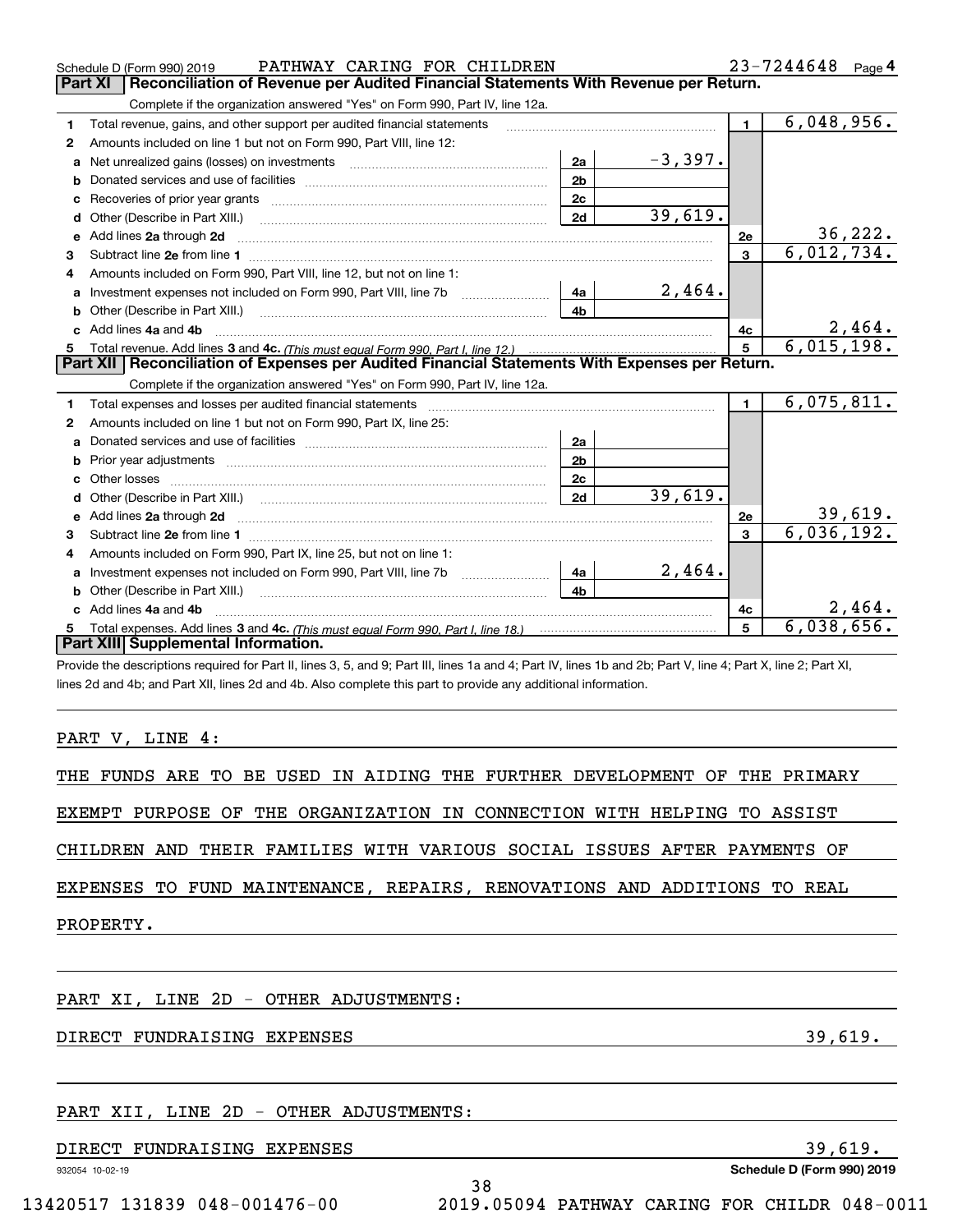| <b>Part XIII Supplemental Information</b> (continued) |  |                            |
|-------------------------------------------------------|--|----------------------------|
|                                                       |  |                            |
|                                                       |  |                            |
|                                                       |  |                            |
|                                                       |  |                            |
|                                                       |  |                            |
|                                                       |  |                            |
|                                                       |  |                            |
|                                                       |  |                            |
|                                                       |  |                            |
|                                                       |  |                            |
|                                                       |  |                            |
|                                                       |  |                            |
|                                                       |  |                            |
|                                                       |  |                            |
|                                                       |  |                            |
|                                                       |  |                            |
|                                                       |  |                            |
|                                                       |  |                            |
|                                                       |  |                            |
|                                                       |  |                            |
|                                                       |  |                            |
|                                                       |  |                            |
|                                                       |  |                            |
|                                                       |  |                            |
|                                                       |  |                            |
|                                                       |  |                            |
|                                                       |  |                            |
|                                                       |  |                            |
|                                                       |  | Schedule D (Form 990) 2019 |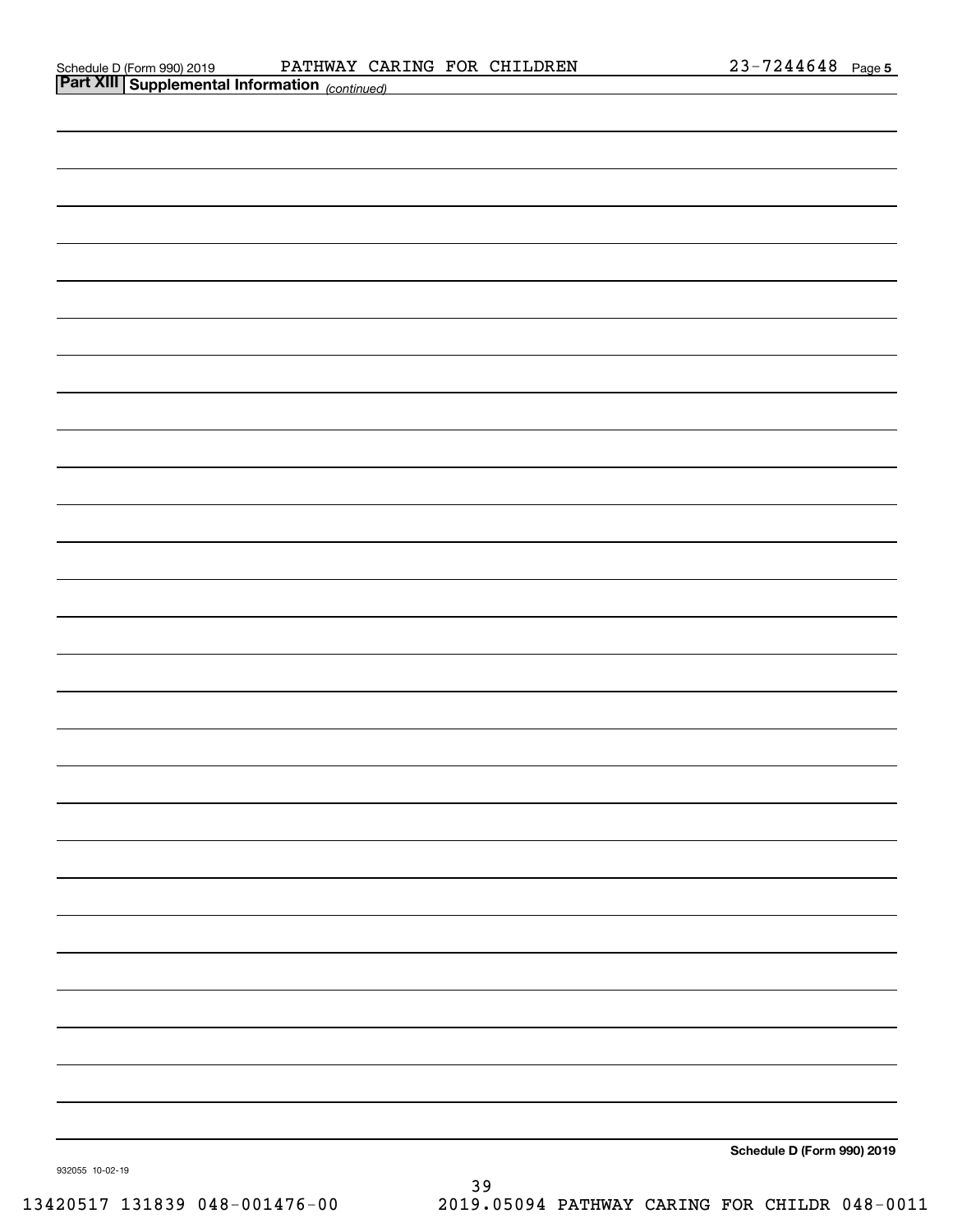| <b>SCHEDULE G</b>                                                                                                                                                                    | <b>Supplemental Information Regarding Fundraising or Gaming Activities</b>                                                                                          |                                                                                                                                                    |                                                 |                         |                                      | OMB No. 1545-0047                      |                                       |                                      |
|--------------------------------------------------------------------------------------------------------------------------------------------------------------------------------------|---------------------------------------------------------------------------------------------------------------------------------------------------------------------|----------------------------------------------------------------------------------------------------------------------------------------------------|-------------------------------------------------|-------------------------|--------------------------------------|----------------------------------------|---------------------------------------|--------------------------------------|
| (Form 990 or 990-EZ)                                                                                                                                                                 | Complete if the organization answered "Yes" on Form 990, Part IV, line 17, 18, or 19, or if the<br>organization entered more than \$15,000 on Form 990-EZ, line 6a. |                                                                                                                                                    |                                                 |                         |                                      |                                        | 2019                                  |                                      |
|                                                                                                                                                                                      | Attach to Form 990 or Form 990-EZ.                                                                                                                                  |                                                                                                                                                    |                                                 |                         |                                      |                                        | <b>Open to Public</b>                 |                                      |
| Department of the Treasury<br>Internal Revenue Service                                                                                                                               | Go to www.irs.gov/Form990 for instructions and the latest information.                                                                                              |                                                                                                                                                    |                                                 |                         |                                      |                                        | Inspection                            |                                      |
| Name of the organization                                                                                                                                                             |                                                                                                                                                                     |                                                                                                                                                    |                                                 |                         |                                      |                                        | <b>Employer identification number</b> |                                      |
| 23-7244648<br>PATHWAY CARING FOR CHILDREN<br>Part I<br>Fundraising Activities. Complete if the organization answered "Yes" on Form 990, Part IV, line 17. Form 990-EZ filers are not |                                                                                                                                                                     |                                                                                                                                                    |                                                 |                         |                                      |                                        |                                       |                                      |
|                                                                                                                                                                                      | required to complete this part.                                                                                                                                     |                                                                                                                                                    |                                                 |                         |                                      |                                        |                                       |                                      |
|                                                                                                                                                                                      |                                                                                                                                                                     | 1 Indicate whether the organization raised funds through any of the following activities. Check all that apply.                                    |                                                 |                         |                                      |                                        |                                       |                                      |
| b                                                                                                                                                                                    | Mail solicitations<br>Solicitation of non-government grants<br>e l<br>a<br>Solicitation of government grants<br>Internet and email solicitations<br>f               |                                                                                                                                                    |                                                 |                         |                                      |                                        |                                       |                                      |
| Phone solicitations<br>с                                                                                                                                                             |                                                                                                                                                                     | Special fundraising events<br>g                                                                                                                    |                                                 |                         |                                      |                                        |                                       |                                      |
| d<br>In-person solicitations                                                                                                                                                         |                                                                                                                                                                     |                                                                                                                                                    |                                                 |                         |                                      |                                        |                                       |                                      |
|                                                                                                                                                                                      |                                                                                                                                                                     | 2 a Did the organization have a written or oral agreement with any individual (including officers, directors, trustees, or                         |                                                 |                         |                                      |                                        |                                       |                                      |
|                                                                                                                                                                                      |                                                                                                                                                                     | key employees listed in Form 990, Part VII) or entity in connection with professional fundraising services?                                        |                                                 |                         |                                      |                                        | Yes                                   | No                                   |
| compensated at least \$5,000 by the organization.                                                                                                                                    |                                                                                                                                                                     | <b>b</b> If "Yes," list the 10 highest paid individuals or entities (fundraisers) pursuant to agreements under which the fundraiser is to be       |                                                 |                         |                                      |                                        |                                       |                                      |
|                                                                                                                                                                                      |                                                                                                                                                                     |                                                                                                                                                    |                                                 |                         |                                      |                                        |                                       |                                      |
| (i) Name and address of individual                                                                                                                                                   |                                                                                                                                                                     |                                                                                                                                                    |                                                 | (iii) Did<br>fundraiser | (iv) Gross receipts<br>from activity | (v) Amount paid<br>to (or retained by) | (vi) Amount paid                      |                                      |
| or entity (fundraiser)                                                                                                                                                               |                                                                                                                                                                     | (ii) Activity                                                                                                                                      | have custody<br>or control of<br>contributions? |                         |                                      |                                        | fundraiser<br>listed in col. (i)      | to (or retained by)<br>organization  |
|                                                                                                                                                                                      |                                                                                                                                                                     |                                                                                                                                                    | Yes                                             | No                      |                                      |                                        |                                       |                                      |
|                                                                                                                                                                                      |                                                                                                                                                                     |                                                                                                                                                    |                                                 |                         |                                      |                                        |                                       |                                      |
|                                                                                                                                                                                      |                                                                                                                                                                     |                                                                                                                                                    |                                                 |                         |                                      |                                        |                                       |                                      |
|                                                                                                                                                                                      |                                                                                                                                                                     |                                                                                                                                                    |                                                 |                         |                                      |                                        |                                       |                                      |
|                                                                                                                                                                                      |                                                                                                                                                                     |                                                                                                                                                    |                                                 |                         |                                      |                                        |                                       |                                      |
|                                                                                                                                                                                      |                                                                                                                                                                     |                                                                                                                                                    |                                                 |                         |                                      |                                        |                                       |                                      |
|                                                                                                                                                                                      |                                                                                                                                                                     |                                                                                                                                                    |                                                 |                         |                                      |                                        |                                       |                                      |
|                                                                                                                                                                                      |                                                                                                                                                                     |                                                                                                                                                    |                                                 |                         |                                      |                                        |                                       |                                      |
|                                                                                                                                                                                      |                                                                                                                                                                     |                                                                                                                                                    |                                                 |                         |                                      |                                        |                                       |                                      |
|                                                                                                                                                                                      |                                                                                                                                                                     |                                                                                                                                                    |                                                 |                         |                                      |                                        |                                       |                                      |
|                                                                                                                                                                                      |                                                                                                                                                                     |                                                                                                                                                    |                                                 |                         |                                      |                                        |                                       |                                      |
|                                                                                                                                                                                      |                                                                                                                                                                     |                                                                                                                                                    |                                                 |                         |                                      |                                        |                                       |                                      |
|                                                                                                                                                                                      |                                                                                                                                                                     |                                                                                                                                                    |                                                 |                         |                                      |                                        |                                       |                                      |
|                                                                                                                                                                                      |                                                                                                                                                                     |                                                                                                                                                    |                                                 |                         |                                      |                                        |                                       |                                      |
|                                                                                                                                                                                      |                                                                                                                                                                     |                                                                                                                                                    |                                                 |                         |                                      |                                        |                                       |                                      |
|                                                                                                                                                                                      |                                                                                                                                                                     |                                                                                                                                                    |                                                 |                         |                                      |                                        |                                       |                                      |
|                                                                                                                                                                                      |                                                                                                                                                                     |                                                                                                                                                    |                                                 |                         |                                      |                                        |                                       |                                      |
| Total                                                                                                                                                                                |                                                                                                                                                                     |                                                                                                                                                    |                                                 |                         |                                      |                                        |                                       |                                      |
|                                                                                                                                                                                      |                                                                                                                                                                     | 3 List all states in which the organization is registered or licensed to solicit contributions or has been notified it is exempt from registration |                                                 |                         |                                      |                                        |                                       |                                      |
| or licensing.                                                                                                                                                                        |                                                                                                                                                                     |                                                                                                                                                    |                                                 |                         |                                      |                                        |                                       |                                      |
|                                                                                                                                                                                      |                                                                                                                                                                     |                                                                                                                                                    |                                                 |                         |                                      |                                        |                                       |                                      |
|                                                                                                                                                                                      |                                                                                                                                                                     |                                                                                                                                                    |                                                 |                         |                                      |                                        |                                       |                                      |
|                                                                                                                                                                                      |                                                                                                                                                                     |                                                                                                                                                    |                                                 |                         |                                      |                                        |                                       |                                      |
|                                                                                                                                                                                      |                                                                                                                                                                     |                                                                                                                                                    |                                                 |                         |                                      |                                        |                                       |                                      |
|                                                                                                                                                                                      |                                                                                                                                                                     |                                                                                                                                                    |                                                 |                         |                                      |                                        |                                       |                                      |
|                                                                                                                                                                                      |                                                                                                                                                                     |                                                                                                                                                    |                                                 |                         |                                      |                                        |                                       |                                      |
|                                                                                                                                                                                      |                                                                                                                                                                     |                                                                                                                                                    |                                                 |                         |                                      |                                        |                                       |                                      |
|                                                                                                                                                                                      |                                                                                                                                                                     |                                                                                                                                                    |                                                 |                         |                                      |                                        |                                       |                                      |
|                                                                                                                                                                                      |                                                                                                                                                                     |                                                                                                                                                    |                                                 |                         |                                      |                                        |                                       |                                      |
|                                                                                                                                                                                      |                                                                                                                                                                     | LHA For Paperwork Reduction Act Notice, see the Instructions for Form 990 or 990-EZ.                                                               |                                                 |                         |                                      |                                        |                                       | Schedule G (Form 990 or 990-EZ) 2019 |

932081 09-11-19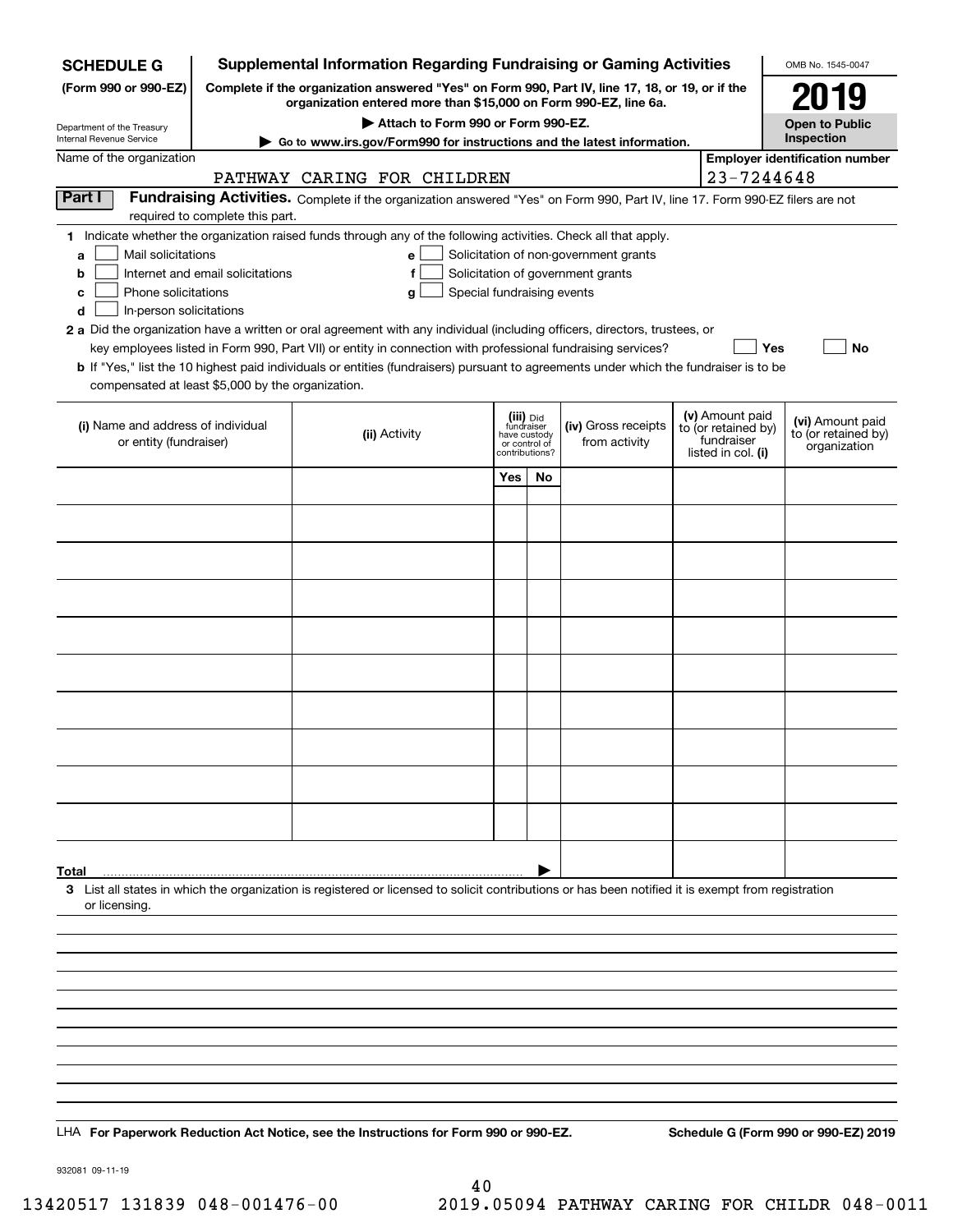#### Schedule G (Form 990 or 990-EZ) 2019 Page PATHWAY CARING FOR CHILDREN 23-7244648

**2**

**Part II** | Fundraising Events. Complete if the organization answered "Yes" on Form 990, Part IV, line 18, or reported more than \$15,000 of fundraising event contributions and gross income on Form 990-EZ, lines 1 and 6b. List events with gross receipts greater than \$5,000.

|                 |    | or iuridraising event contributions and gross income on Form 990-EZ, lines T and 6D. List events with gross receipts greater than \$5,000.    |                    |                         |                  |                                      |
|-----------------|----|-----------------------------------------------------------------------------------------------------------------------------------------------|--------------------|-------------------------|------------------|--------------------------------------|
|                 |    |                                                                                                                                               | (a) Event $#1$     | $(b)$ Event #2          | (c) Other events | (d) Total events                     |
|                 |    |                                                                                                                                               | <b>GOLF OUTING</b> | <b>AUCTION</b>          | 1                | (add col. (a) through                |
|                 |    |                                                                                                                                               | (event type)       | (event type)            | (total number)   | col. (c)                             |
| Revenue         | 1. |                                                                                                                                               | 365,164.           | 100,985.                | 48,130.          | 514, 279.                            |
|                 |    |                                                                                                                                               | 321,854.           | 100,985.                | 35,080.          | 457,919.                             |
|                 | 3  | Gross income (line 1 minus line 2)                                                                                                            | 43,310.            |                         | 13,050.          | 56,360.                              |
|                 |    | 4 Cash prizes                                                                                                                                 |                    |                         |                  |                                      |
|                 | 5  |                                                                                                                                               |                    |                         |                  |                                      |
| Direct Expenses | 6  |                                                                                                                                               |                    |                         |                  |                                      |
|                 | 7  | Food and beverages                                                                                                                            | 25, 160.           |                         |                  | 25, 160.                             |
|                 | 8  |                                                                                                                                               |                    |                         |                  |                                      |
|                 | 9  |                                                                                                                                               |                    | 3,578.                  | 10,880.          | 14, 458.                             |
|                 | 10 | Direct expense summary. Add lines 4 through 9 in column (d)                                                                                   |                    |                         |                  | 39,618.                              |
|                 |    | 11 Net income summary. Subtract line 10 from line 3, column (d)                                                                               |                    |                         |                  | $\overline{1}6$ ,742.                |
| Part III        |    | Gaming. Complete if the organization answered "Yes" on Form 990, Part IV, line 19, or reported more than<br>\$15,000 on Form 990-EZ, line 6a. |                    |                         |                  |                                      |
|                 |    |                                                                                                                                               |                    | (b) Pull tabs/instant   |                  | (d) Total gaming (add                |
| Revenue         |    |                                                                                                                                               | (a) Bingo          | bingo/progressive bingo | (c) Other gaming | col. (a) through col. (c))           |
|                 | 1  |                                                                                                                                               |                    |                         |                  |                                      |
|                 |    |                                                                                                                                               |                    |                         |                  |                                      |
|                 | 3  |                                                                                                                                               |                    |                         |                  |                                      |
| Direct Expenses | 4  |                                                                                                                                               |                    |                         |                  |                                      |
|                 |    | 5 Other direct expenses                                                                                                                       |                    |                         |                  |                                      |
|                 |    |                                                                                                                                               | Yes<br>%           | Yes<br>%                | Yes<br>%         |                                      |
|                 | 6  | Volunteer labor                                                                                                                               | No                 | No                      | No               |                                      |
|                 | 7  | Direct expense summary. Add lines 2 through 5 in column (d)                                                                                   |                    |                         |                  |                                      |
|                 | 8  |                                                                                                                                               |                    |                         |                  |                                      |
|                 |    |                                                                                                                                               |                    |                         |                  |                                      |
| 9               |    | Enter the state(s) in which the organization conducts gaming activities:                                                                      |                    |                         |                  | Yes<br>No                            |
|                 |    |                                                                                                                                               |                    |                         |                  |                                      |
|                 |    |                                                                                                                                               |                    |                         |                  |                                      |
|                 |    |                                                                                                                                               |                    |                         |                  |                                      |
|                 |    | <b>b</b> If "Yes," explain: <b>b</b> If "Yes," explain:                                                                                       |                    |                         |                  | ∣ Yes<br>No                          |
|                 |    |                                                                                                                                               |                    |                         |                  |                                      |
|                 |    |                                                                                                                                               |                    |                         |                  |                                      |
|                 |    | 932082 09-11-19                                                                                                                               |                    |                         |                  | Schedule G (Form 990 or 990-EZ) 2019 |

**Schedule G (Form 990 or 990-EZ) 2019**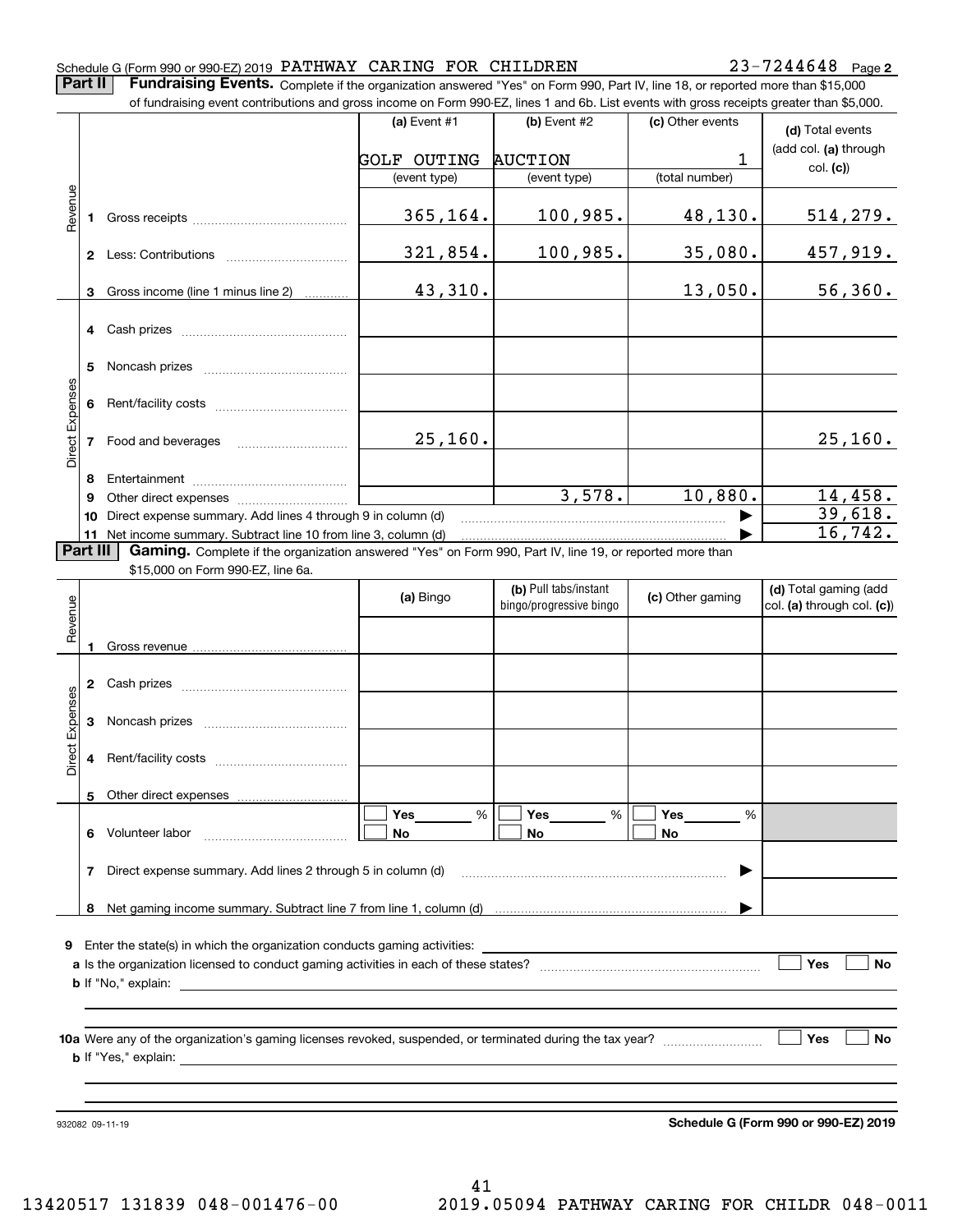|    | Schedule G (Form 990 or 990-EZ) 2019 PATHWAY CARING FOR CHILDREN                                                                                                                                                                           | 23-7244648                           | Page 3    |
|----|--------------------------------------------------------------------------------------------------------------------------------------------------------------------------------------------------------------------------------------------|--------------------------------------|-----------|
|    |                                                                                                                                                                                                                                            |                                      | Yes<br>No |
|    | 12 Is the organization a grantor, beneficiary or trustee of a trust, or a member of a partnership or other entity formed                                                                                                                   |                                      | Yes<br>No |
|    | <b>13</b> Indicate the percentage of gaming activity conducted in:                                                                                                                                                                         |                                      |           |
|    |                                                                                                                                                                                                                                            | 13а                                  | %         |
|    | <b>b</b> An outside facility <b>contained an according to the contract of the contract of the contract of the contract of the contract of the contract of the contract of the contract of the contract of the contract of the contrac</b>  | 13 <sub>b</sub>                      | %         |
|    | 14 Enter the name and address of the person who prepares the organization's gaming/special events books and records:                                                                                                                       |                                      |           |
|    |                                                                                                                                                                                                                                            |                                      |           |
|    |                                                                                                                                                                                                                                            |                                      |           |
|    |                                                                                                                                                                                                                                            |                                      | No<br>Yes |
|    |                                                                                                                                                                                                                                            |                                      |           |
|    | of gaming revenue retained by the third party $\triangleright$ \$                                                                                                                                                                          |                                      |           |
|    | c If "Yes," enter name and address of the third party:                                                                                                                                                                                     |                                      |           |
|    | <u> 1989 - Andrea Stadt Britain, amerikansk politiker (d. 1989)</u><br>Name $\blacktriangleright$                                                                                                                                          |                                      |           |
|    |                                                                                                                                                                                                                                            |                                      |           |
| 16 | Gaming manager information:                                                                                                                                                                                                                |                                      |           |
|    | $Name \rightarrow$                                                                                                                                                                                                                         |                                      |           |
|    | Gaming manager compensation > \$                                                                                                                                                                                                           |                                      |           |
|    |                                                                                                                                                                                                                                            |                                      |           |
|    |                                                                                                                                                                                                                                            |                                      |           |
|    |                                                                                                                                                                                                                                            |                                      |           |
|    | Director/officer<br>Employee<br>Independent contractor                                                                                                                                                                                     |                                      |           |
|    | <b>17</b> Mandatory distributions:                                                                                                                                                                                                         |                                      |           |
|    | a Is the organization required under state law to make charitable distributions from the gaming proceeds to                                                                                                                                |                                      |           |
|    | retain the state gaming license?                                                                                                                                                                                                           | $\Box$ Yes                           | $\Box$ No |
|    | <b>b</b> Enter the amount of distributions required under state law to be distributed to other exempt organizations or spent in the                                                                                                        |                                      |           |
|    | organization's own exempt activities during the tax year $\triangleright$ \$<br><b>Part IV</b>                                                                                                                                             |                                      |           |
|    | Supplemental Information. Provide the explanations required by Part I, line 2b, columns (iii) and (v); and Part III, lines 9, 9b, 10b,<br>15b, 15c, 16, and 17b, as applicable. Also provide any additional information. See instructions. |                                      |           |
|    |                                                                                                                                                                                                                                            |                                      |           |
|    |                                                                                                                                                                                                                                            |                                      |           |
|    |                                                                                                                                                                                                                                            |                                      |           |
|    |                                                                                                                                                                                                                                            |                                      |           |
|    |                                                                                                                                                                                                                                            |                                      |           |
|    |                                                                                                                                                                                                                                            |                                      |           |
|    |                                                                                                                                                                                                                                            |                                      |           |
|    |                                                                                                                                                                                                                                            |                                      |           |
|    |                                                                                                                                                                                                                                            |                                      |           |
|    | 932083 09-11-19                                                                                                                                                                                                                            | Schedule G (Form 990 or 990-EZ) 2019 |           |
|    | 42                                                                                                                                                                                                                                         |                                      |           |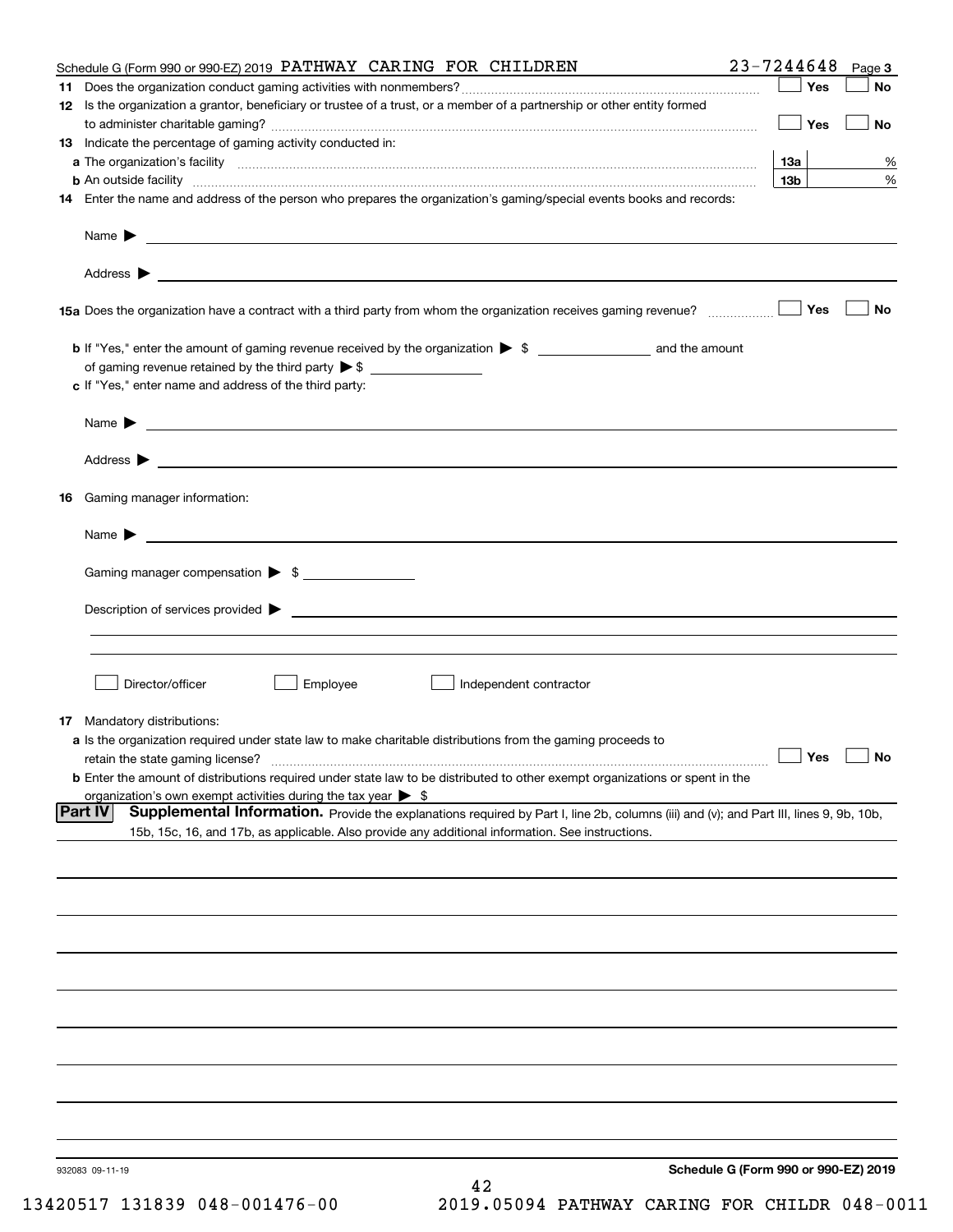| <b>Part IV   Supplemental Information (continued)</b> |                                 |
|-------------------------------------------------------|---------------------------------|
|                                                       |                                 |
|                                                       |                                 |
|                                                       |                                 |
|                                                       |                                 |
|                                                       |                                 |
|                                                       |                                 |
|                                                       |                                 |
|                                                       |                                 |
|                                                       |                                 |
|                                                       |                                 |
|                                                       |                                 |
|                                                       |                                 |
|                                                       |                                 |
|                                                       |                                 |
|                                                       |                                 |
|                                                       |                                 |
|                                                       |                                 |
|                                                       |                                 |
|                                                       |                                 |
|                                                       |                                 |
|                                                       |                                 |
|                                                       |                                 |
|                                                       |                                 |
|                                                       |                                 |
|                                                       |                                 |
|                                                       |                                 |
|                                                       |                                 |
|                                                       |                                 |
|                                                       | Schedule G (Form 990 or 990-EZ) |

932084 04-01-19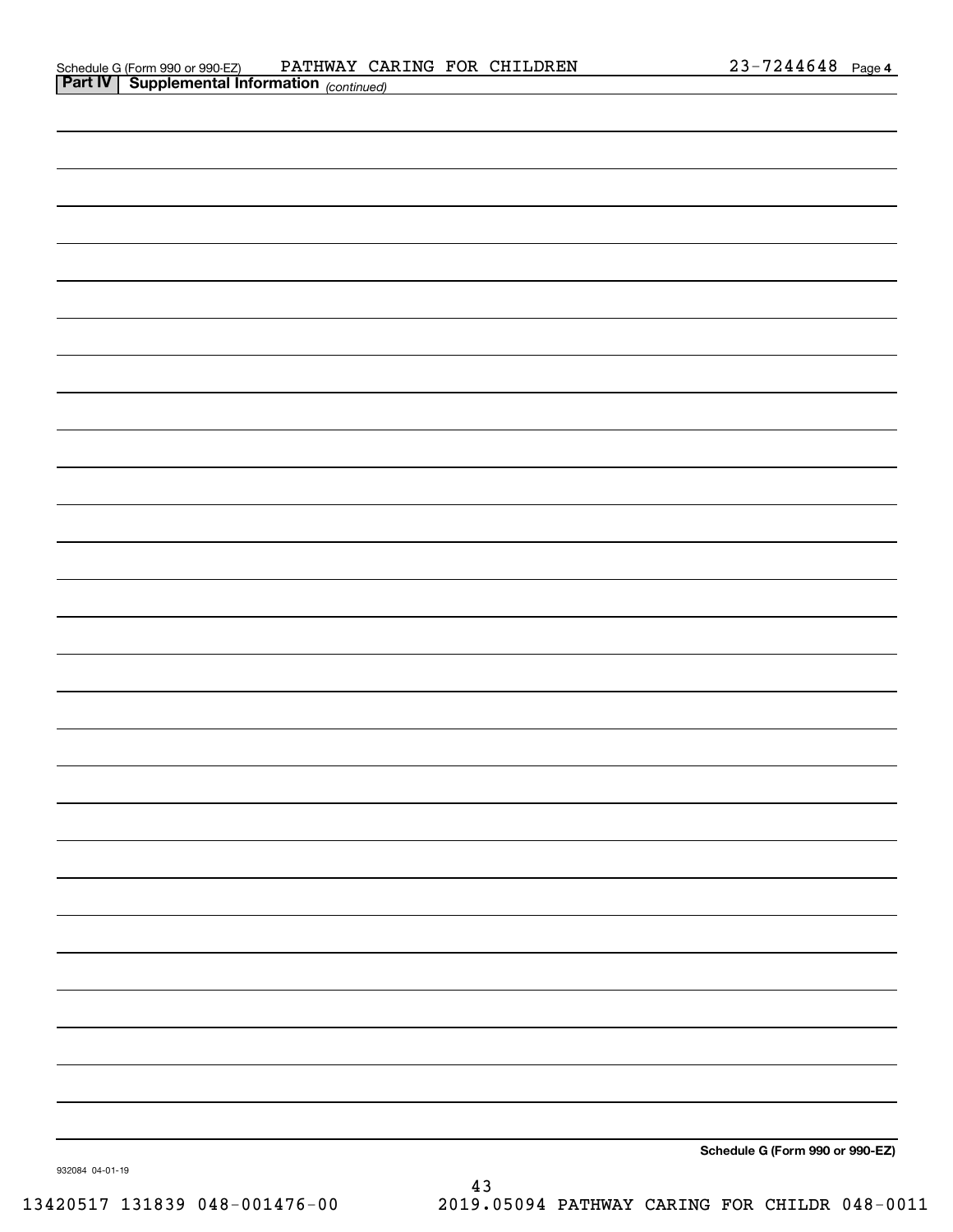Department of the Treasury **(Form 990 or 990-EZ)**

Name of the organization

Internal Revenue Service

**SCHEDULE O Supplemental Information to Form 990 or 990-EZ**

**Complete to provide information for responses to specific questions on Form 990 or 990-EZ or to provide any additional information. | Attach to Form 990 or 990-EZ. | Go to www.irs.gov/Form990 for the latest information.**



PATHWAY CARING FOR CHILDREN | 23-7244648

**Employer identification number**

FORM 990, PART III, LINE 1, DESCRIPTION OF ORGANIZATION MISSION:

AND SCHOOL BASED AND SERVE CHILDREN AND FAMILIES IN 14 COUNTIES

INCLUDING STARK, CUYAHOGA, SUMMIT, ASHTABULA, CARROLL, COLUMBIANA,

HOLMES, LAKE, LORAIN, MAHONING, MEDINA, PORTAGE, TUSCARAWAS AND WAYNE.

WE SERVED 120 ADOPTIVE AND KINSHIP PARENTS THROUGH SUPPORT GROUPS,

RESPITE, EDUCATION AND CONSULTATION. 146 VOLUNTEERS PROVIDED 1351 HOURS

OF SUPPORT. PATHWAY HAS OFFICES IN CANTON, BROOK PARK, MINERVA AND

SEBRING, OH.

FORM 990, PART III, LINE 4A, PROGRAM SERVICE ACCOMPLISHMENTS:

PROVIDE FOSTER PARENTS A CHANCE TO TAKE A BREAK. WE PROVIDED 224 DAYS

OF RESPITE IN THE FISCAL YEAR. SERVICES PROVIDED TO FOSTER CHILDREN AND

FAMILIES ALSO INCLUDE CASE MANAGEMENT, REFERRAL TO APPROPRIATE

SERVICES, AND ONE ON ONE SUPPORT. FOSTER TEENS RECEIVE INDEPENDENT

LIVING SERVICES TO HELP PREPARE THEM FOR INDEPENDENCE AT AGE 18. IN

ADDITION, FOR THE LAST FISCAL YEAR, PATHWAY HAD 11 CHILDREN WHO WERE

ADOPTED BY THE FOSTER PARENTS THEY WERE PLACED WITH.

ALL FOSTER CARE OUTCOME MEASUREMENTS ARE RELATED TO THE LONG-TERM GOAL THAT EVERY CHILD WILL LEAVE PATHWAY FOR A POSITIVE REASON. FOR FY 20, 78 CHILDREN WERE DISCHARGED WITH 86% OF THOSE DISCHARGES BEING POSITIVE. THE MONTHLY OUTCOMES MEASURED ARE AS FOLLOWS, WITH THE OUTCOME TARGET OF 100%:

- CHILDREN WILL EXPERIENCE STABILITY IN THEIR CURRENT PLACEMENT

DURING 1ST 3 MONTHS AS EVIDENCED BY HAVING 5 OR LESS CIRS DURING THE

932211 09-06-19 LHA For Paperwork Reduction Act Notice, see the Instructions for Form 990 or 990-EZ. Schedule O (Form 990 or 990-EZ) (2019)

44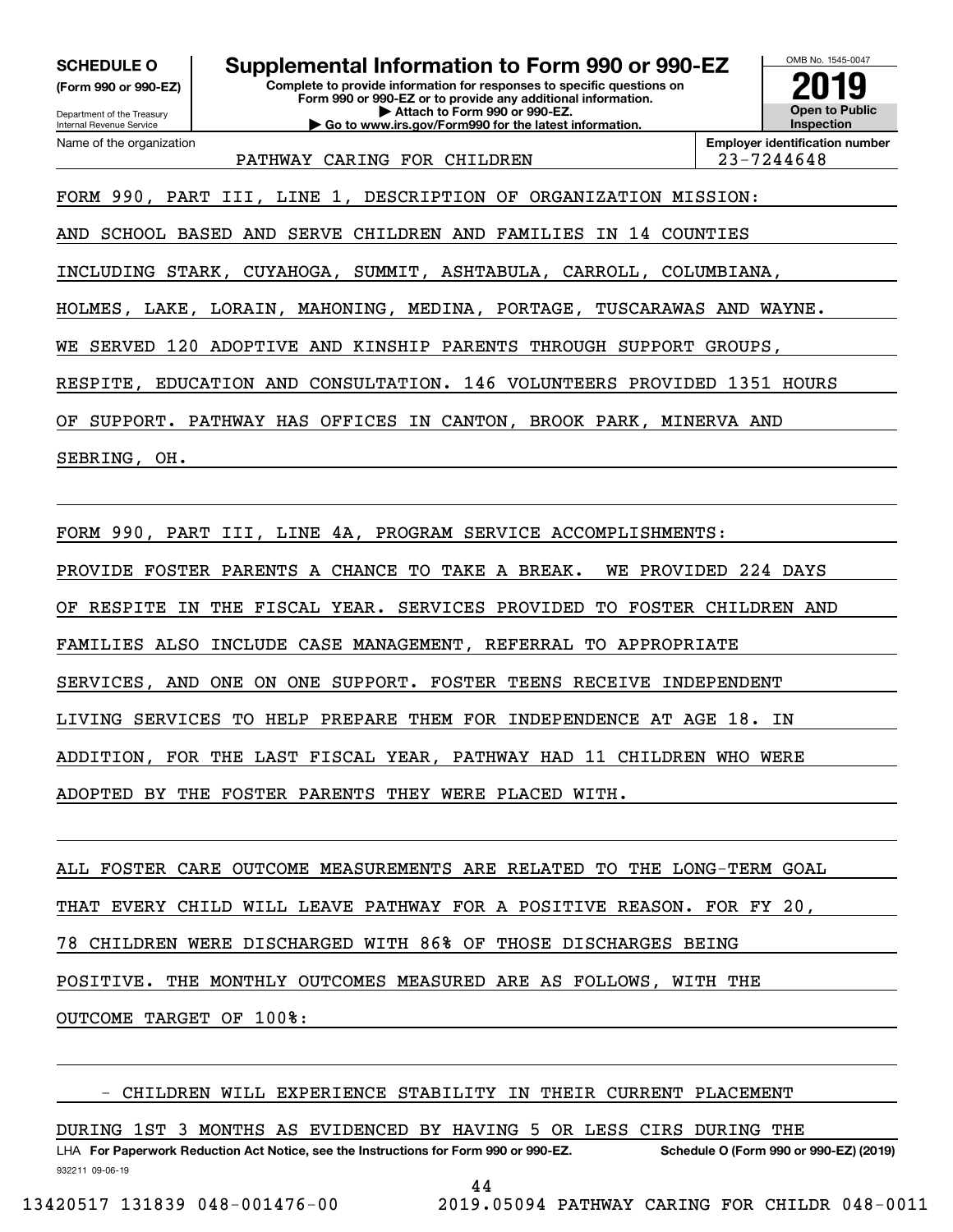| FORM 990, PART III, LINE 4B, PROGRAM SERVICE ACCOMPLISHMENTS:  |                                                                         |
|----------------------------------------------------------------|-------------------------------------------------------------------------|
| THERAPEUTIC ALTERNATIVES. SPECIALIZED INDEPENDENT LIVING CASE  |                                                                         |
|                                                                | MANAGEMENT IS AVAILABLE TO TRANSITIONAL AGE YOUNG PEOPLE (16-21) TO     |
| PREPARE THEM FOR LIVING SUCCESSFULLY AS ADULTS. . PATHWAY IS A |                                                                         |
|                                                                | ZERO-SUICIDE AGENCY WITH A COMMITMENT TO THE BELIEF THAT SUICIDE IS     |
|                                                                | PREVENTABLE. OUR EFFORTS INCLUDE SCREENING, ASSESSMENT AND TREATMENT    |
|                                                                | SPECIFIC TO THIS COMMITMENT. IN FY20 WE SERVED OVER 1000 CHILDREN AND   |
| FAMILIES.                                                      |                                                                         |
|                                                                |                                                                         |
| FORM 990, PART III, LINE 4D, OTHER PROGRAM SERVICES:           |                                                                         |
|                                                                | PATHWAY CARING FOR CHILDREN OFFERS THE MOST COMPREHENSIVE POST-ADOPTION |
|                                                                | SERVICES IN NE OHIO. THESE SERVICES ARE AVAILABLE TO ANY ADOPTIVE       |
|                                                                | FAMILY AND INCLUDE CONSULTATION FOR REFERRALS AND SUPPORT AS WELL AS    |
|                                                                | SUPPORT GROUPS FOR ADOPTIVE MOMS, DADS, GRANDPARENTS AND KIN. AN        |
|                                                                | ADOPTIVE MOMS RETREAT IS HELD IN THE FALL. THERAPEUTIC FAMILY GROUPS    |
| ARE SCHEDULED THROUGHOUT THE YEAR.                             | SPECIALIZED TREATMENT, FAMILY                                           |
|                                                                | EMPOWERMENT, UNIQUE TO PATHWAY SUPPORTS THE ENTIRE FAMILY WITH A FOCUS  |
|                                                                | ON IMPLEMENTING TBRI STRATEGIES INTO THE FAMILY DYNAMIC IN ORDER TO     |
| 932212 09-06-19                                                | Schedule O (Form 990 or 990-EZ) (2019)<br>45                            |
| 13420517 131839 048-001476-00                                  | 2019.05094 PATHWAY CARING FOR CHILDR 048-0011                           |
|                                                                |                                                                         |

PATHWAY CARING FOR CHILDREN 23-7244648

**2** Echedule O (Form 990 or 990-EZ) (2019)<br>Name of the organization **number** Name of the organization **page Name of the organization number** 

REPORTING PERIOD. FOR FY 20, THIS OUTCOME WAS MET AT 100%.

- CHILDREN WILL EXPERIENCE INCREASED STABILITY IN THEIR CURRENT

PLACEMENT AFTER 3 MONTHS AS EVIDENCED BY HAVING TWO OR LESS CIRS DURING

THE REPORTING PERIOD. FOR FY 20, THIS OUTCOME WAS MET AT 92.54%.

 - 100% OF YOUTH WILL HAVE LESS THAN 2 PLACEMENT MOVES WITHIN PATHWAY AT THE TIME OF DISCHARGE. FOR FY 20, THIS OUTCOME WAS MET AT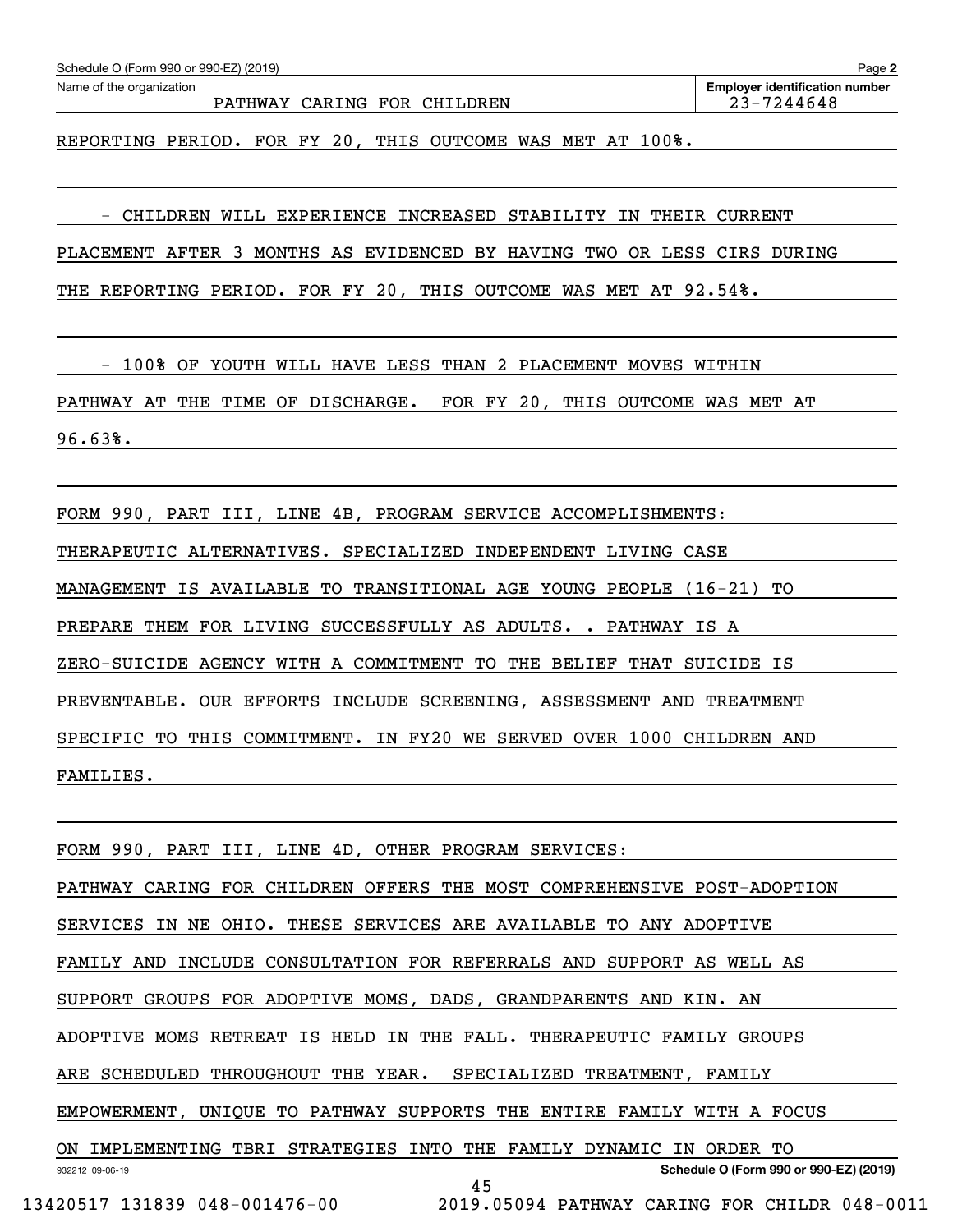| Schedule O (Form 990 or 990-EZ) (2019) |  |  |  |  |
|----------------------------------------|--|--|--|--|
|----------------------------------------|--|--|--|--|

RESTORE HEALTHY RELATIONSHIPS.

EXPENSES \$ 84,502. INCLUDING GRANTS OF \$ 0. REVENUE \$ 174,810.

FORM 990, PART VI, SECTION A, LINE 2:

AUTOMN LOWE AND PATRICK RENNER HAVE A BUSINESS RELATIONSHIP

FORM 990, PART VI, SECTION B, LINE 11B:

THE MEMBERS OF THE FINANCE COMMITTEE REVIEW THE FORM 990 BEFORE IT IS

FILED.

FORM 990, PART VI, SECTION B, LINE 12C:

THE POLICY IS REVIEWED WITH MEMBERS ON AN ANNUAL BASIS.

FORM 990, PART VI, SECTION B, LINE 15:

MEMBERS OF THE EXECUTIVE COMMITTEE REVIEW THE PERFORMANCE OF THE EXECUTIVE DIRECTOR AND OTHER TOP MANAGEMENT OFFICIALS AND COMPARE THEIR SALARIES WITH INDEPENDENT STANDARDS AND RECOMMEND COMPENSATION ADJUSTMENTS BASED ON THESE CRITERIA.

FORM 990, PART VI, SECTION C, LINE 19:

ALL GOVERNING DOCUMENTS, POLICIES, AND FINANCIAL STATEMENTS ARE MADE

AVAILABLE UPON REQUEST.

932212 09-06-19